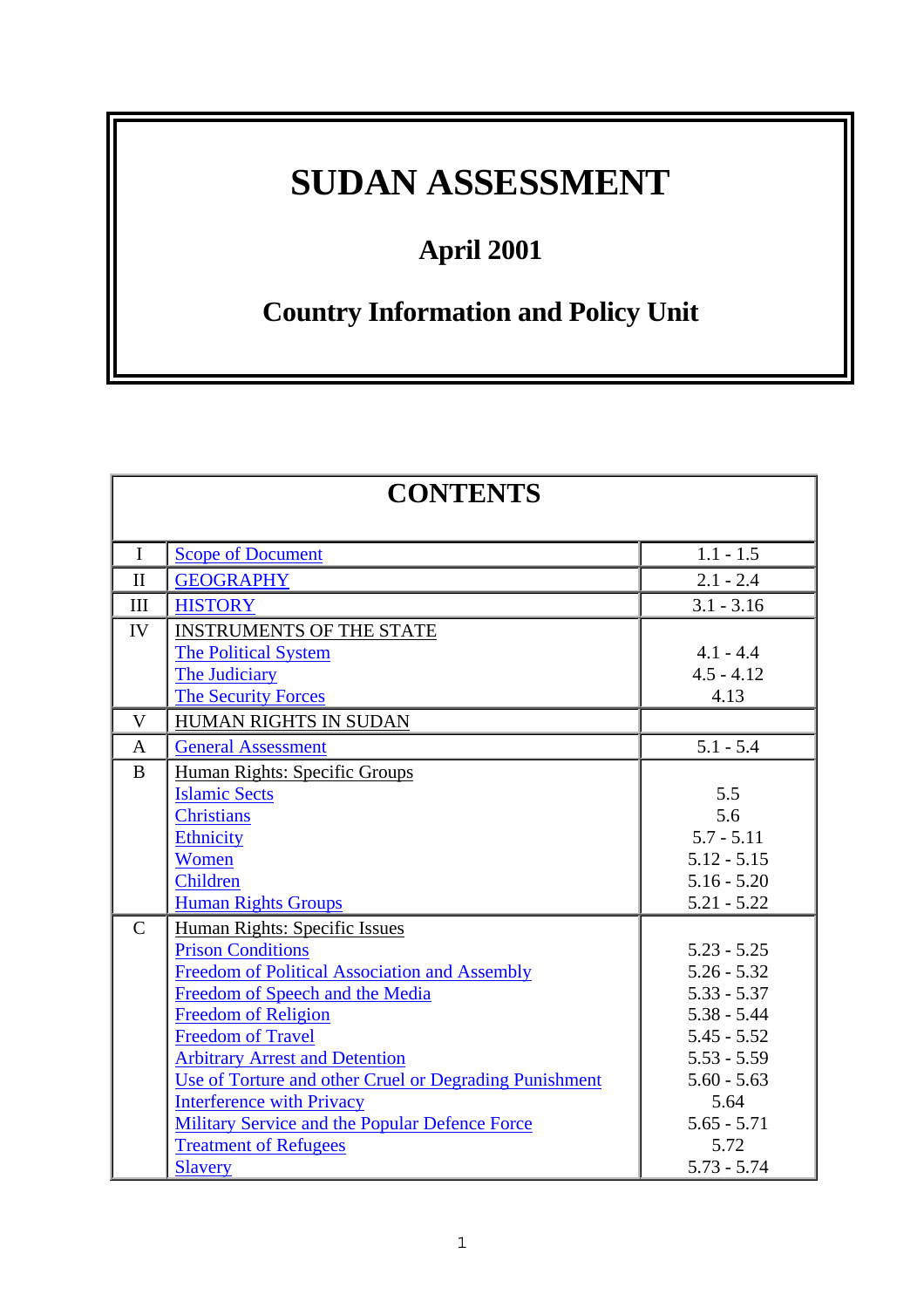<span id="page-1-0"></span>

|               | <b>Medical Care and Health Facilities</b><br>Humanitarian Aid for Internally Displaced Persons<br><b>Trade Union Activity and Worker Rights</b> | $5.75 - 5.77$<br>$5.78 - 5.79$<br>5.80 |
|---------------|-------------------------------------------------------------------------------------------------------------------------------------------------|----------------------------------------|
| VI            | <b>INTERNATIONAL RELATIONS</b>                                                                                                                  | $6.1 - 6.8$                            |
| VII           | <b>ANNEXES</b>                                                                                                                                  |                                        |
| A             | <b>GLOSSARY</b>                                                                                                                                 | Pages 28 - 31                          |
| B             | <b>SPLA FACTIONS</b>                                                                                                                            | Pages 32 - 33                          |
| $\mathcal{C}$ | PROMINENT PEOPLE PAST AND PRESENT                                                                                                               | Pages 34 - 35                          |
| D             | <b>CHRONOLOGY</b>                                                                                                                               | Pages 36 - 52                          |
| Е             | <b>BIBLIOGRAPHY</b>                                                                                                                             | Pages 53 - 54                          |

#### [I SCOPE OF DOCUMENT](#page-1-0)

**1.1** This assessment has been produced by the Country Information and Policy Unit, Immigration and Nationality Directorate, Home Office, from information obtained from a variety of sources.

**1.2** The assessment has been prepared for background purposes for those involved in the asylum determination process. The information it contains is not exhaustive, nor is it intended to catalogue all human rights violations. It concentrates on the issues most commonly raised in asylum claims made in the United Kingdom.

**1.3** The assessment is sourced throughout. It is intended to be used by caseworkers as a signpost to the source material which has been made available to them. The vast majority of the source material is readily available in the public domain.

**1.4** It is intended to revise the assessment on a 6-monthly basis while the country remains within the top 35 asylum producing countries in the United Kingdom.

**1.5** This country assessment has been placed on the Internet in the Home Office website: http://www.homeoffice.gov.uk. An electronic copy of the assessment has been made available to:

Amnesty International UK Immigration Advisory Service Immigration Appellate Authority Immigration Law Practitioners' Association Joint Council for the Welfare of Immigrants **JUSTICE** Medical Foundation for the Care of Victims of Torture Refugee Council Refugee Legal Centre UN High Commissioner for Refugees **II GEOGRAPHY**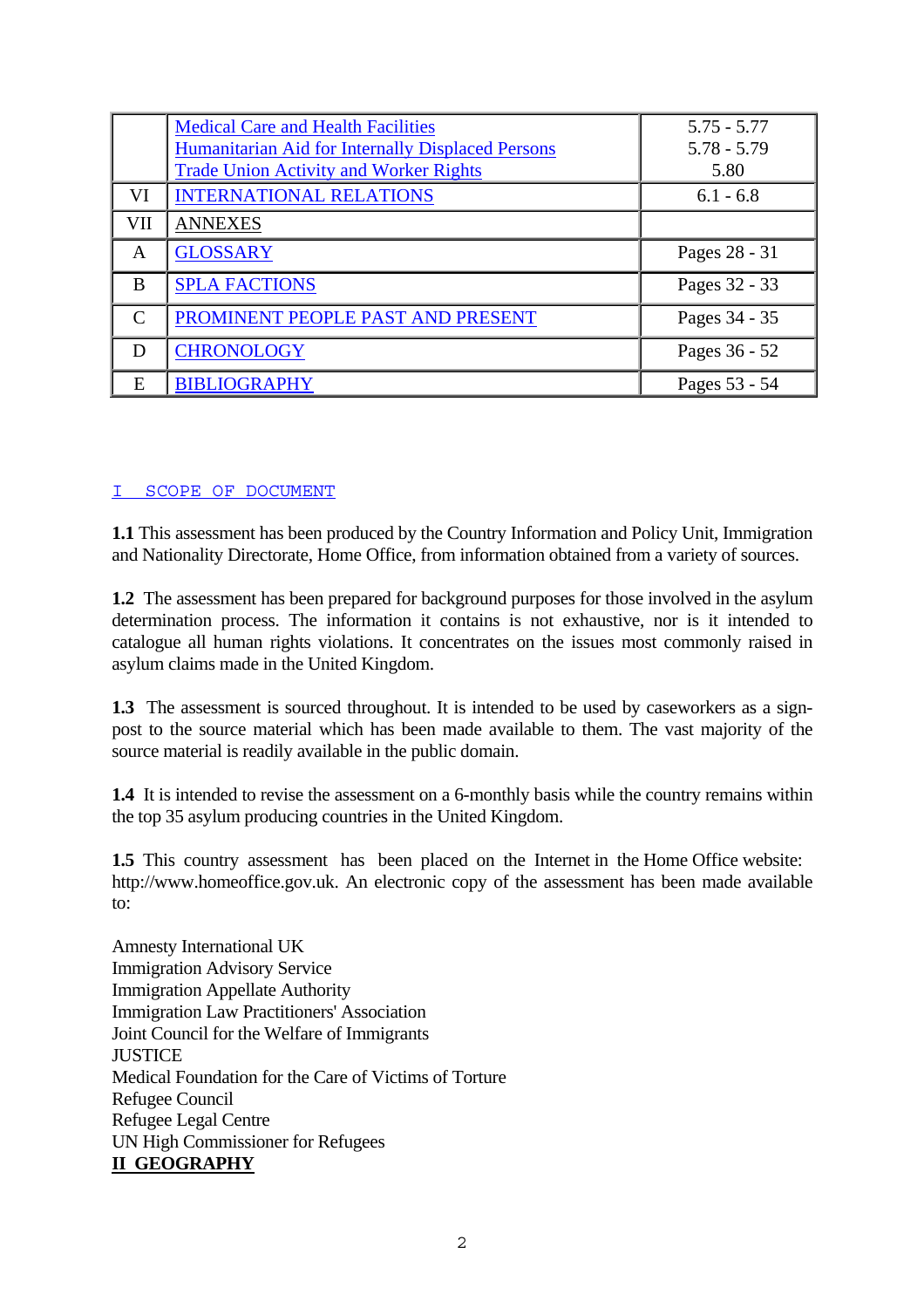<span id="page-2-0"></span>**2.1** The Republic of Sudan has a landmass of some 2,505,813 sq km (967,500 sq miles), with the Nile waters entering Sudan just south of Juba, flowing 3,000 km until they reach Lake Nubia on the Egyptian border. Sudan lies in north-eastern Africa and is the largest country in the continent. It is bordered by Egypt to the north, by the Red Sea, Eritrea and Ethiopia to the east, by Kenya, Uganda and the Democratic Republic of Congo (formerly Zaire) to the south, and by the Central African Republic, Chad and Libya to the west. The climate ranges from the desert of the north to the rainy equatorial south, with temperatures varying with altitude and latitude. The River Nile and its tributaries form the basis of much of Sudan's present economic activity. **[2]** 

**2.2** Sudan has a population of approximately 27.5 million, with the ethnic origin of the people mixed. It is still subject to significant immigration by groups from Nigeria and Chad, such as the Fulani. In the south the Nuer, the Dinka and the Shilluki are the most prominent of the Nilotic peoples. The Arab population predominate in the north where the majority of the population are Muslims. In contrast, the population in the south are mostly animists or Christians from black African ethnic groups. Arabic is the official language although other languages are spoken and English is widely understood. **[2]** 

**2.3** Civil war, economic mismanagement, over 4 million internally displaced persons, and to a lesser extent, the refugee influx from neighbouring countries have devastated the country's mostly agricultural economy. Approximately 80% of the labour force is engaged in agriculture.The principal exports are livestock, sesame seed, cotton, groundnuts, gold and sugar and the principal imports were basic manufactures, machinery and equipment, crude materials (mainly petroleum), foodstuffs, transport equipment and chemicals. Private investment in the oil sector led to significant increases in oil production during 2000. Reforms beginning in the early 1990s aimed at privatising state-run firms and stimulating private investment failed to revive a moribund economy that has a huge foreign debt of approximately US \$21.5 billion and a large military expenditure programme. Per capita national income is estimated at US \$900 per year. **[1][4]** 

**2.4** The transport system is underdeveloped and is a serious constraint on economic growth. The country's vast area and the availability of only one major outlet to the sea place a heavy burden on limited facilities, especially on the government-owned Sudan Railways and on the road network. For centuries, the River Nile was the main highway of Sudan and the White Nile is still an important link with the southern region. Port Sudan is the country's main port on the Red Sea. The government-owned Sudan Airways airline operates domestic and international services from the Sudan's main airport at Khartoum. There are several smaller airports, the most important of which are those at Al-Ubayyid and Port Sudan. **[6]** 

## **III HISTORY**

**3.1** Sudan was placed under an Anglo-Egyptian administration in 1899 following the defeat of the Mahdist forces in 1898. Independence as a parliamentary republic was achieved on 1 January 1956. A military coup occurred in November 1958, led by Gen. Ibrahim Abboud. Although achieving some economic success for Sudan, Abboud became unpopular over the degree of military involvement in government, allegations of corruption and his military operations against the Anya Nya rebels in the south. The insurgence of the southern provinces, had begun in 1955 against rule from the north. In October 1964, police fired on student demonstrators in Khartoum and a general strike forced Abboud to hand power over to a civilian committee. A transitional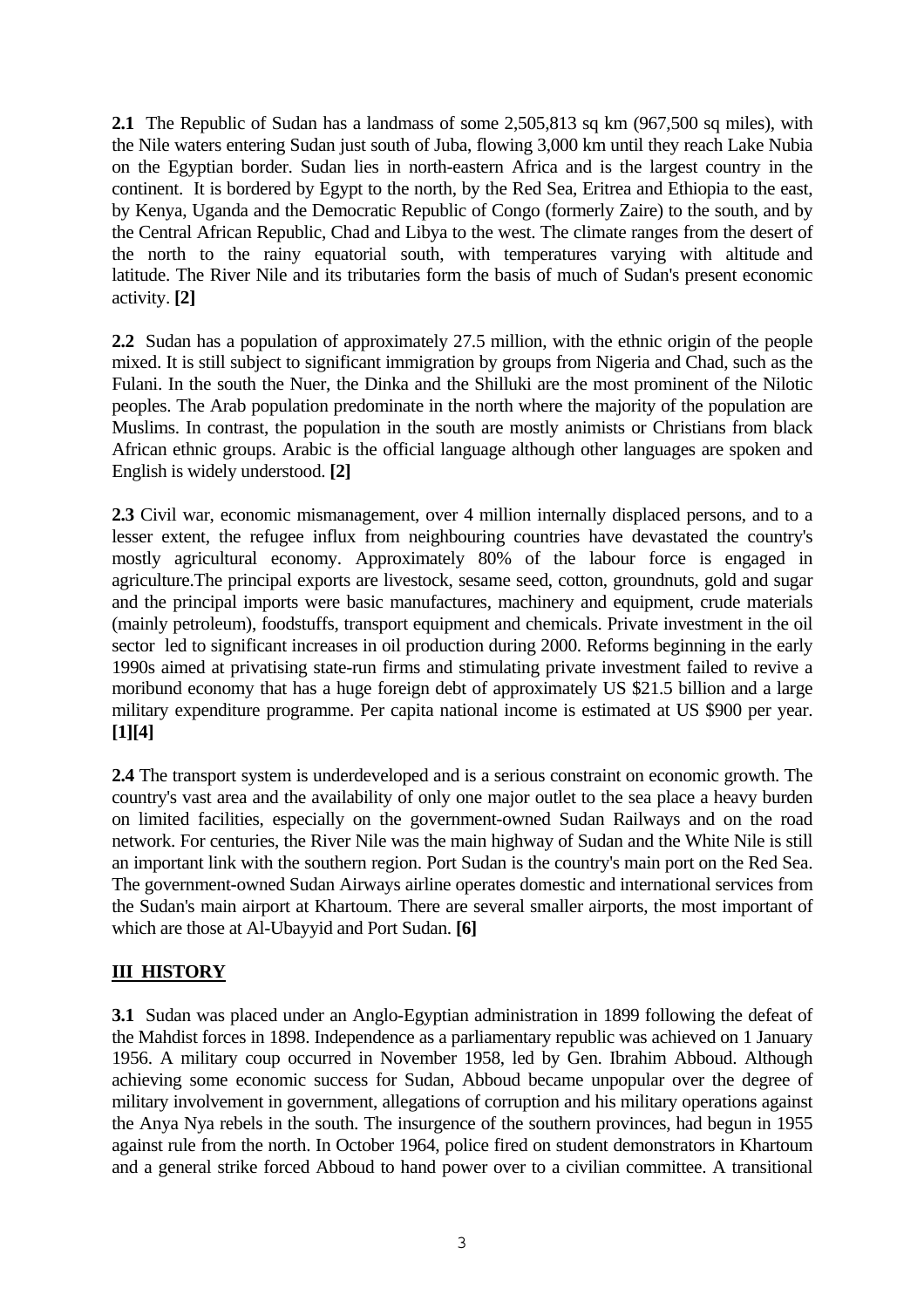government, including the Sudanese Communist Party (SCP) and the Muslim Brotherhood, was formed. With internal splits in the government, failure to improve the economic situation, and a worsening of violence in the south, the government was overthrown in a bloodless coup by Col. Gaafar Muhammad Nimeri in May 1969. **[1][2]**

**3.2** During his first 2 years in power Nimeri adopted socialist policies, renaming Sudan the Democratic Republic of Sudan and created a one-party state under the Sudanese Socialist Union (SSU), effectively abolishing all existing political institutions and organisations. Internal dissent was harshly put down. Regional administrative autonomy for the south was stated as a commitment. The announcement in 1970 by Nimeri, Qaddafi (Libya) and Sadat (Egypt) to unite their countries as a single federal state proved unacceptable to the SCP who staged a coup under Maj. Hashim al-Ata in July 1971.Within 3 days, with popular support, Nimeri returned to power and a purge of communists occurred. Fourteen of them were executed. Relations with the Eastern Bloc cooled and Nimeri's popularity rose, leading to him winning the Presidential Elections in October 1971 by a landslide. The Addis Ababa Agreement signed in March 1972 between the government and the Anya Nya rebels introduced regional autonomy for the 3 southern provinces with a regional People's Assembly in Juba. **[1][2]**

**3.3** The establishment of a National Assembly and a political party widened the government's powerbase and policies introduced throughout 1977 reconciled Nimeri with several of his opponents. During 1983, however, the conflict with the south worsened. In September 1983, the government adopted aspects of Islamic law, the shari'a, with martial law being introduced after April 1984. This provoked the largely non-Muslim south to retaliate and some southerners returned to armed conflict. On this occasion the rebels were organised into the Sudanese People's Liberation Movement (SPLM), with its military wing the Sudanese People's Liberation Army (SPLA). A series of battles in Bahr al-Ghazal and Upper Nile occurred in 1983-4. Meanwhile, the economy deteriorated severely and by the end of February 1985 disillusionment with the regime was growing. Charging the leaders of the Muslim Brotherhood with sedition and failing to deal with the problems caused by the drought alienated the last vestiges of support for Nimeri. Adopting a conciliatory stance and performing a ministerial re-shuffle also failed to remedy the situation. A general strike occurred in March 1985 and on 6 April Nimeri was overthrown in a bloodless coup led by Lt. Gen. Swar al-Dahab. In December 1985, the country was renamed the Republic of Sudan. **[2]**

**3.4** A transitional constitution was signed in October 1985 and numerous political groups emerged in preparation for the elections, which took place in April 1986. No single party won outright, however, and a coalition government was formed between the Umma Party (UP), led by Sadiq al-Mahdi and the Democratic Unionist Party (DUP), led by Osman al-Mirghani, with al-Mahdi becoming Prime Minister. Various attempts were made to negotiate a peace settlement with the southern groups but all were unsuccessful and fighting continued. In late July 1987, amid growing internal instability, a 12 month state of emergency was declared. In January 1988, the government and 17 political parties signed a transitional charter which aimed to move Sudan towards a multi-party democracy. It stipulated the government would return to the 1972 system of administration in the south, and requested the replacement of shari'a law with a new legal code. **[1][2]**

**3.5** Peace negotiations between the government and the SPLM, began in Ethiopia in April 1988, but by mid-June were deadlocked. During 1988 reports of human rights abuses increased, particularly concerning the war zone. In late 1988, there were signs of widespread discontent in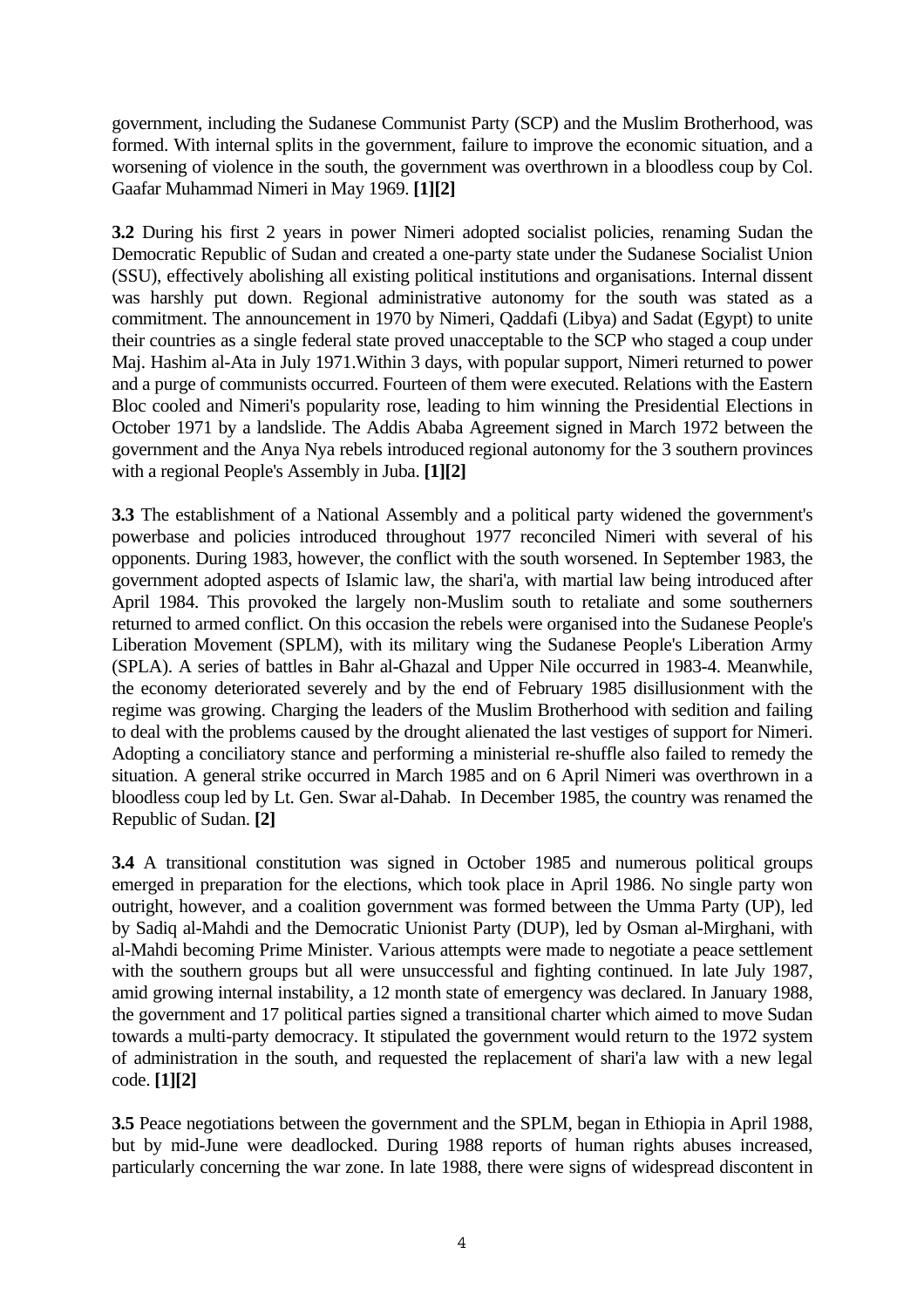the army concerning the government's continuing lack of progress in resolving the civil war. A coup by supporters of ex-president Nimeri was foiled in December 1988. On 30 June 1989, a bloodless coup, led by Brigadier Omar Hassan Ahmad al-Bashir (later to become Lt. General) removed al-Mahdi's Government and formed a 15-member Revolutionary Command Council for National Salvation (RCC). The RCC declared its primary aim was to resolve the civil war. A state of emergency was declared and President al-Bashir proceeded to dismantle the civilian ruling apparatus, the constitution and the National Assembly. All trade unions and political parties were abolished. Civilian newspapers were closed down. A new 21-member cabinet was announced in early July 1989 including 16 civilians, 4 southerners and several members considered to be sympathetic to Islamic fundamentalism. Several attempts to negotiate a peace settlement to the civil war failed, mainly over the issue of shari'a. The new regime's proximity to the fundamentalist National Islamic Front (NIF) was apparent. **[1][2]**

**3.6** In February 1991, the 18 administrative regions in Sudan were reorganised into 9 states which were in turn divided into 66 provinces and 281 local government areas. Each of the 9 states had its own Governor, Deputy Governor and Cabinet and were responsible for local administration and collection of some taxes. Central government retained control over foreign policy, military affairs, the economy and other main areas of administration. These structures were intended to bring about an end to the civil war but the SPLM rejected these measures as unacceptable because of the degree of power retained by the central government. At the end of August 1991, splits were becoming evident in the leadership of the SPLA. The split caused the postponement of the first round of peace talks due to be held under the auspices of the Organisation of African Unity (OAU) in October 1991, and fierce fighting broke out between rival factions in November 1991. **[1][2]**

**3.7** On 1 January 1992, President al-Bashir set out plans for a return to democracy with an appointed 300-member Transitional Parliament with powers to propose and pass legislation, ratify treaties with foreign powers and veto decisions by the RCC. The intended popularity of the Parliament's apparent broad base, however, did not prevent widespread political unrest caused by economic austerity measures. While declaring itself prepared for peace talks, the Government launched a military offensive against the SPLA in late February 1992. OAU sponsored peace negotiations in Abuja in May 1992, attended by Garang, Lam Akol and the government resulted in little but a declaration of Sudan as a "multi-ethnic, multi-lingual, multi-cultural and multireligious country". A cabinet reshuffle in July 1993 was regarded to have strengthened the NIF in the government. On 16 October 1993, the RCC was disbanded having appointed al-Bashir as President and head of a new civilian administration. In February 1994, by constitutional decree, Sudan was re-divided into 26 states instead of the previous 9. **[1][2]**

**3.8** During 15-23 June 1995, a conference took place in Asmara, Eritrea, of groups and parties opposed to the Government. The conference, hosted by the Eritrean People's Front for Democracy and Justice and organised by the Asmara-based National Democratic Alliance, was attended by representatives of opposition political parties and the Sudan People's Liberation Army. At its conclusion, the conference issued a communique in which opposition leaders pledged to support the right of self-determination for all Sudanese people based on future referendums once the al-Bashir regime had been ousted and to establish a decentralised government for a four-year interim period. The communique also envisaged the future separation of religion and politics and the abolition of shari'a law. **[2]**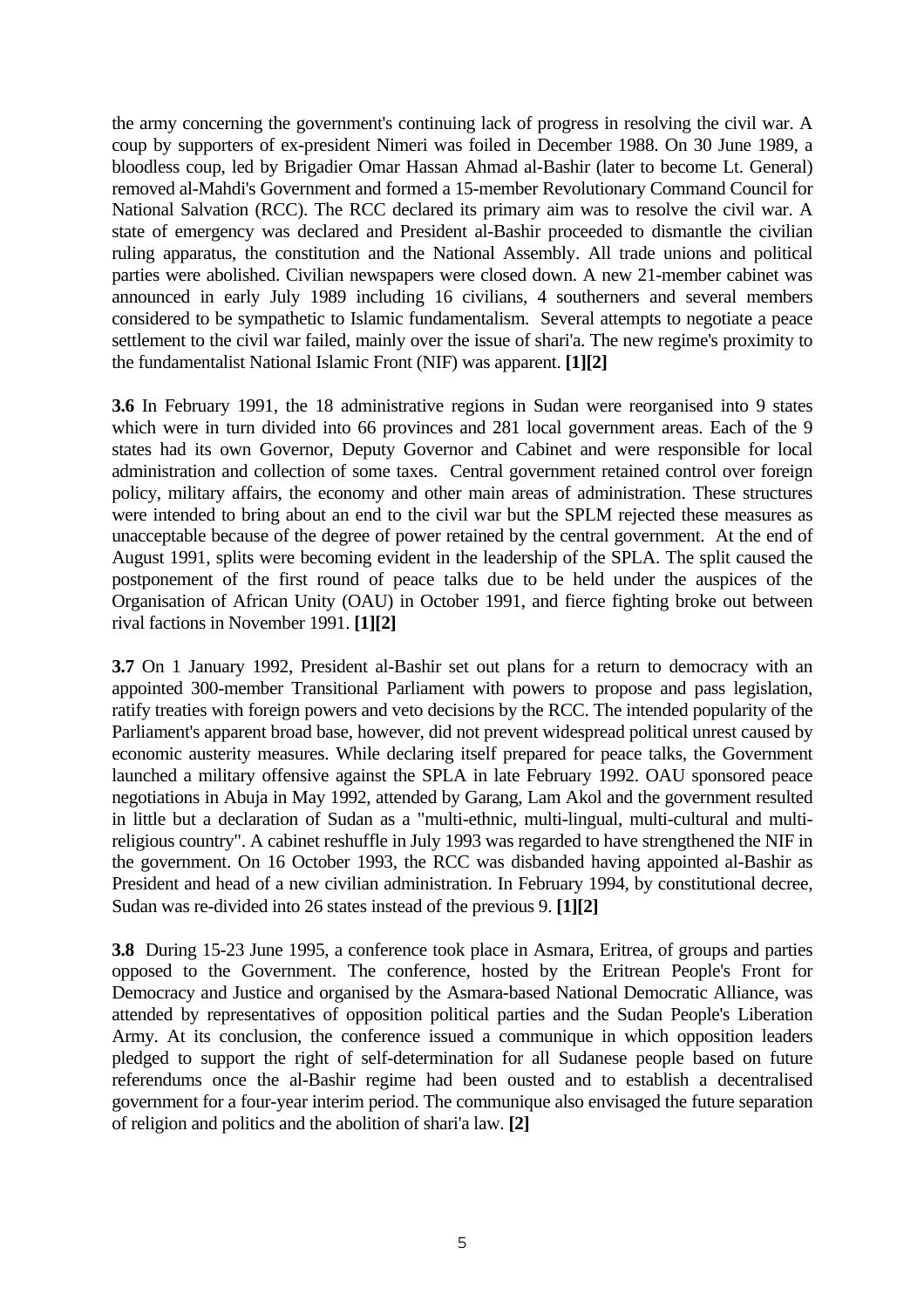**3.9** In August 1995, President al-Bashir announced that legislative and presidential elections would now be held in 1996. The first legislative and presidential elections to be held since 1989 took place during 6-17 March 1996. President al-Bashir, appointed as President by the Revolutionary Command Council (RCC) in October 1993, was elected for a five-year term. The new National Assembly, which replaced the transitional legislature appointed in February 1992, comprised 400 seats, of which 275 were elective. The remaining 125 seats had been filled directly at a national conference in January 1996 by representatives of what were described as Sudan's "modern forces". Sixty of the elective seats were occupied by candidates who were unopposed. Elections were not held in 10 of the country's southern constituencies owing to lack of security there. In October 1996, deputies were appointed to 8 of these 10 vacant seats. The term of the National Assembly is four years. **[2]**

**3.10** Following the 1996 elections, the executive and legislative power of the states were expanded and southern states were expected to be exempted from shari'a law. The civil war continued and peace negotiations have remained in stalemate. The main opposition groups did not field any candidates in the 1996 elections alleging that there was a low turnout of voters and electoral malpractice. Al-Bashir gained 75.7% of the vote and Dr Hassan al-Turabi, Secretary General of the NIF, was unanimously elected Speaker of the National Assembly. Claims by the Government that the elections represented a change in political direction were damaged by reports of an attempted coup in March 1996, serious unrest in Khartoum in April 1996, and the announcement that a Cabinet would not be appointed until it was clear whether the UN intended to impose sanctions on Sudan for failure to comply with UN Resolution 1044. The alleged coup plotters arrested in March 1996 were tried and given sentences of between 1 month and 15 years imprisonment. **[1][2]** 

**3.11** In October 1997, a 277-member constitutional committee was formed to draft a new constitution. This document was approved by the National Assembly in April 1998 and then submitted to President al-Bashir. A referendum on the new constitution was held during 1-20 May 1998 and the results were announced in June 1998. The results showed that 96.7% of voters were in favour of the new constitution which came into force on 1 July 1998. Under its terms, executive power was vested in the Council of Ministers, which was appointed by the president but responsible to the National Assembly. Legislative power was vested in the National Assembly. The constitution also provides for freedom of thought and religion and the right to political association within the law. **[1][2][7]** 

**3.12** New political laws approved in November 1998 provided for the establishment of an independent election commission, to prepare guidelines for elections and referendums, and of a constitutional court, and for the legalisation of political associations. In January 1999, the age of eligibility to vote was reduced to 17 years. Registration of political parties began in the same month. All political parties were required to have one hundred founding members and these members must not have criminal records to be eligible to be recognised as founding members. **[2]**

**3.13** In December 1999, President al-Bashir declared a state of emergency and disbanded the National Assembly two days before it was to vote on a constitutional amendment that would have reduced presidential powers. The amendment called for the creation of a Prime Minister who, though appointed by the president, would be accountable to the National Assembly. It also called for direct elections of the state governors, currently appointed by the President and, if approved, would have made their dismissal contingent on parliamentary approval. The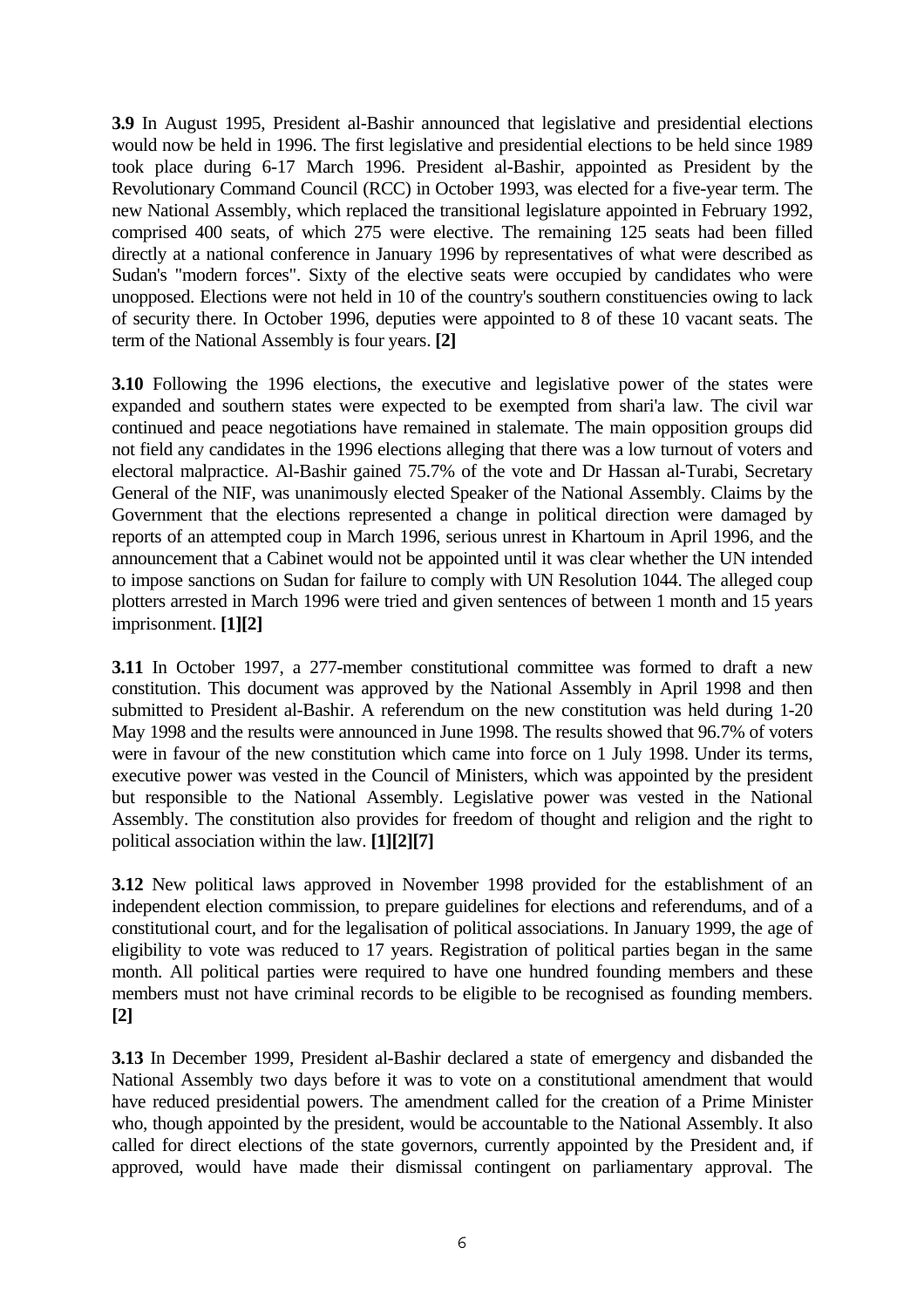<span id="page-6-0"></span>disbanding of the National Assembly reduced the power of the Parliamentary Speaker and chairman of the ruling political party, Hassan al-Turabi. President al-Bashir suspended articles of the constitution and suspended the political activity of Hassan al-Turabi. On 24 January 2000, President al-Bashir formed a new government and in May 2000, he froze all activities of the ruling political party. The political rift between the president and al-Turabi became more apparent in June 2000 when al-Turabi launched his own opposition political party called the Popular National Congress and sought to challenge President al-Bashir, accusing him of trying to separate religion and the state. **[2][7][12][13]** 

**3.14** There was no significant progress toward peace during 2000. Government and SPLM/SPLA delegations met with mediators from the Kenya-based Peace Secretariat four times during 2000 and participated in Intergovernmental Authority for Development (IGAD) mediated peace talks. The Bahr El Ghazal humanitarian ceasefire, which began in July 1998, was extended by both the Government and the SPLM several times in 1999, and in August 1999, the Government offered a comprehensive ceasefire, which in October 1999 it extended through 15 January 2000. The Government, however, continued its bombing campaign during this period. The SPLM similarly extended its ceasefire through the same dates but effectively limited its offer to the humanitarian ceasefire as agreed to in Bahr El Ghazal. In June 2000, the SPLA launched an offensive in Bahr El Ghazal and fighting between the Government and the SPLM resumed, marking the end of the humanitarian ceasefire. **[4]** 

**3.15** The state of emergency that was first declared in December 1999 and was subsequently extended in March 2000 to 31 December 2000 has been extended for another year. The Sudanese Government has not given any clear indication to explain why the extension of the state of emergency was needed. **[32]** 

**3.16** Presidential and parliamentary elections took place from 13-22 December 2000. Sudan's National Elections Authority (NEA) declared President al-Bashir the winner of the Presidential Election which had four other candidates. Al-Bashir won 86.5% of the votes while runner-up Ga'afar Nimeri won 9.6% of the votes. Sudan's ruling National Congress won 355 out of the 360 National Assembly seats in the Parliamentary Election. The five other seats were won by independent candidates. On 12 February 2001, President al-Bashir was sworn in for his second term of office. **[31][42]** 

## **IV INSTRUMENTS OF THE STATE**

## **The Political System**

**4.1** The current president is Lt. Gen. Omar Hassan al-Bashir who took power from the previous democratically elected government in a coup on 30 June 1989. The Government's cabinet is appointed by the president. The president is elected by popular vote for a five-year term. The legislature is the unicameral National Assembly. Members of the National Assembly are elected by popular vote in parliamentary elections. The June 1989 coup removed the previous al-Mahdi's government and replaced it with a 15-member Revolutionary Command Council for National Salvation (RCC). Al-Bashir abolished the constitution, the previous regime's National Assembly, all political parties and trade unions. **[1][2]**

**4.2** Since 1989, real power has rested with the National Islamic Front (NIF) founded by Hassan al-Turabi, who became Speaker of the National Assembly in 1996. In November 1998, the NIF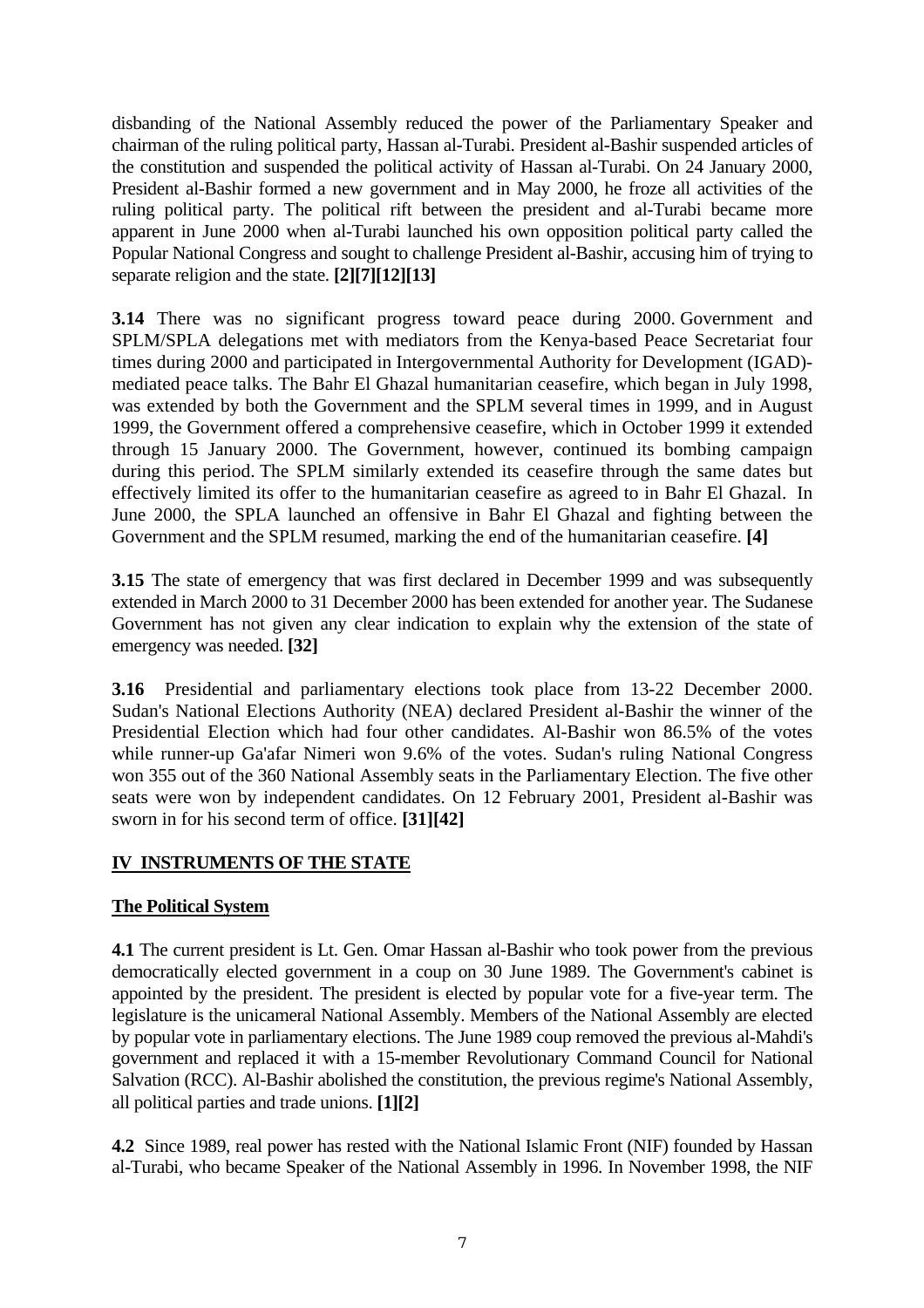<span id="page-7-0"></span>renamed itself the National Congress (NC). NC members hold key positions in the Government, security forces, judiciary, academic institutions and the media. In 1990, the RCC rejected both multiparty and one-party systems and two years later, established an entirely governmentappointed Transitional National Assembly, based on a Libyan-style political structure with ascending levels of non-partisan assemblies. The essentially powerless appointed legislature was replaced following the 1996 elections by an elected National Assembly. **[2][4]** 

**4.3** The new constitution was passed by referendum in June 1998. There was widespread scepticism about the Government's claims that the constitutional referendum was passed with 96.7% approval and 91.9% national participation. The constitution provides for a wide range of freedoms such as freedom of expression and the press, freedom of religion and freedom of movement but such freedoms are restricted by the Government and has resulted in few changes in practice. **[4][5]** 

**4.4** The 1999 Political Association Act lifted the ban on political parties. The 1999 Political Association Act revised by the 2000 Political Organisational Act allows political parties to be officially recognised provided they register with the Government. The law, however, imposes the restriction that all new parties must adhere to the ruling party's ideology. There are twenty officially registered political parties; however, the legislation included restrictions that effectively prohibit traditional political parties if they are linked to armed opposition to the Government. New political parties are approved at the discretion of the Government's registrar. The registrar is appointed by the president with the approval of the National Assembly. **[2][4][7]** 

## **The Judiciary**

**4.5** The judiciary is not independent and is largely subservient to the Government. The Chief Justice of the Supreme Court, formerly elected by sitting judges, is now appointed by the president. As the senior judge in the judicial service, the Chief Justice also controls the judiciary. On occasion, some courts display a degree of independence. Appeal courts on several occasions overturned decisions of lower courts in political cases, particularly public order courts. **[3][4]** 

**4.6** The judicial system includes four types of courts; regular courts, both civil and criminal; special mixed security courts; military courts; and tribal courts in rural areas to resolve disputes over land, water rights and family matters. Within the regular court system, there are civil and criminal courts, public order courts, which hear only minor public order issues, appeal courts and the Supreme Court. In December 1998, Parliament passed a law to form a constitutional court and the court's seven members were named that month. The Constitutional Court was established in April 1999 to protect the Bill of Rights enshrined in the constitution. The Court's main function is to examine draft laws to ensure that the National Assembly does not adopt laws that conflict with the constitution. Any individual whose rights have been violated can lodge a complaint with the Constitutional Court when all other remedies have been exhausted. Members of the Constitutional Court are appointed by the President with the approval of the National Assembly. **[3][4][7]**

**4.7** In 1989, the Special Courts Act created special three-person security courts to deal with a wide range of offences, including violations of constitutional decrees, emergency regulations, some sections of the Penal Code, as well as drug and currency defences. Special courts, on which both military and civilian judges sit, handle most security-related cases. **[4]**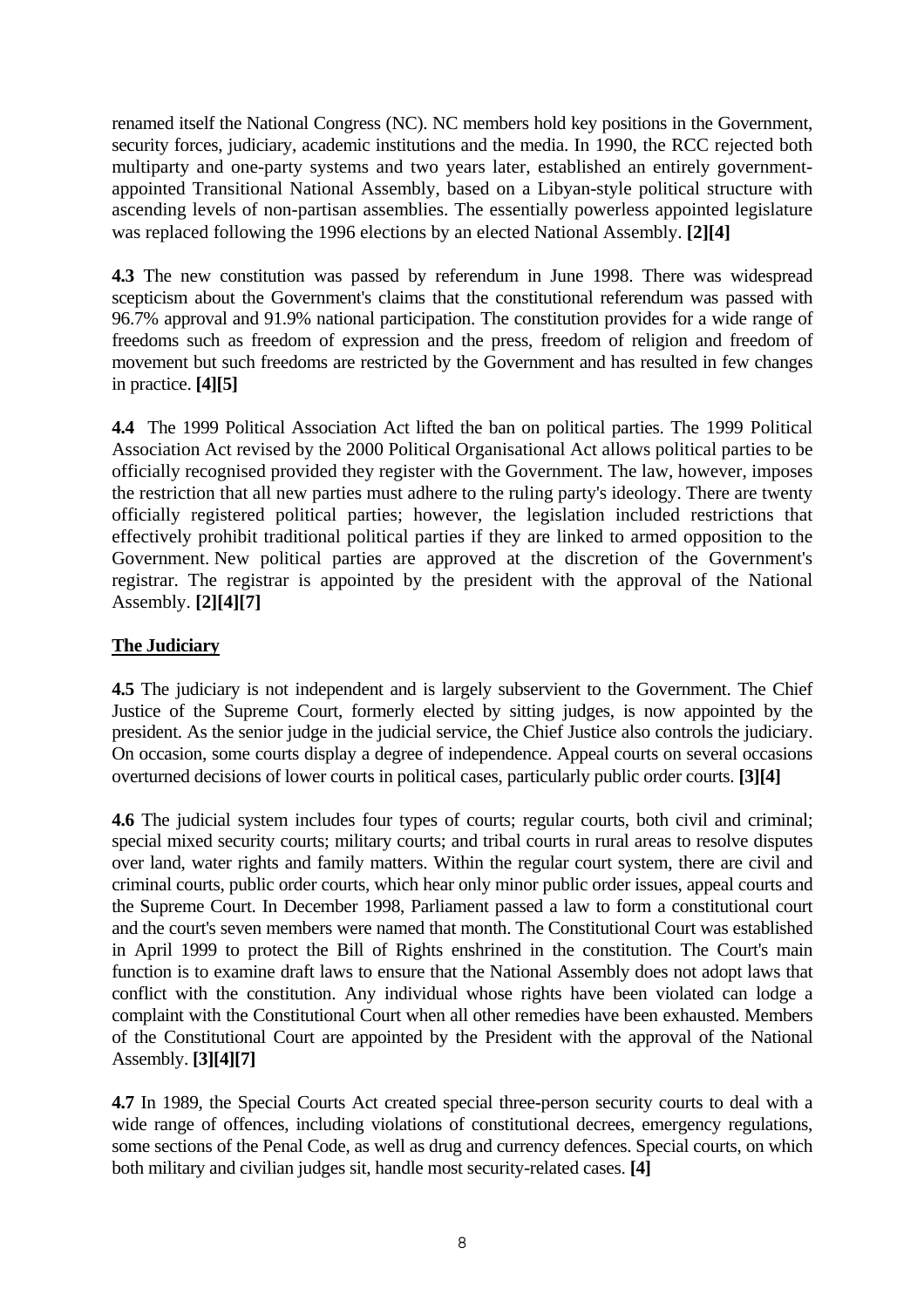<span id="page-8-0"></span>**4.8** The 1991 Criminal Act, based on an interpretation of shari'a law, governs criminal cases, whereas the 1983 Civil Transactions Act still applies to most civil cases. Military trials, which are sometimes secret and brief, do not provide procedural safeguards. They have sometimes taken place with no advocate or counsel permitted and no effective appeal for a death sentence. Other than for clemency, witnesses may be permitted. Trials in regular courts nominally meet international standards of legal protections. In the case of poor or needy defendants, legal counsel is provided free of charge in cases where the crimes are punishable by death or life imprisonment. In practice, however, these legal protections are unevenly applied. The law allows for bail except for those accused of crimes punishable by death or life imprisonment. **[3][4]** 

**4.9** The Government officially exempts the southern states, whose population is mostly non-Muslim, from parts of the 1991 Criminal Act but the Act permits the possible future application of shari'a law in the south if the state assemblies so decide. Parts of the south and the Nuba Mountains fall outside effective judicial procedures and other government functions. **[4]** 

**4.10** Magistrates in the Sudan People's Liberation Movement/Sudan People's Liberation Armyheld areas follow a penal code roughly based on the 1925 Penal Code. In rural areas outside effective SPLM control, tribal chiefs apply customary laws. The SPLM has a judicial system of county magistrates, county judges, regional judges and a court of appeal. This judicial system does not function in many areas due to lack of infrastructure, communications, funding and an effective police force. **[4]** 

**4.11** The SPLM recognises traditional courts or "Courts of Elders" which usually hear matters of personal affairs such as marriages and dowries and base their decisions on traditional and customary law. Local chiefs usually preside over traditional courts. **[4]** 

**4.12** The constitution provides for fair and prompt trials but in practice, however, these legal protections are applied inconsistently. Military trials do not provide procedural safeguards and sometimes have taken place with no advocate or counsel permitted and do not provide effective appeal from a death sentence. Trials in regular courts nominally meet international standards of legal protections. For example, the accused normally have the right to counsel and the courts are required to provide free legal counsel for indigent defendants accused of crimes punishable by death or life imprisonment. **[4][5]** 

## **The Security Forces**

**4.13** In addition to the regular police and the armed forces, the Government maintains an external security force, an internal security force, a militia known as the Popular Defence Force (PDF) and other police forces, including the Public Order Police, whose duties include the enforcing of proper social behaviour in line with Islamic principles. The Popular Police Force, which was made up of nominees from neighbourhood popular committees for surveillance and services was disbanded in 2000. The security forces enjoy immunity from prosecution and are free to act independently and do not need court orders or judicial authorisation to detain, arrest or question Sudanese citizens. **[4][9]** 

## **V HUMAN RIGHTS IN SUDAN**

## **A. General Assessment**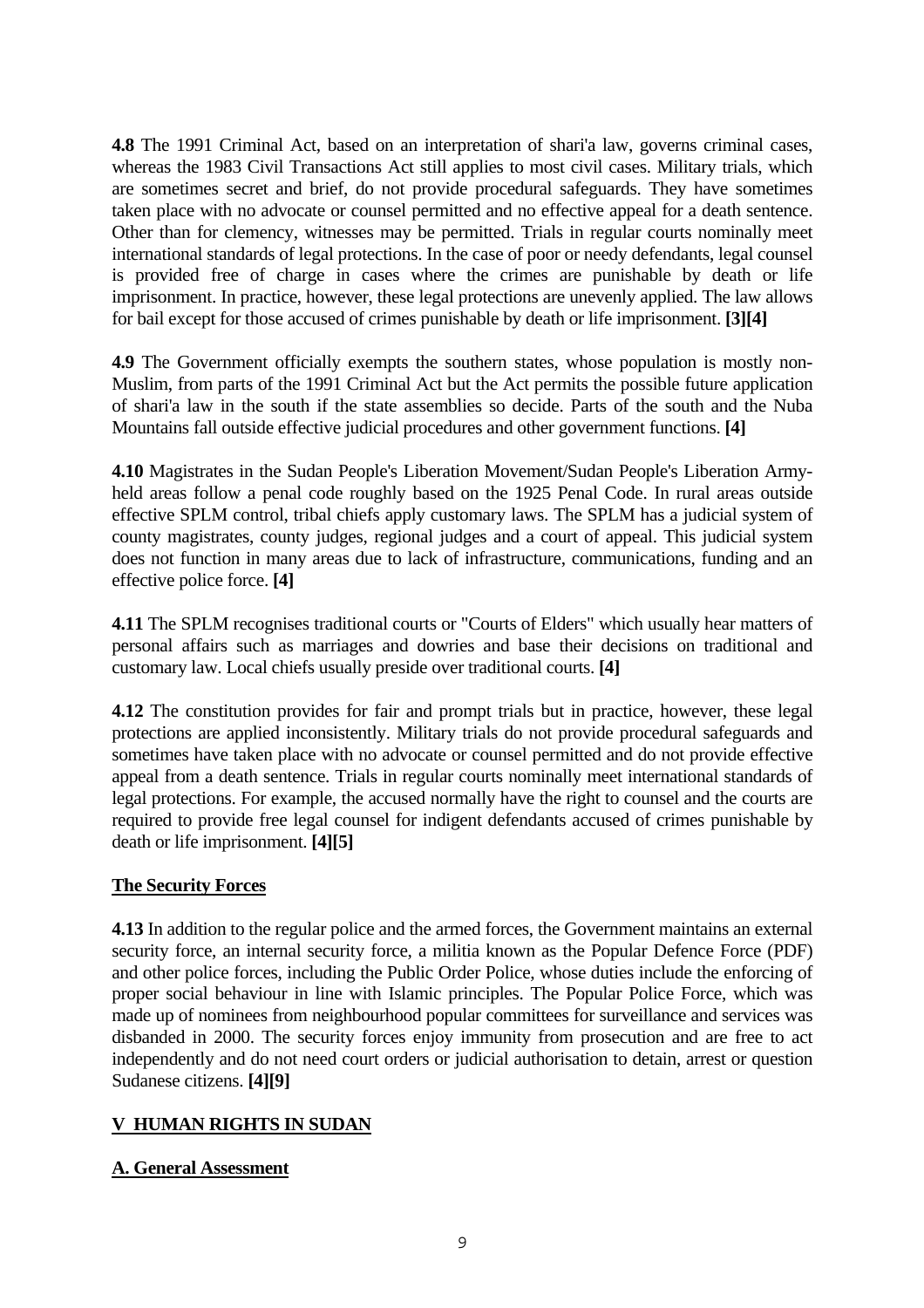<span id="page-9-0"></span>**5.1** The Government's human rights record is poor. Sudanese citizens do not have the ability to change their government peacefully. The security forces have reportedly been responsible for human rights abuses against Sudanese citizens. Security forces have reportedly been responsible for killings and disappearances, torture, beatings, harassment, arbitrary arrest and detention and the rape of women. The Government restricts freedom of assembly, freedom of association, freedom of religion and freedom of movement. Violence and discrimination against women, children, religious minorities and ethnic minorities persist as do the practice of child labour, slavery and female genital mutilation. **[3][4][10][11]** 

**5.2** The civil war continues and is based on the ethnic, religious and cultural divisions between the warring factions and is regarded as a struggle between the Arab-dominated Islamic government in the north and an alliance of northern Arab opposition political parties and non-Muslim black African rebels from the south. Sudan has been in a state of almost continuous war since it became independent in 1956. The current phase of fighting started in 1983 after the government adopted shari'a law. The principal insurgent faction is the Sudan People's Liberation Movement (SPLM), the political wing of the Sudan People's Liberation Army (SPLA). The SPLA remains the principal military force in the insurgency. **[4][7]**

**5.3** People who are not actively taking part in the hostilities have reportedly suffered from human rights abuses committed by all parties to the conflict, internal displacement and widespread disruptions to food supplies. Human rights abuses in the contested areas include indiscriminate bombings, abductions, enslavement and the arbitrary killings of civilians. The civil war has resulted in the internal displacement of 4.5 million people while more than 350,000 Sudanese have sought refuge abroad. In areas of oil exploration, mainly in western Upper Nile and Southern Kordofan, thousands of people have been forced to leave their homes after raids by government forces or allied militia forces. **[10][11]**

**5.4** The control of oil and the Sudanese oil fields has become the key source of conflict between government forces and the Sudan People's Liberation Army (SPLA) as the Government uses the revenue from oil sales to fund its war against the rebel forces. There have been reports of serious human rights abuses committed by government forces on the civilian population in the oil producing areas of Sudan. A direct link between the nature of the civil war and guarantees for security for oil exploration by foreign oil companies became most obvious in intensified warfare in the beginning of 1999. Amnesty International has observed a pattern of human rights abuses in those areas in which foreign oil companies have exploration rights. According to the Amnesty International report *Sudan - The Human Price of Oil* - which was published in May 2000, tens of thousands of people have been terrorised into leaving their homes in Western Upper Nile in early 1999. Government forces have used ground attacks, helicopter gunship and indiscriminate high altitude bombardment to clear the local population from oil-rich areas. This massive displacement of the local population followed the deployment of additional weaponry and forces specifically drafted in to protect the oil fields. **[25]** 

## **B. Human Rights: Specific Groups**

## **Islamic Sects**

**5.5** The Muslim population is almost entirely Sunni but is divided into many different groups. The most significant divisions occur along the lines of the Sufi Brotherhood. The Ansar is the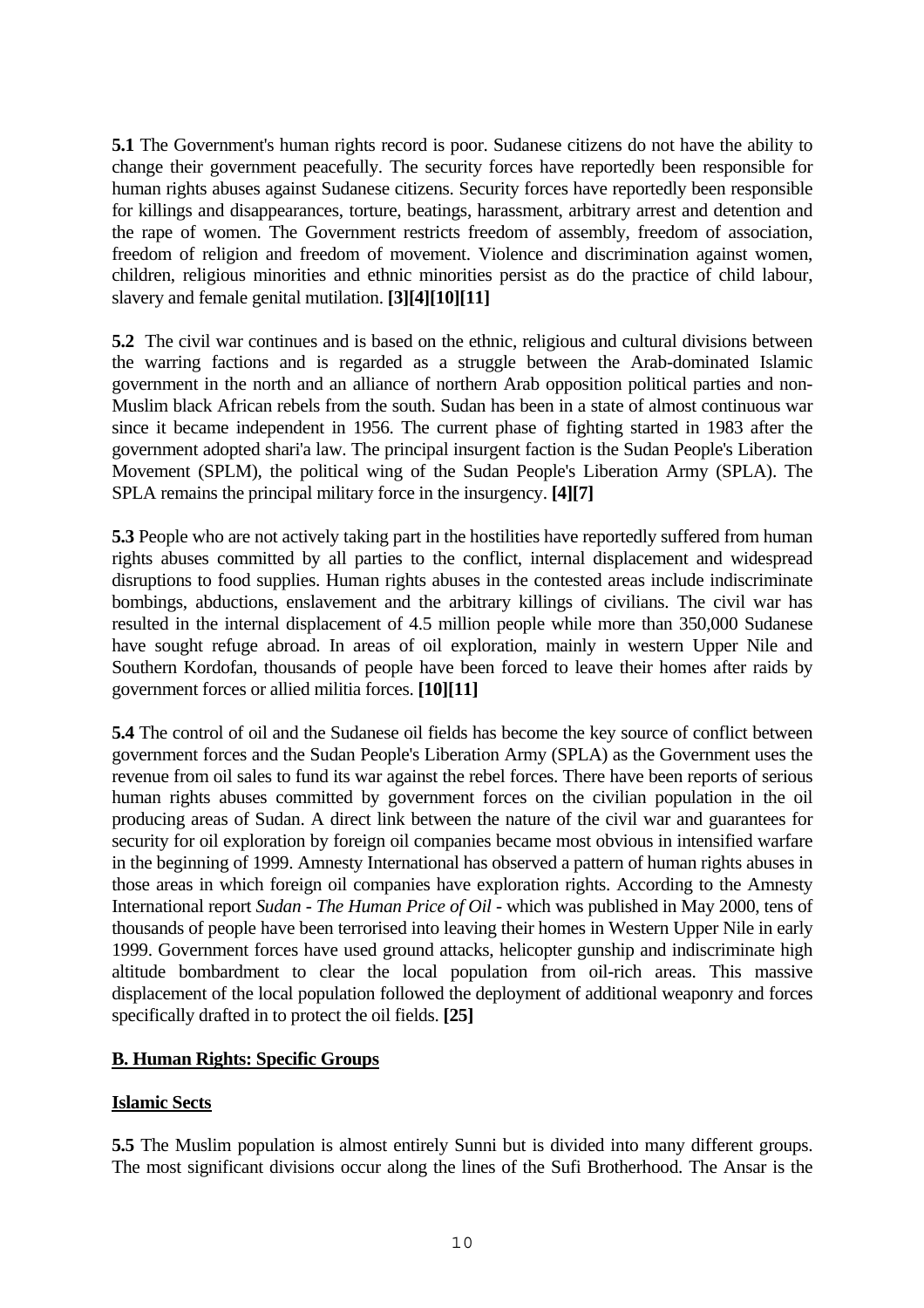<span id="page-10-0"></span>Islamic sect behind the Umma Party but membership of the one in no way necessarily indicates membership of the other. Islamic orders associated with opposition political parties, particularly the Khatimia (associated with the Democratic Unionist Party) are regularly denied permission to hold large gatherings. **[27]**

## **Christians**

**5.6** Christians account for between 4 and 10 per cent of the population. Christianity first came to the Sudan about the  $6<sup>th</sup>$  century AD and for centuries, thereafter, Christian churches flourished in the ancient kingdom of Nubia. After the establishment of Muslim rule in Egypt and later migrations into Sudan, Christianity declined in Nubia and was gradually replaced by Islam. The process was complete by the end of the  $15<sup>th</sup>$  century. Christianity in present day Sudan is a product of European missionary efforts that begain in the  $19<sup>th</sup>$  century. Most of these efforts were concentrated in the south and in the Nuba Mountains, rather than among the Muslims in the north. **[6]** 

## **Ethnicity**

**5.7** Sudan's population of approximately 27.5 million is very ethnically diverse. Its population belongs to over 500 Arab and black African ethnic groups with many different languages and dialects. It is still subject to significant immigration by groups from Nigeria and Chad, such as the Fulani. In the south, there are many ethnic groups, the most prominent being the Nuer and the Dinka. The Arab culture and language predominate in the north where the majority of the population are Muslims. Besides Arabs, there are several Muslim but non-Arab groups in the north. The most notable of these are the Nubians who live along the Nile in the far north and in southern Egypt. Most Nubians speak Arabic as a second language. Although they adopted Islam, these pastoral nomads have retained their Bedawiye language. Another non-Arab Muslim people is the Fur; these sedentary agriculturalists live in or near the Marra Mountains in the far west. North of the Fur are the Zaghawa. **[3][4][6]** 

**5.8** In contrast, the population in the south are mostly animists or Christians from black African ethnic groups. The Arab Muslim majority and the Arab-dominated government discriminate against ethnic minorities in almost every aspect of society. Citizens in Arabic-speaking areas who do not speak Arabic experience discrimination in education, employment and other areas. The use of Arabic as the language of instruction in higher education discriminates against non-Arabs. **[3][4]** 

**5.9** There are more than one hundred languages spoken as mother tongues in Sudan. Arabic is the official national language and is the most common medium for the conduct of government, commerce, and urban life throughout the country. English has been acknowledged as the principal language in the south since 1972. The languages spoken in Sudan belong to three families of African languages: Afro-Asiatic, Nilo-Saharan and Niger-Congo. The most important of Afro-Asiatic languages are Arabic and the Bedawiye language of the Beja. The Nilo-Saharan languages, including Dinka, Nuba, Nuer and Shilluk account for the next largest number of speakers. The Niger-Congo family is represented by the Azande, Banda, Sere and many other smaller ethnic groups. To overcome these language barriers, the vast majority of Sudanese are multi-lingual, with Arabic and to a lesser extent, English as a second language. **[6]**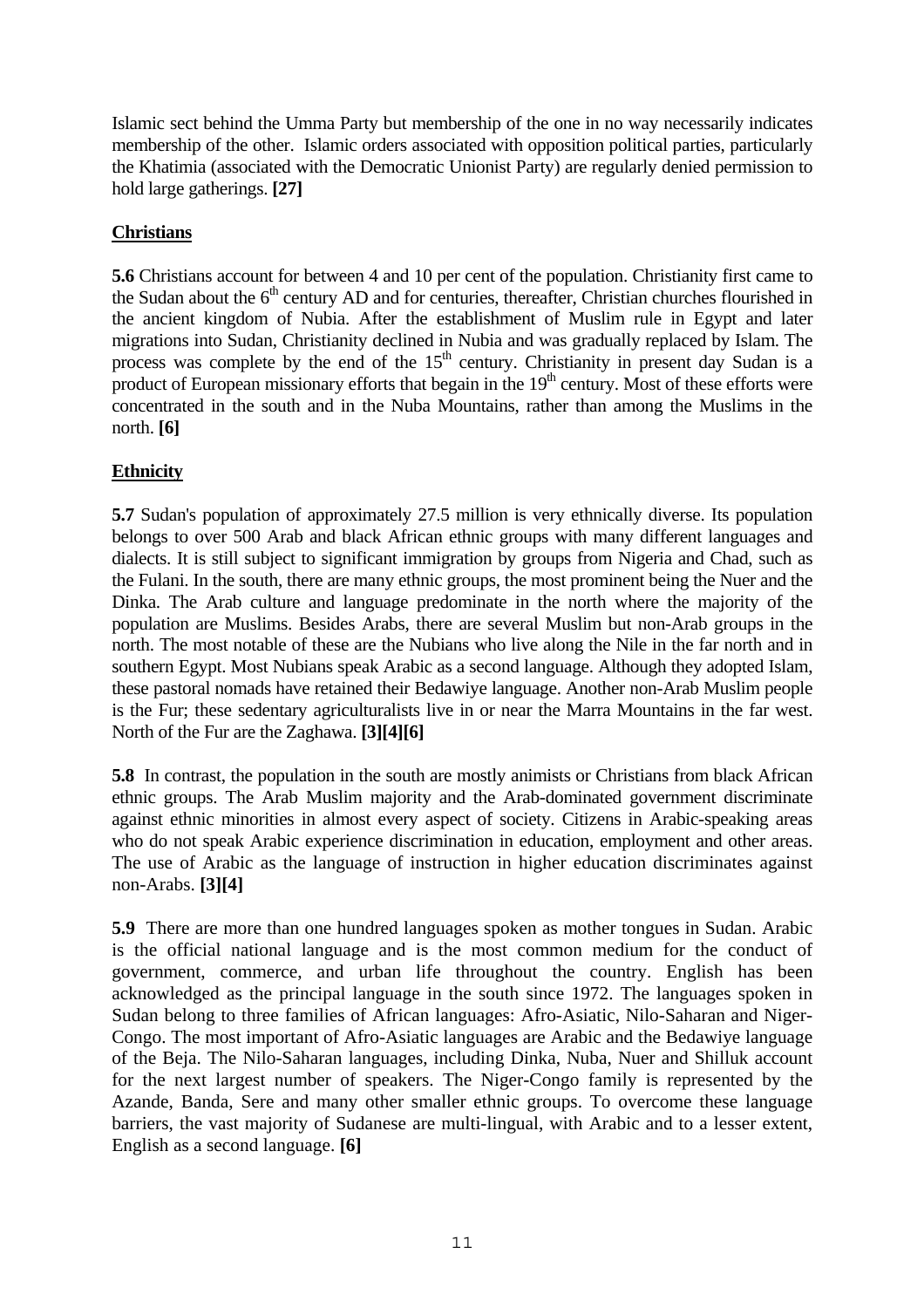<span id="page-11-0"></span>**5.10** In March 1999, at a grassroots organized peace conference in Wunlit, Bahr El Ghazal, representatives of the Nuer and Dinka tribes signed a peace covenant. The Dinka and the Nuer are the two largest tribes and had been on opposite sides of the civil war since 1991. The Wunlit accord provides concrete mechanisms for peace, including a ceasefire, an amnesty, the exchange of abducted women and children and monitoring mechanisms.The Wunlit accord greatly reduced conflict between the Dinka and Nuer tribes in 1999. Although details generally were unavailable, there were credible reports of civilian casualties as a result of ongoing fighting between ethnic Dinkas and Didingas in the New Cush and Chukudum areas in eastern Equatoria. The January 1999 killing of a Dinka SPLA captain and several officers led to an outbreak of violence among Dinka and Didinga refugees in the Kakuma refugee camp in Kenya, which resulted in at least six deaths and numerous injuries. The October 1999 killing of a Didinga chief led to a series of retaliatory attacks. **[3]** 

**5.11** The Massaleit, who are black African Muslims, claim that the Government is engaged in a policy of "Arabisation" and that government-sponsored militia groups are trying to eradicate western Sudan of Massaleit and other black tribes. In February 1999, there was significant fighting between Arab pastoralists and African Massaleit tribes in Darfur. Traditional disputes over grazing and water rights were behind some of the fighting; however, the Government reportedly exacerbated the conflict by providing Arab pastoralists with arms. As a result of the fighting, more than 100 persons were killed, more than 40 were injured, approximately 50 villages were burned, and more than 1,000 families were displaced. Members of the Massaleit tribes were affected most heavily. **[3][7]** 

## **Women**

**5.12** Women are accorded equal rights under the Sudanese Constitution but the 1991 Criminal Act restricts the rights of women by placing restraints on their public behaviour and dress. Various government bodies have decreed on different occasions that women must dress according to modest Islamic standards. This, at the least, entails wearing a head covering. None of these decrees have been the subject of legislation and enforcement of the dress code regulations is not rigorously applied consistently. The Public Order Police have powers to arrest women for wearing un-Islamic dress such as trousers and tee-shirts. In January 1999, the governor of Khartoum State announced that women in public places and government offices and female students and teachers would be required to conform to what is deemed an Islamic dress code. In June 1999, a Khartoum court ordered that 25 students from Ahlia University be flogged; they were charged with disturbances and "obscene acts". These "obscene acts" were the wearing of trousers by the female students. Women cannot travel abroad without the permission of their husbands or male guardians. **[3][5]** 

**5.13** Violence against women in Sudan is a serious issue although there are no reliable statistics. Many women are reluctant to submit formal complaints against such abuse although domestic violence is a legal ground for divorce. The police do not normally intervene in incidences of domestic disputes. The punishment for rape under the 1991 Criminal Act varies from 100 lashes to ten years imprisonment to death. In most cases, convictions for rape are not announced, however, observers believe that sentences are often less than the maximum provided by law. Women from the south are vulnerable to harassment, rape and sexual abuse. The Government has not addressed this issue. There are no specific laws regarding sexual harassment. **[4]** 

**5.14** Some aspects of the law including certain provisions of Islamic law as interpreted and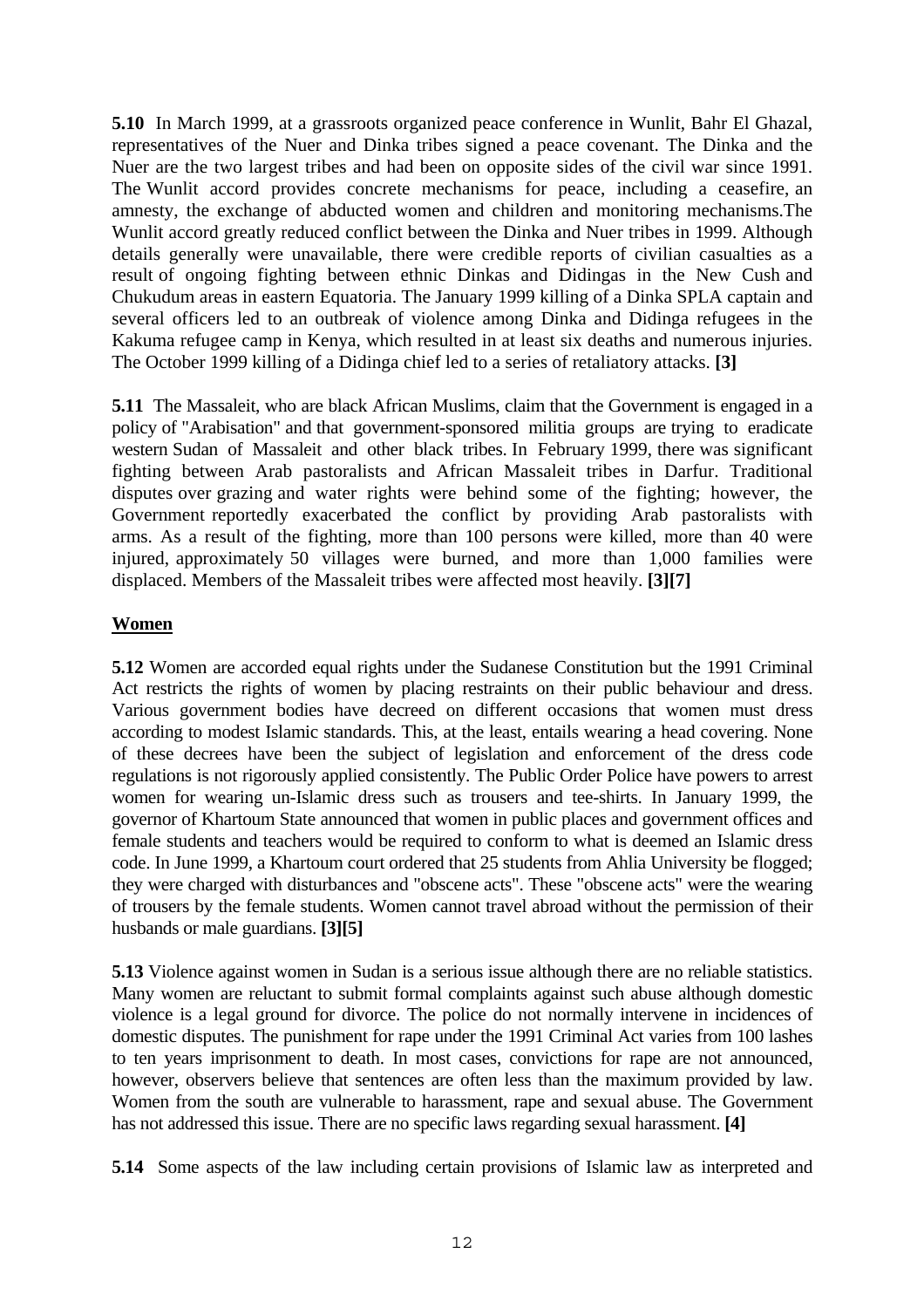<span id="page-12-0"></span>applied by the Government and many traditional practices discriminate against women. Gender segregation is common in social settings. Under Islamic law, a Muslim woman has the right to hold and dispose of her own property without interference. Women are ensured inheritance from their parents; however, a daughter inherits half the share of a son and a widow inherits a smaller percentage than do her children. It is much easier for a man to initiate divorce proceedings than for women. Muslim men can marry non-Muslims but Muslim women cannot marry non-Muslims unless the man concerned converts to Islam. **[4]** 

**5.15** In September 2000, a decree was issued by the Governor of Khartoum State banning Sudanese women in Khartoum State from working in public places such as petrol stations, hotels and restaurants where they are in contact with men. Police have begun enforcing this decree. This decree does not apply to women outside Khartoum State. Human rights and women's groups, including the pro-government Sudanese Women's Union have condemned this decree. Around 100 women protested against this decree in Khartoum. The Sudanese Group for Human Rights reported that the police caused injuries of various degrees among the demonstrators and arrested 26 of them. The women who were arrested were later released by the police after questioning. **[14][15][16]**

## **Children**

**5.16** Children continue to be the most vulnerable group in Sudan. They are the principal targets of raids conducted by militias and they are recruited into the armed forces by both the Government and its opponents. As internally displaced persons, they are subject to abuse in camps. **[7]** 

**5.17** The Government provides free primary education from the ages of 6 to 13. Secondary education begins at the age of 14 and lasts up to three years. Boys and girls are treated similarly in the education system. **[1][2][4]**

**5.18** The Government has forcibly conscripted young men and boys into the military forces. The Government officially requires that young men must enter military service to be able to receive a certificate on leaving secondary school. Such a certificate is a requirement for entry into a university and this official requirement effectively broadened the military conscription base. In April 1999, it was reported by the Coalition to Stop the Use of Child Soldiers, that at least 120,000 under-18s were serving in government or rebel forces within conflicts in Africa. Sudan was one of the ten countries named where the situation is considered at its worst. **[4][28]**

**5.19** The Government operates camps for vagrant children. Police typically send homeless children who have committed crimes to these camps, where they are detained for indefinite periods. Health care and schooling at the camps are generally poor and basic living conditions are often primitive. All the children in the camps, including non-Muslims, must study the Koran and there is pressure on non-Muslims to convert to Islam. **[4]**

**5.20** Female genital mutilation, which is widely condemned by international health experts as damaging to both physical and psychological health, is a tradition in Sudan and is practiced widely, especially in the north. It has been estimated that 90% or more of females in the north have been subjected to female genital mutilation, with consequences that include severe urinary problems, infections and even death. The most severe type of FGM - infibulation - is also the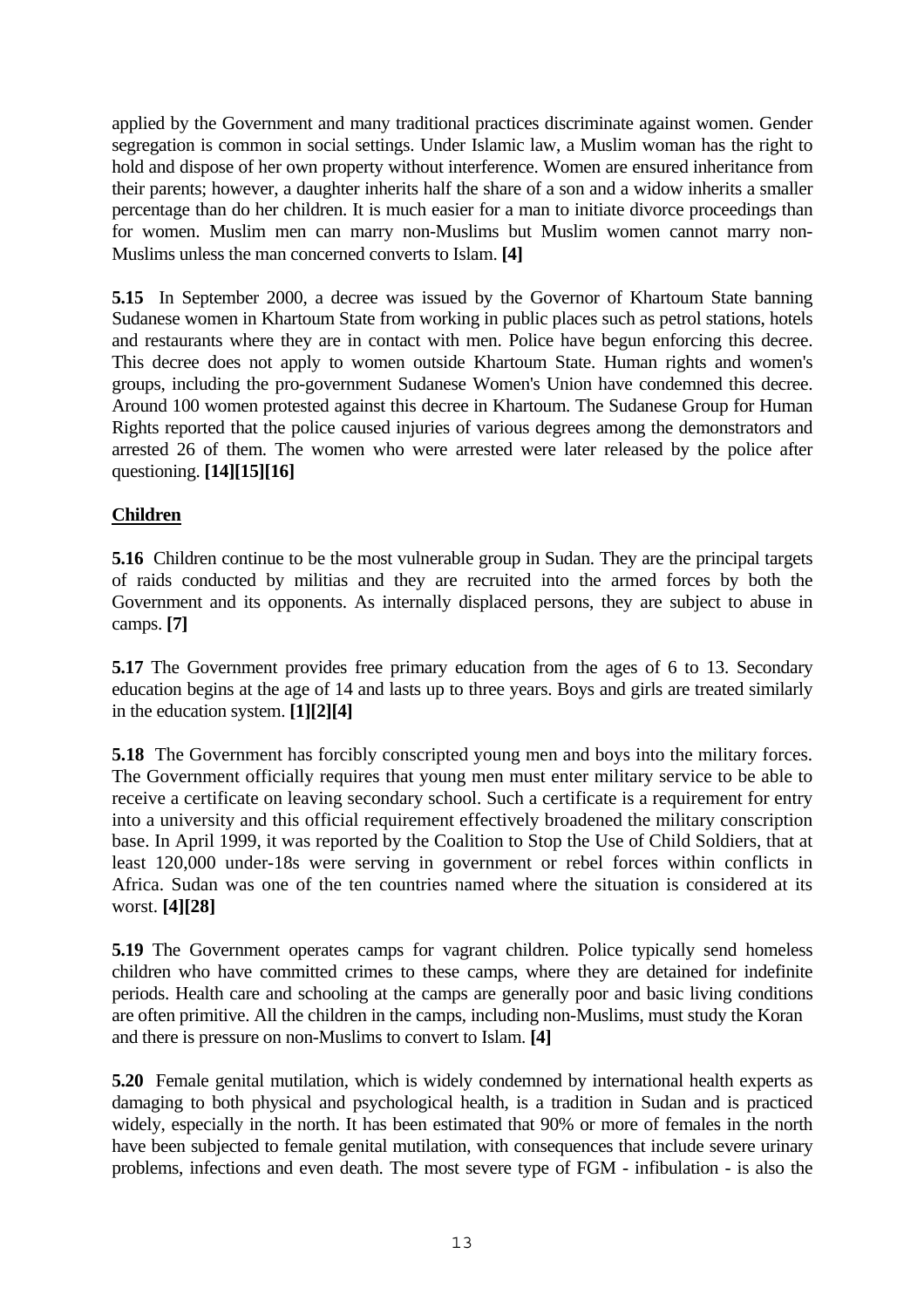<span id="page-13-0"></span>most common type. The practice of female genital mutilation is typically performed on girls between the ages of 4 and 7 in improvised, unsanitary conditions, causing severe pain, trauma and risk of infection. No form of FGM is illegal under the Criminal Act but the health law forbids doctors and midwives from performing infibulation. Reportedly, women displaced from the south to the north increasingly are imposing FGM on their daughters, even if they themselves have not been subjected to it. The Government has neither arrested nor prosecuted any persons for violating the health law against infibulation. **[3][4]**

## **Human Rights Groups**

**5.21** Due to government restrictions on freedom of association, there is only one independent human rights organisation based in Sudan - the Sudan Human Rights Organisation. There is only one local non-government organisation (NGO) that addresses health concerns related to the practice of female genital mutilation (FGM) and other traditional practices. During 2000, the Government conducted bombing raids that targeted NGOs and often impeded their activities in the south. **[4]** 

**5.22** The Human Rights Advisory Council, a government body whose rapporteur is the Solicitor General for Public Law, continues in its role in addressing human rights issues within the Government. The Council is composed of representatives of human rights offices in 22 government ministries and agencies. Its effectiveness is hampered by lack of co-operation on the part of some of the ministry and agency offices. **[4]**

## **C. Human Rights: Specific Issues**

## **Prison Conditions**

**5.23** Conditions in government prisons are harsh, overcrowded and life-threatening. Built before the country's independence in 1956, most Sudanese prisons are poorly maintained and many lack basic facilities such as toilets or showers. Health care is primitive and food inadequate. Minors are often held with adults but female prisoners are housed separately from men; rape in prison is reportedly rare. Prison officials arbitrarily deny family visits. **[4]**

**5.24** The west wing of Khartoum's main Kober Prison remains under the supervision of the security services, having been removed from Prison Services' control in 1995.While other prison wardens are accountable to courts of law for abuses they perpetrate, security forces are not. Despite the widespread use of torture, the Government has never publicly disciplined any security official for employing it. Treatment in the areas of Kober that remain under the control of the prison services was reportedly better than the area under the control of the security services. **[4]**

**5.25** Non-Muslim prison inmates are pressured to convert to Islam. High-ranking political prisoners reportedly often enjoy better conditions than other prisoners. The Government does not permit regular visits of prisons by human rights monitors. No independent Sudanese human rights organisations monitor prison conditions. **[4]**

## **Freedom of Political Association and Assembly**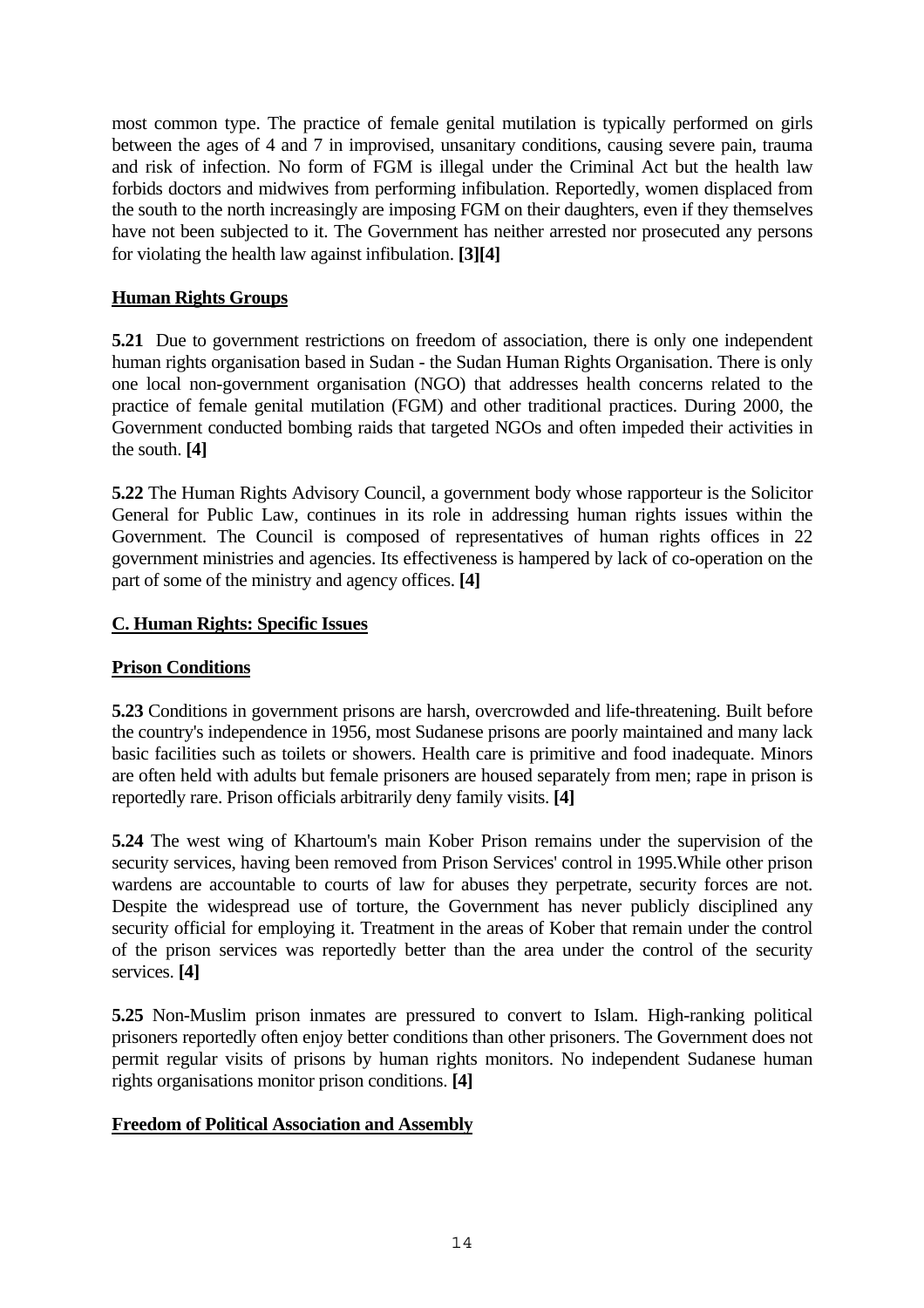**5.26** The constitution provides for the right to freedom of political association. The 1999 Political Association Act lifted the ban on political parties and marked a significant change in government policy as all political parties were banned after the 1989 military coup that brought Omar Hassan al-Bashir to power. The 1999 Political Association Act revised by the 2000 Political Organisational Act allows political parties to be officially recognised provided they register with the Government. The law, however, imposes the restriction that all new parties must adhere to the ruling party's ideology. New political parties are approved at the discretion of the Government's registrar. The registrar is appointed by the President with the approval of the National Assembly. **[5][7]** 

**5.27** The declaration of the state of emergency and of martial law on 30 June 1989 effectively eliminated the right of assembly. The only gatherings the authorities permit are those that have been approved by the Government. Politically oriented gatherings are routinely denied permission or are dispersed. Islamic orders associated with opposition political parties, particularly the Ansar and Khatimia are regularly denied permission to hold large public gatherings. In April 1999, the Muslim Brotherhood, a registered political party, announced that it was denied permission to hold symposiums in Khartoum and Omdurman. In June 1999, 84 persons were detained in Omdurman at the inauguration of the Democratic Forces Front. Eleven politicians present were charged with illegal assembly, disturbing public order and causing a nuisance. They were released on bail and later acquitted. In November 1999, riot police broke up a press conference in the office of human rights activists Ghazi Suleiman. In June 2000, the Independent Students Congress group of Sennar University organised an unapproved political rally at the university. Armed troops intervened and fired automatic weapons on the campus; the troops killed a student, seriously injured another and around 20 students were taken to hospital. **[3][4]** 

**5.28** In June 2000, President al-Bashir decreed a general amnesty for political opponents. The amnesty includes all those who have been involved in anti-government activity since President al-Bashir came to power in June 1989. Under the terms of the amnesty all charges against the opponents will be dropped and those who are already in prison will be freed. To be granted amnesty, however, opponents have to publicly declare their acceptance of the existing constitution and renounce violence. **[22]** 

**5.29** In November 1999, the Government signed a peace accord with the Umma Party which is one of Sudan's main opposition political parties. The Umma Party stated that the accord called for the establishment of a democratic federal system of government in Khartoum and for a referendum on self-determination for the south of the country. The agreement was finalised in Djibouti, where East African leaders met to discuss the long-running war, as well as the conflict in Somalia. In March 2000, the Umma Party left the National Democratic Alliance (alliance of opposition political groups and rebel groups). The premises of the Umma Party, which had been seized by the Government in 1989, was handed back to the Umma Party. In April 2000, thirty exiled leading figures of the Umma Party returned to Sudan in accordance with the November 1999 peace accord with the Government. **[18][19][20][21][34]** 

**5.30** On 23 November 2000, Sadiq al-Mahdi, the leader of the Umma Party, returned to Sudan after four years of exile in Egypt. This was a voluntary return with no pre-conditions attached by the Government and with the full approval of President al-Bashir. A large crowd of Umma Party followers met him on his arrival in Sudan. This is in line with the Umma Party's policy of direct engagement with the Government to achieve the political and constitutional changes it wants.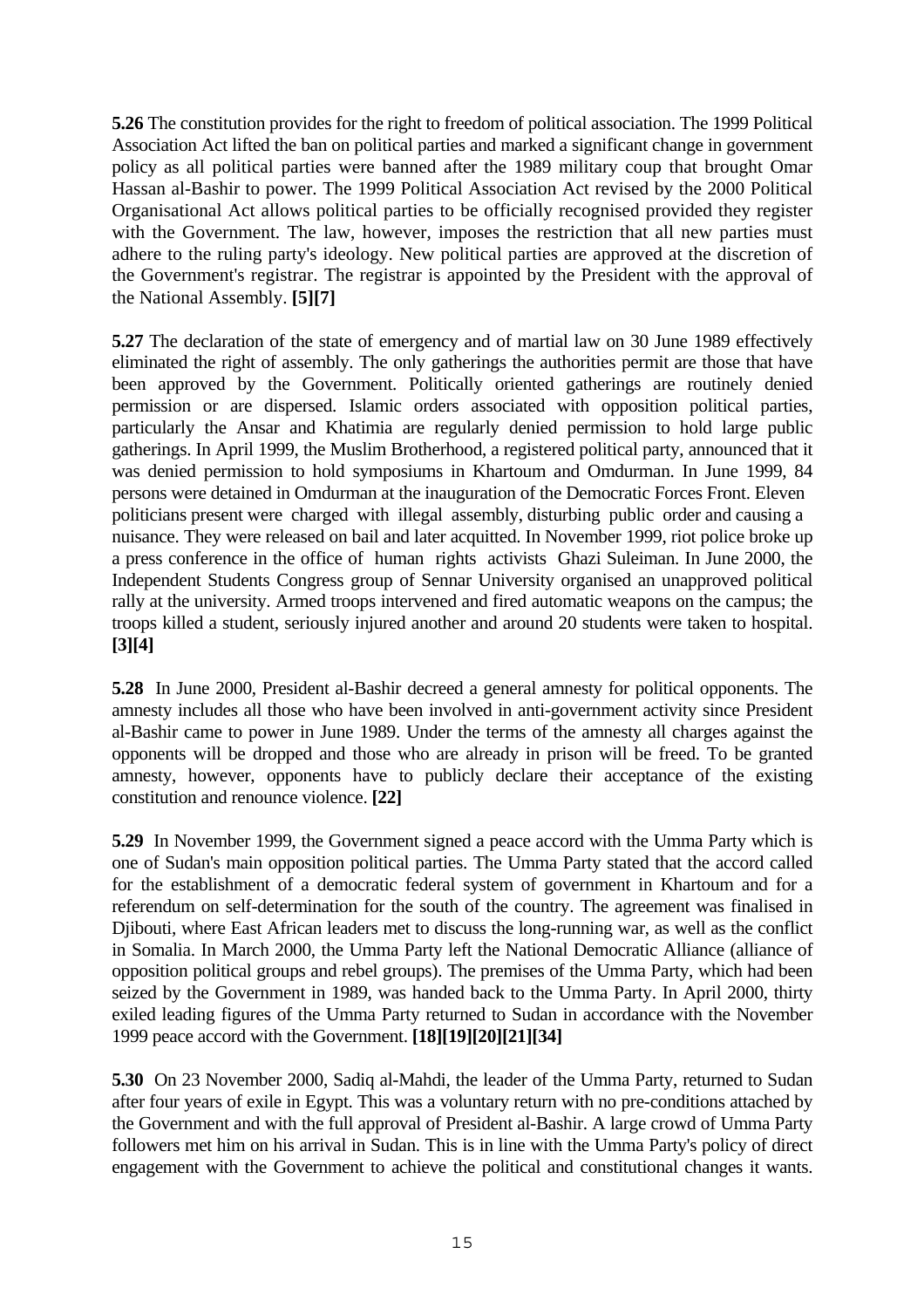<span id="page-15-0"></span>Despite these recent developments resulting in closer ties with the Government, the Umma Party remains an unregistered political party. **[35][36][37]** 

**5.31** In December 1999, President al-Bashir declared a state of emergency and disbanded the National Assembly two days before it was to vote on a constitutional amendment that would have reduced presidential powers. The disbanding of the National Assembly reduced the power of the Parliamentary Speaker and chairman of the ruling political party, Hassan al-Turabi. President al-Bashir suspended articles of the constitution and suspended the political activity of Hassan al-Turabi. On 24 January 2000, President al-Bashir formed a new government and in May 2000, he froze all activities of the ruling political party. In June 2000, Hassan al-Turabi launched his own political party called the Popular National Congress and sought to challenge President al-Bashir accusing him of trying to separate religion and the state. **[2][7][12][13]** 

**5.32** On 21 February 2001, Hassan al-Turabi and senior members of his Popular National Congress Party (PNC) were arrested by security forces after the PNC signed a memorandum of understanding with the Sudan People's Liberation Army (SPLA). He was accused of planning to overthrow the Government with the help of the rebel SPLA and was taken to Kober Prison which is a maximum security prison. A committee set up the Ministry of Justice to look into possible charges against al-Turabi has recommended two criminal charges - inciting hatred against the state and sedition. Both crimes are punishable by death or life imprisonment under the Criminal Act. Al-Turabi has not yet been tried in a court of law. **[38][39][40]** 

## **Freedom of Speech and the Media**

**5.33** The constitution provides for freedom of thought and expression and freedom of the press is allowed according to law. In practice, however, the Government restricts freedom of speech and the press. Government suspensions of newspapers, intimidation and surveillance inhibit open public discussion of political issues. Journalists practice self-censorship. **[3][4][5]** 

**5.34** The Government exercises control of news reporting, particularly of political topics and criticism of the government, through the National Press Council (formerly the National Council for Press and Publications) which is directly responsible to the president. The National Press Council (NPC) applies the 1999 Press Act which gives the NPC the authority to grant licences to the press, register journalists and issue sanctions and penalties. The NPC has the power to revoke licences and confiscate printing presses when serious offences are committed by members of the press. At least three newspapers were suspended on approximately ten different occasions during 1999 for publishing articles criticising the Government. The National Press Council consists of 21 members: 7 selected by the President, 5 from the National Assembly, 7 directly elected by journalists from the Journalists' Union and 2 selected by the Journalists' Union leadership. **[4][7]** 

**5.35** Journalists are subject to harassment, arbitrary arrest, detention and torture. The editor-inchief of the newspaper "Al-Rai al-Akher" was arrested and detained in June 1999 for harming national security and dissemination of false information after publishing a speech by the president of the NDA that called for resistance to the Government. **[4][7]** 

**5.36** In July 2000, the National Press Council (NPC) suspended an edition of the independent Arab newspaper - the "Al-Rai al-Aam" - from being published as a penalty for publishing an article critical of the activities of the Public Order Police. The NPC made the decision following a complaint from the Public Order Police of defamation by the newspaper. **[17]**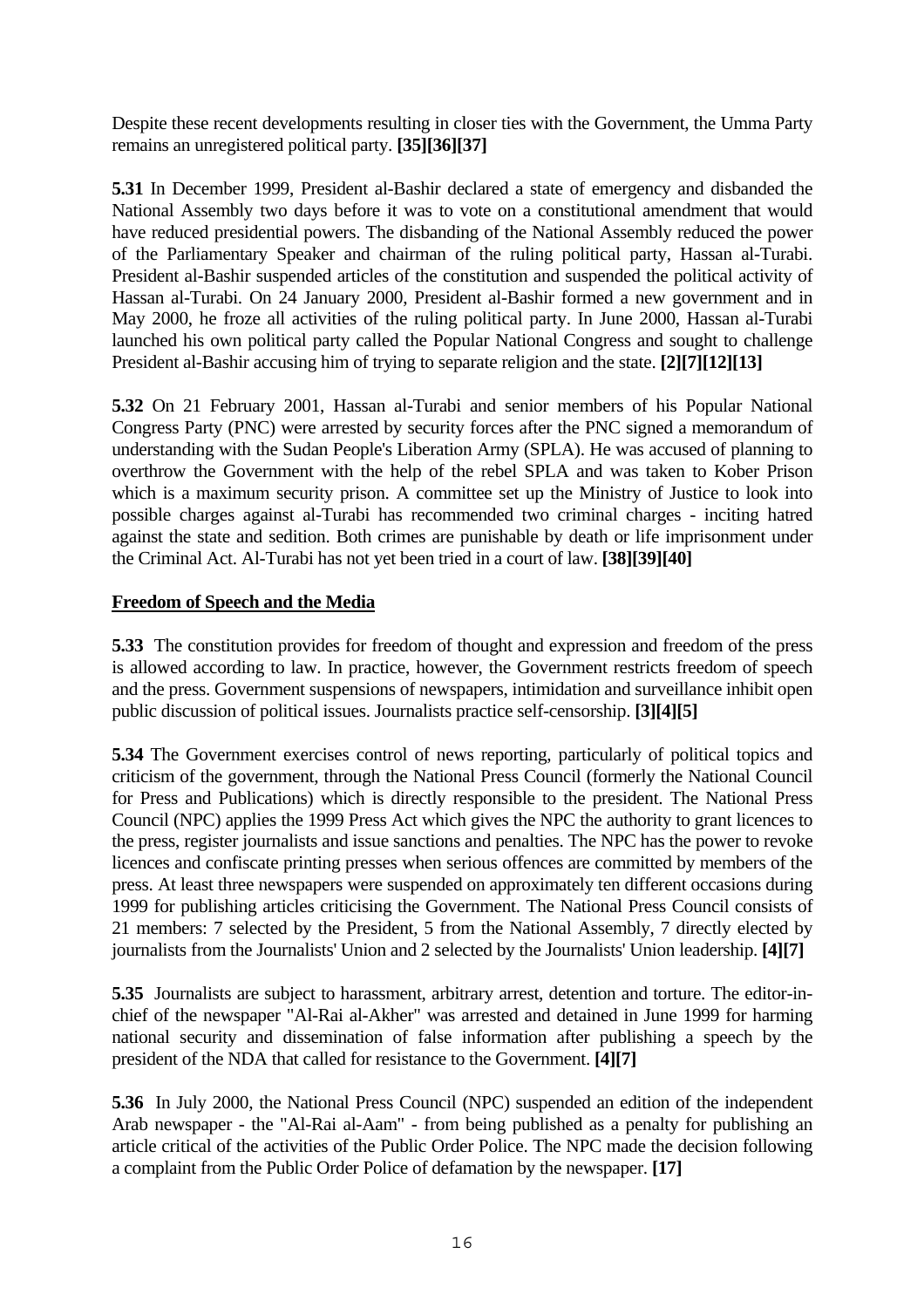<span id="page-16-0"></span>**5.37** Radio and television are controlled directly by the Government and are required to reflect government policies. A military censor monitors television news broadcasts to ensure that news broadcasts reflect official views. There are no privately-owned television or radio stations. In spite of the restrictions on ownership of satellite dishes, citizens have access to foreign electronic media; the Government does not jam foreign radio signals. In addition to domestic and satellite television services, there is a pay cable network, which directly re-broadcasts uncensored CNN, BBC, Middle East Broadcasting Corporation, Dubai-TV, Kuwait-TV and other foreign TV broadcasts. **[4]**

## **Freedom of Religion**

**5.38** The constitution allows for freedom of religion but the Sudanese Government regards Islam as the state religion of Sudan and Islamic shari'a law remains as the basis for law in the country. In practice, the Sudanese Government restricts freedom of religion. Sudan is a religiously mixed country although Muslims have dominated national government institutions since independence. The vast majority of the population -75% - is Muslim. Muslims live mostly in the north of the country. There are religious minorities of Christians and practitioners of traditional indigenous religions who mostly live in the south of the country. There are no accurate figures on the sizes of the country's religious populations. The influx of 1-2 million southerners displaced by the civil war has brought large communities of practitioners of traditional indigenous religions and Christians to the north of the country. There are established communities of Greek Orthodox and Coptic Rite Christians around Khartoum. **[5][26][27]** 

**5.39** Religious organisations are subject to the 1994 Societies Registration Act which replaced the 1962 Missionaries Societies Act. It theoretically allows churches to engage in a wider range of activities than did the Missionary Act but churches are subject to the same restrictions placed on non-religious corporations. Religious groups, like all other organisations, must be registered in order to be recognised or to gather legally. Registration reportedly is very difficult to obtain in practice and the Sudanese Government does not treat all groups equally in the approval of such registrations and licences. In recent years, the Roman Catholic Church has not been given permission to build new churches although other Christian groups have received permission. Religious groups that are not registered find it impossible to construct a place of worship or to assemble legally. **[26][27]** 

**5.40** Muslims may proselytize freely in government-controlled areas but non-Muslims are forbidden to proselytize. Non-Muslims may convert to Islam but the 1991 Criminal Act makes apostasy (which includes conversion to another religion) by Muslims punishable by death. Missionaries continue to do other work and a wide range of Christian missionary groups operated in both government and rebel-controlled areas of the country. The Sudanese authorities often harass foreign missionaries and other religiously oriented organisations and delayed their requests for work permits and residence visas. The Sudanese Government is generally least restrictive of Christian groups that historically have had a presence in the country, including Coptic Christians, Roman Catholics and Greek Orthodox Christians and is more restrictive of newer arrivals. **[27]**

**5.41** Restrictions are often placed on the religious freedom of Muslims, particularly on those Islamic orders linked to opposition groups to the Sudanese Government. Islamic orders such as the Khatimia are regularly denied permission to hold large public gatherings. **[27]**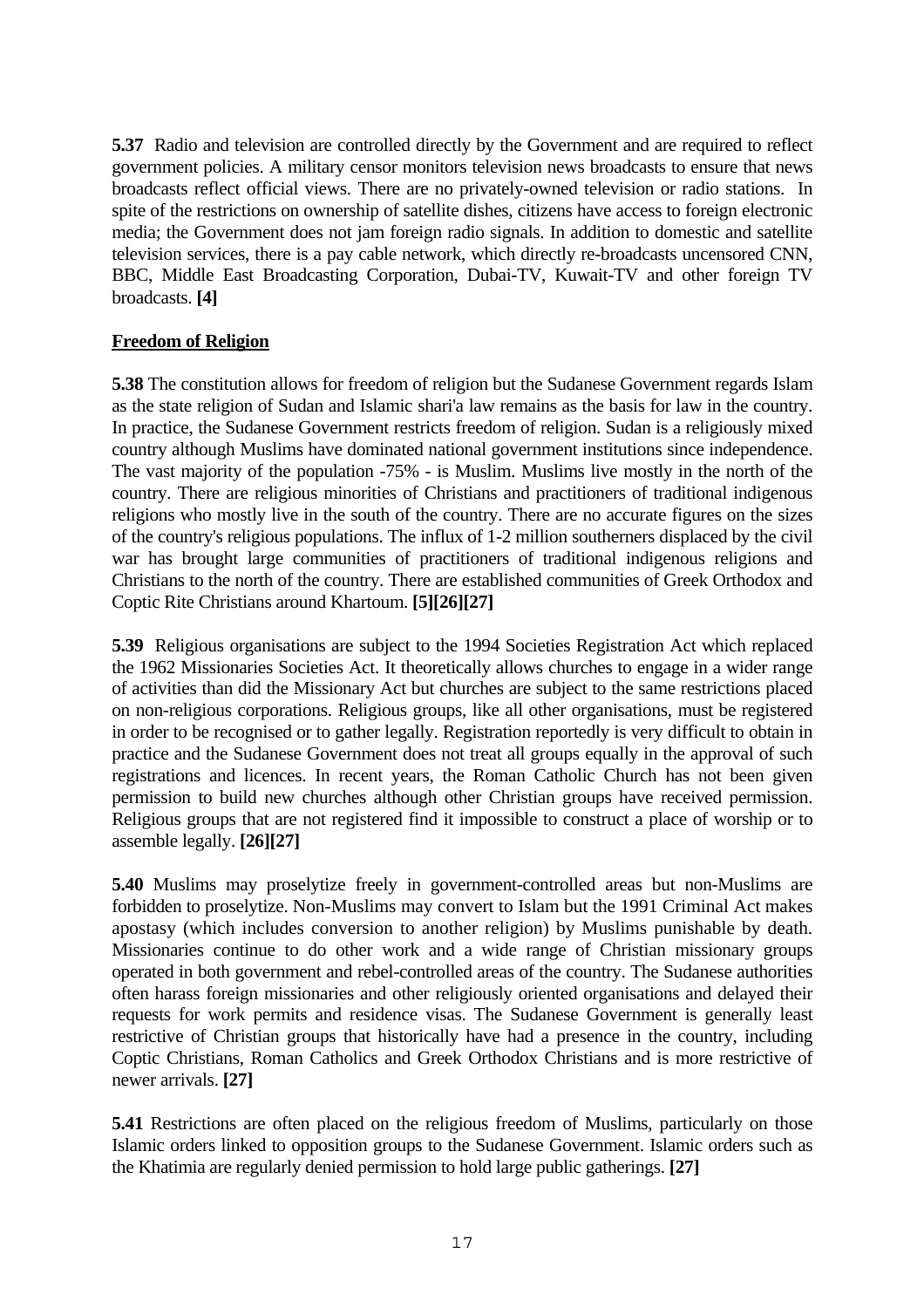<span id="page-17-0"></span>**5.42** In government-controlled areas of the south, there continues to be credible evidence of prejudice in favour of Muslims and an unwritten policy of Islamisation of public institutions. Some non-Muslims have lost their jobs in the civil service, the judiciary and other professions. Few non-Muslim university graduates have found government jobs. Some non-Muslim businessmen have complained of petty harassment and discrimination in the awarding of government contracts and trade licences. **[27]** 

**5.43** There continues to be reports that the security forces regularly harass and at times use threats and violence against persons on the basis of their religious beliefs and activities. Some Catholic priests report that they are routinely stopped and interrogated by police. Security forces also detain persons in relation to their religious beliefs and activities. Generally, detentions based nominally on religion are of limited duration because the practice of religion is not illegal. **[27]**

**5.44** There have been signs recently that the Government has allowed greater religious freedom. The Public Order Police have been less extreme in their application of the Public Order Act. Women have been seen more commonly without head coverings and wearing trousers.When stopped by the Public Order Police, they commonly were warned rather than detained. On at least some occasions, restrictions on religious visitors and gatherings were relaxed. The Archbishop of Canterbury has visited the country. German evangelist Reinhard Bonnke has also visited the country and held open-air services in Khartoum attended by tens of thousands. Catholic Church representatives have reported that jubilee festivities attended by thousands of persons have routinely taken place in government-held areas without interference or harassment. **[27]**

## **Freedom of Travel**

**5.45** The constitution provides for freedom of movement and residence and exit from and entry into the country but in practice freedom of movement is arbitrarily restricted. Those persons detained by the security forces are, on their release, obliged to sign an undertaking not to leave the town or village where they live without written permission from the security forces. Movement is generally free for other citizens outside the war zones but travellers who fail to produce an identity card at checkpoints risk arrest. Foreigners need permits, which are often difficult to obtain and sometimes refused, for domestic travel outside of Khartoum. Foreign diplomats can travel to many locations under government escort. Foreigners must register with the police on entering the country, seek permission to move from one location to another, and re-register at each new location within 3 days of arrival. In December 2000, the Government announced restrictions on travel by diplomatic, international, and regional organizations and others into rebel-controlled areas without prior written permission from the Ministry of External Affairs. **[4][5]** 

**5.46** Insurgent movements also require that foreign NGO personnel obtain permission before travelling to areas that they control although they generally granted permission. NGO workers who have worked in government-held territory encounter problems receiving permission to work or travel in insurgent-held territory. In March 2000, the SPLA drew up a memorandum of understanding for NGOs to sign that restricted much of their work in the southern part of the country and as a result many NGOs left the country. **[4]**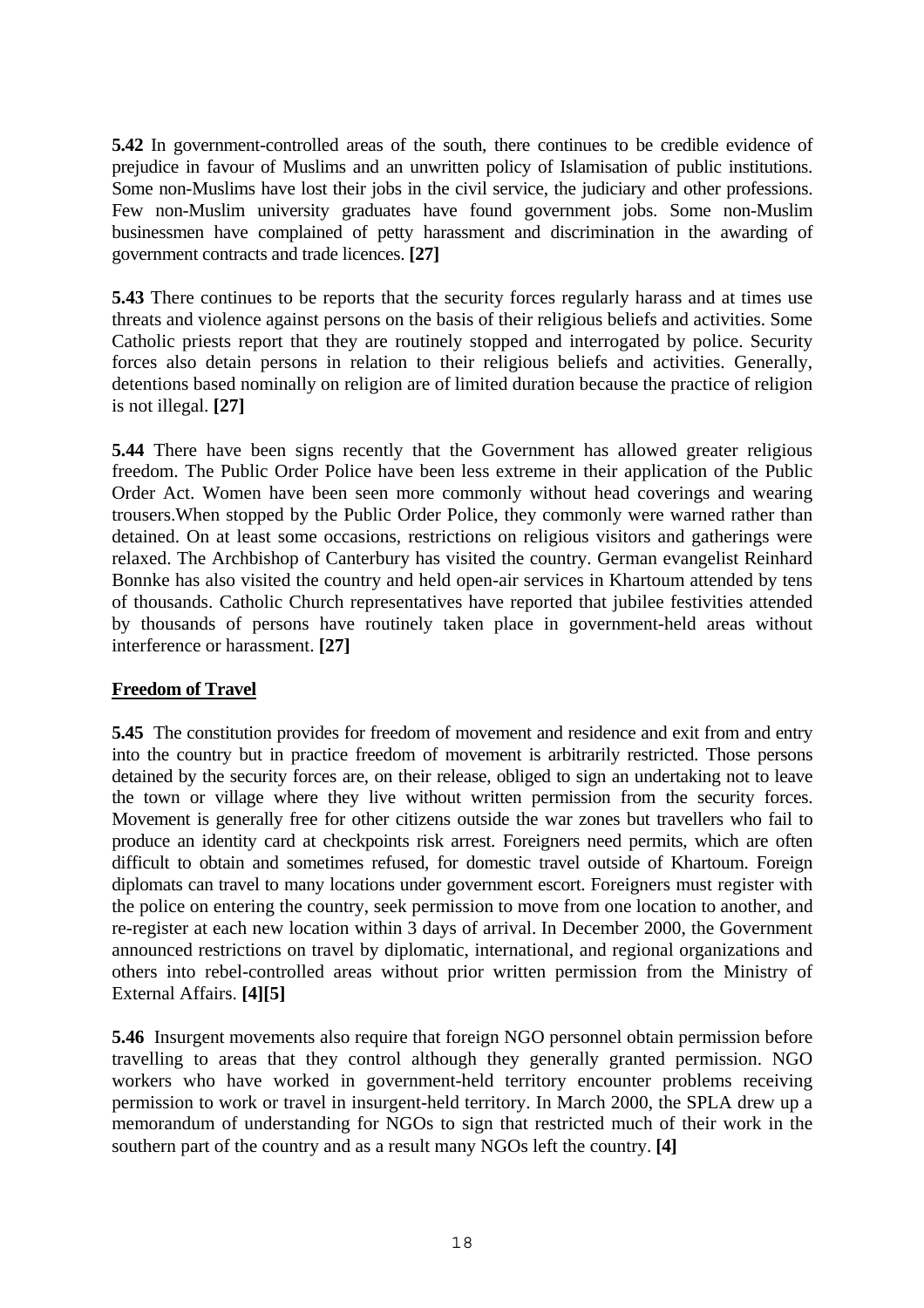<span id="page-18-0"></span>**5.47** Sudanese citizens wanting to leave Sudan must have an exit visa stamped in their passports obtainable from the Ministry of the Interior. Bureaucratic procedures are in place for foreign travel; approval depends mainly on political reasons. In several cases, political opponents or persons who were suspected of opposition activities were prevented from leaving by the security forces while already on the aeroplane they had intended to leave the country in. The Government denies exit visas to certain categories of persons such as doctors and policemen. Political tensions with Egypt has resulted in the Sudanese authorities denying many requests to travel there. **[4][9]** 

**5.48** In general, Sudanese nationals who have been abroad for some time can enter Sudan without any problems. Leaders and high ranking members of opposition political parties, however, may encounter problems with the security forces on return to Sudan although it has been reported that leading members of the Umma Party have returned to Sudan recently without any hindrance by the security forces. Members of the SPLM/A who have been abroad and would like to return to Sudan would be at risk of persecution. People returning to Sudan from countries having strained or hostile relations with Sudan may be questioned about their activities in the country or countries they had been in. **[9][21]** 

**5.49** It is reportedly possible for army deserters and military draft evaders and men of conscription age to be able to leave Sudan via official points of departure by obtaining passports and exit visas by bribing officials. **[9]** 

**5.50** It is reportedly difficult for journalists, lawyers and media reporters to obtain exit visas because the Government suspects people from these professions to be in possession of information the Government does not want the outside world to know about. **[9]** 

**5.51** Many Sudanese refugees seek refuge in neighbouring African countries including Egypt. Sudanese nationals entering Egypt require an entry visa. A visa can be obtained from the Egyptian Embassy in Khartoum or from the immigration authorities in Egypt. In the latter case, the application can be submitted by relatives and acquaintances. The entry visa is valid for one month. It is reportedly difficult to obtain visas from the Egyptian Embassy in Khartoum and from the immigration authorities in Egypt and reportedly visas can be fraudulently obtained. According to the UNHCR, all asylum applicants are protected from expulsion from the date they register with the UNHCR as asylum applicants until a decision is made on their application. Asylum applicants rejected by the UNHCR are allowed to appeal in writing against the decision. Persons recognised by the UNHCR as refugees are issued with UNHCR identity cards which are valid for six months and can be renewed every six months. The card is stamped by the Egyptian Ministry of the Interior which keeps a copy of it. This identity card is recognised by the Egyptian authorities. Anyone in possession of this card has the right of residence in Egypt. **[9]**

**5.52** All opposition parties and movements of any size, including the Democratic Unionist Party, the Sudan People's Liberation Movement/Army (SPLM/A) and the National Democratic Alliance are represented in Cairo. The SPLM/A's Cairo office acts as a Middle East regional office, under the name of the Middle East Chapter and the movement's head office is in Nairobi in Kenya. Any Sudanese national can join the SPLM/A. All members are given a registration number as shown on their membership card. This number also reflects their position in the movement. **[9]** 

## **Arbitrary Arrest and Detention**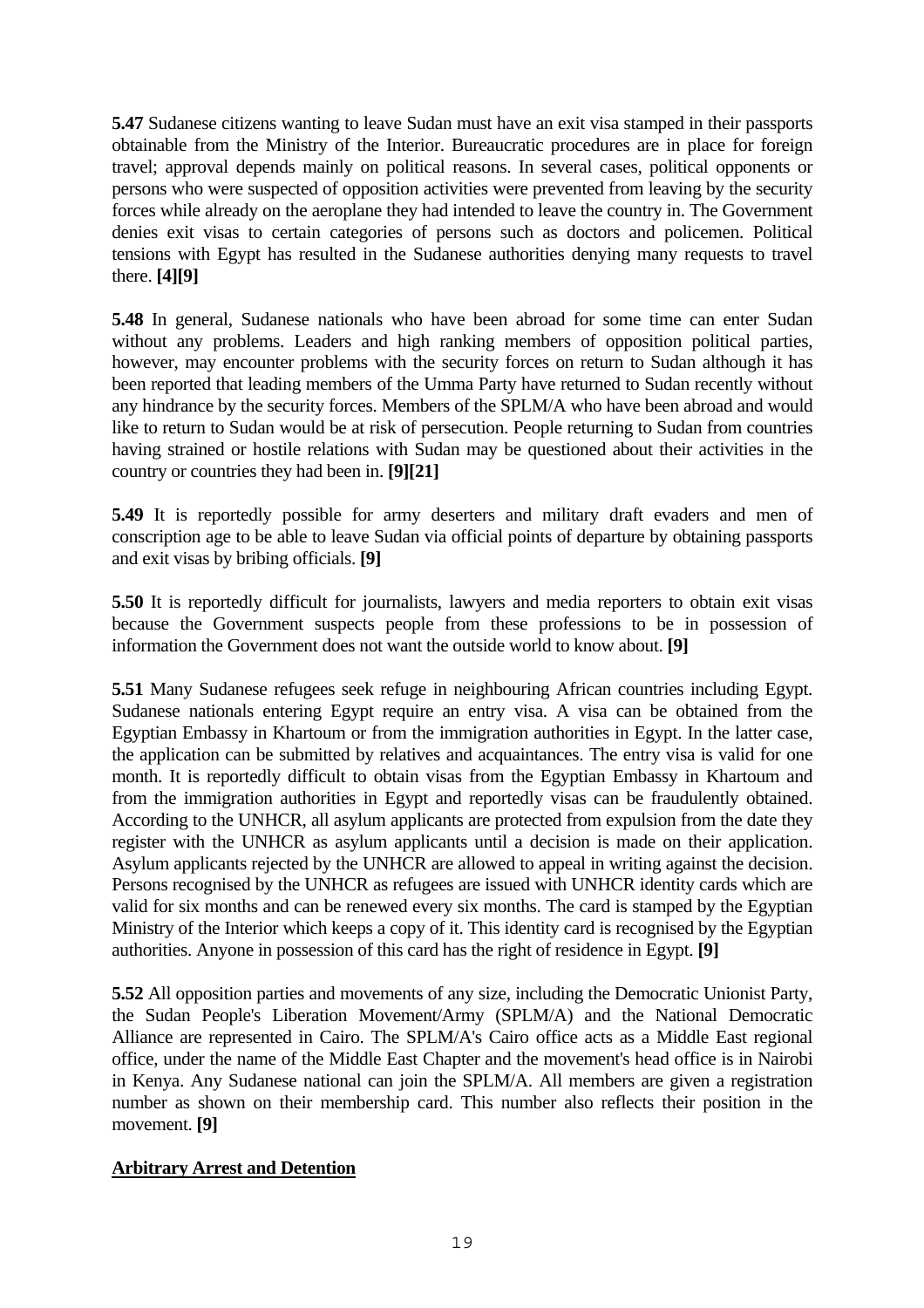**5.53** The constitution prohibits arbitrary arrest and detention without charge but in practice arbitrary arrest and detention by the security forces is common in Sudan. Under the amended National Security Act, which was approved on 15 December 2000 by the Council of Ministers and subsequently made law by presidential decree, when an individual is accused of violating national security, an individual may be detained for 3 months without charge, renewable by the Director of Security for another 3 months. During a state of emergency, the Government is not constrained by the National Security Act and can detain individuals indefinitely without judicial review, which reportedly it has done. During 2000, the Government used the current state of emergency to detain over 100 individuals. **[4][5]** 

**5.54** The law allows for bail except for those accused of crimes punishable by death or life imprisonment. In theory, the Government provides legal counsel for indigent persons in such cases, however, reports continue that defendants do not always receive this right and that counsel in some cases only may advise the defendant and may not address the court. In some cases, courts have refused to allow certain lawyers to represent defendants. **[4]** 

**5.55** The Sudanese authorities continue to detain political opponents of the Government.The Sudanese Human Rights Group (SHRG) reported several cases of this in 2000. A political activist was detained in Atbara for several days in January; two students were detained and beaten because of political activities in February; a lawyer and leading member of the National Democratic Alliance to Restore Democracy (NARD) was arrested and detained in March; Dr. Tobi Madot, Chairperson of the Democratic Forces Front (JAD) was detained in March; four students at the University of Sudan were detained for 4 days in April for union activities; Sid Ahmed Al-Hussein, deputy secretary-general of the Democratic Unionist Party (DUP), was detained on several occasions in April; six members of the Communist Party were detained in May; five students in Omdurman were detained in June; leading members of the DUP and Umma parties were arrested and detained in June in Sennar City; a lawyer was arrested for political activities in August in Khartoum and a leading DUP member was arrested in September in Khartoum. **[4]**

**5.56** Over 150 members of Hassan al-Turabi's Popular National Congress Party (PNCP) were detained after allegedly participating in demonstrations against the Government in September and October 2000. In general, the Government detains persons for a few days before releasing them without charge or trial; however, detentions of PNCP and NDA members generally were much longer. There were unconfirmed reports that security forces tortured, detained without charge, and held incommunicado the members of the PNCP. Human rights activist Ghazi Suleiman was also detained several times during 2000. In addition to detentions, government security forces frequently harass political opponents by summoning them for questioning, forcing them to remain during the day without questioning, and then ordering them to return the following day. This process sometimes continued for days. **[4]** 

**5.57** According to the United Nations Special Rapporteur on the Situation of Human Rights in Sudan those most likely to be subjected to arbitrary arrest and detention include human rights workers and leaders of opposition political parties, religious leaders and leaders of student groups. **[7]** 

**5.58** There have been reports that refugees are subject to arbitrary arrest. Security forces also detain persons because of their religious beliefs and activities. Detentions based nominally on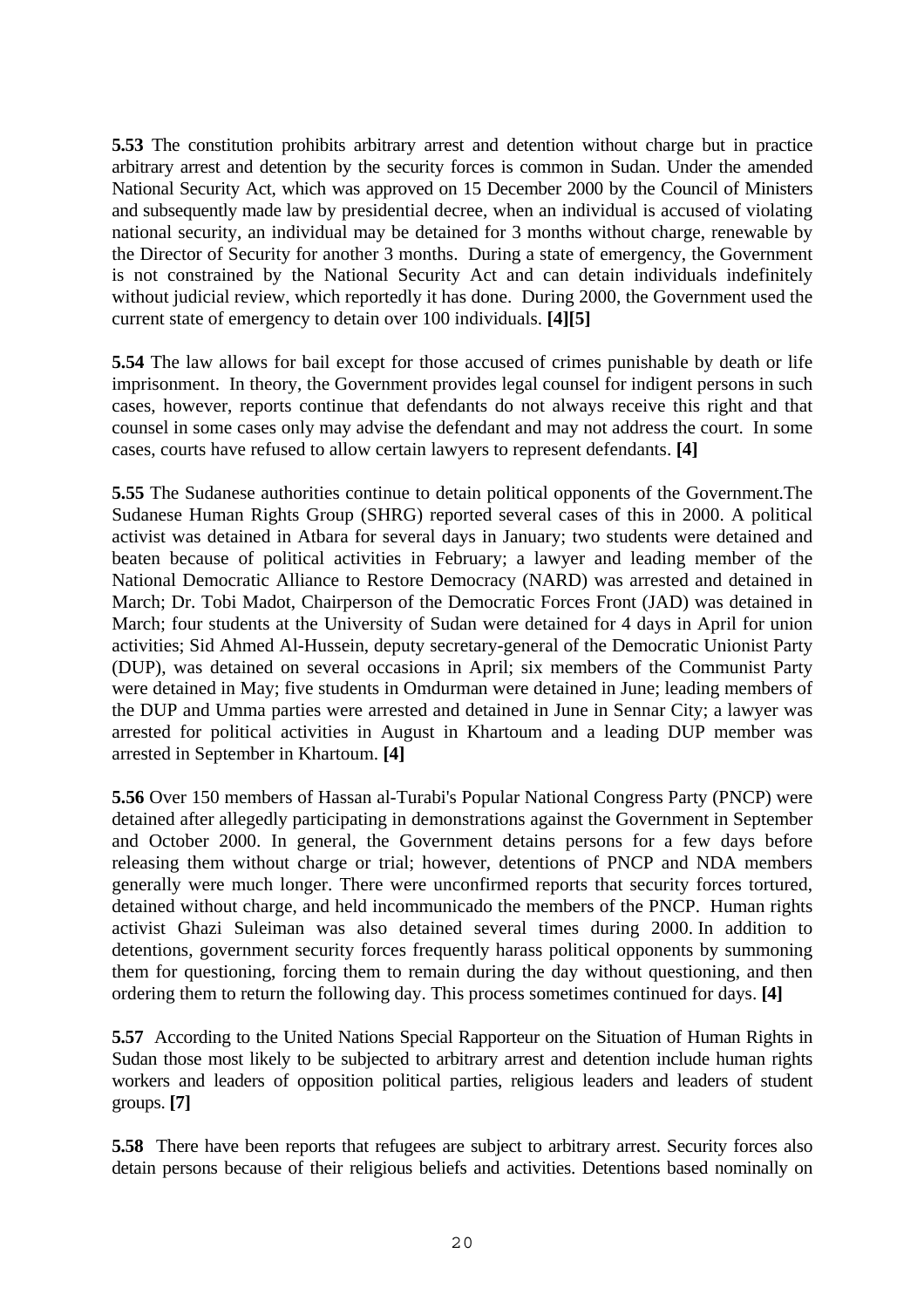<span id="page-20-0"></span>religion were of limited duration because the practice of religion is not illegal and detainees could not be held formally on those grounds indefinitely. To prolong detentions, security forces often resort to accusing those arrested for religious reasons of other crimes such as common crimes and national security crimes. **[4]** 

**5.59** Persons arrested by the security forces are often held for long periods of time in unknown locations without access to their lawyers or family members. An example of this would be the case of the journalist Mohamed Abd al-Seed. He was arrested around 14 April 1999 without charge until 26 May 1999. During most of that time he was held incommunicado. **[3]**

## **Use of Torture and other Cruel or Degrading Punishment**

**5.60** The constitution prohibits torture but in practice the security forces torture and beat suspected opponents of the Government such as student leaders, lawyers and others. The security forces use excessive force, including beatings and tear gas, to disperse unapproved demonstrations. There have been reports that security forces torture persons in "ghost houses". These are places where security forces detain government opponents incommunicado under harsh conditions for an indeterminate time with no supervision by the courts or other independent authorities with powers to release the detainees. Government forces have been responsible for injuring many civilians during attacks on rebel forces during raids on civilian settlements and while bombing civilian targets. Members of the security forces rarely, if ever, are held accountable for such abuses. **[3][4][5]**

**5.61** Security forces beat and otherwise abuse youths and student leaders and others whom were deemed to be opponents of the Government. Security forces use excessive force, including beatings, tear gas, and firing of live ammunition to disperse unapproved demonstrations. Several times in September 2000, police used tear gas, batons, and live ammunition to disperse demonstrators and in some instances, beat or otherwise injured numerous individuals. In May 2000, security forces raided Alnasr Technology College twice; they arrested, beat, injured students and fired bullets in the air to disperse a student protest on education issues. Security and police forces used sticks and tear gas in an attack on Juba University in Khartoum in June 2000, arresting and detaining over 120 students. **[4]**

**5.62** Government forces were responsible for injuring many civilians during attacks on insurgent forces, during raids on civilian settlement and while bombing civilian targets. There were reports that persons abducted during those raids were subjected to torture and rape. In November 2000, during an National Democratic Alliance attack on government forces in Kassala, government soldiers detained and severely beat a foreign International Red Cross worker. He was held incommunicado for two days and then released. **[4]** 

**5.63** In accordance with shari'a (Islamic) law, the Criminal Act provides for physical punishments including flogging, amputation, stonings, and crucifixion - the public display of a body after execution. In a 1999 case involving ethnic clashes in the Darfur region in the west, an emergency court sentenced 10 persons to hanging and subsequent crucifixion. These sentences had not been carried out by the end of 2000. During 2000, there were six reported cases of amputations of limbs as punishment under shari'a law for aggravated cases of theft. **[4]** 

## **Interference with Privacy**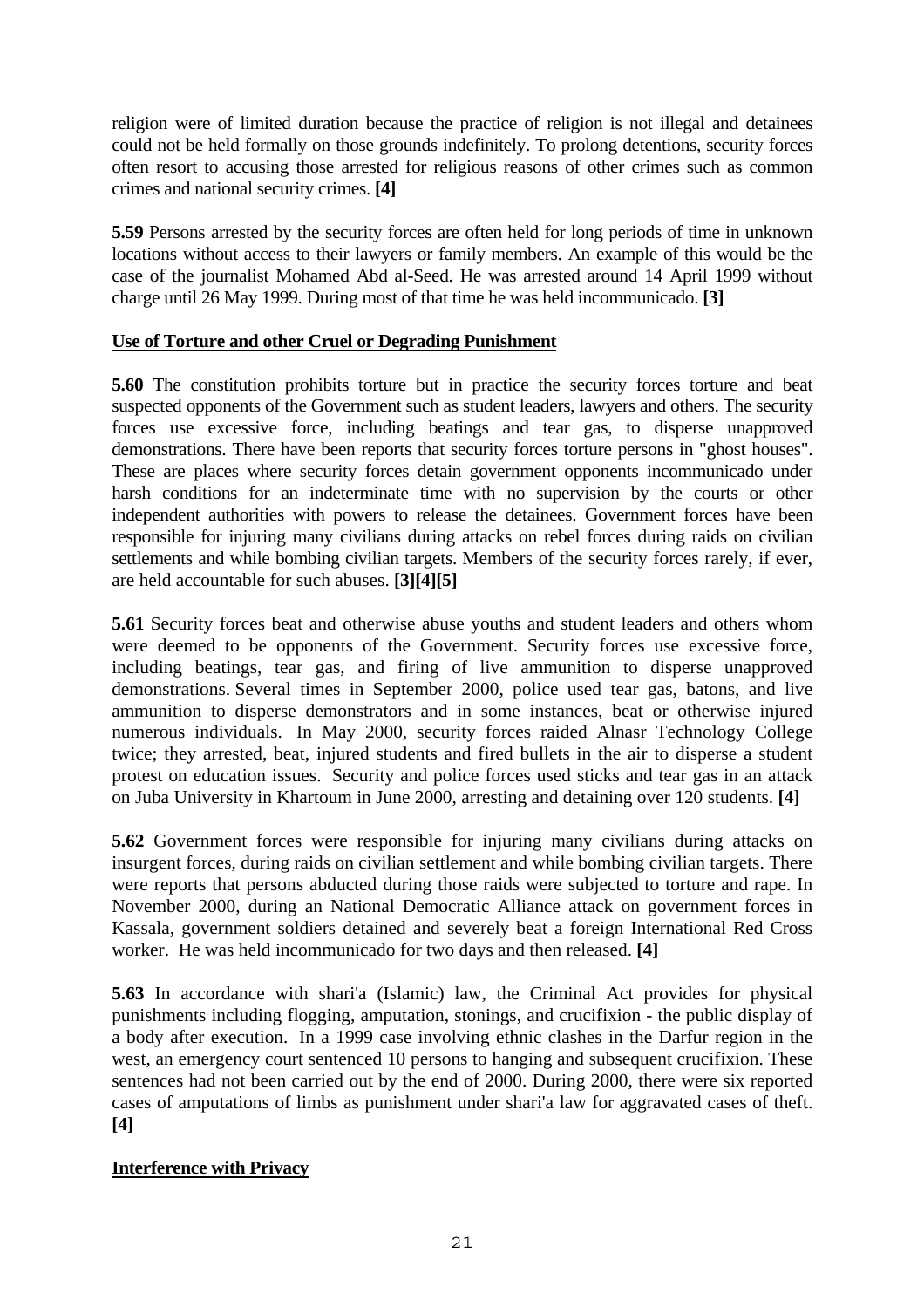<span id="page-21-0"></span>**5.64** The constitution provides for the inviolability of communication and privacy but in practice the Government routinely interferes with its citizens' privacy. Security forces frequently conduct night searches without warrants targeting persons suspected of political crimes. During student demonstrations in September 1999, riot police reportedly broke into private homes to search for demonstrators. Security forces routinely open and read private mail and monitor telephone calls. **[3][5]** 

## **Military Service and the Popular Defence Force**

**5.65** The law governing military service is the National Service Act 1992 which makes national service compulsory for all males aged between 18 and 33. This law was introduced in an attempt to meet the increasing personnel needs of the armed forces. The right to conscientious objection is not legally recognised. National service does not always entail military service as there are alternatives to military service but those called up have no choice as to what kind of national service they do. Persons called for national service must serve in the Sudanese army, the police force, the Public Order Police, in one of the other security forces, in government departments and public projects for social and economic development. People drafted into national service are paid for their services by the Government. Men who have completed their military service receive a certificate stating their national service has been completed and are exempt from future national service call-ups. **[9][29][33]**

**5.66** There is general conscription into the regular army and the Popular Defence Force. The Popular Defence Force (PDF) was created in 1990 and has its legal basis in the Popular Defence Forces Act 1989. The PDF is a militia force attached to the regular army. PDF training involves military training, civil defence training and patriotic and cultural education. The armed forces only recruit young men whereas the Popular Defence Force recruits both men and women. Older conscripts are mostly used as reservists. The period served in the PDF is 45 days and national service in the regular army lasts for two years. After serving in the PDF, recruits are either returned to their place of education if they are university students or to the front in the south. The penalty for refusing to perform military service is a fine and up to three years imprisonment. It is reportedly difficult to evade military service and a deserter from the PDF on being arrested by the authorities will usually be re-conscripted into the armed forces. **[9][29][33]**

**5.67** In order to make it easier for the military authorities to recruit students, all students' birth certificates were passed to the military authorities in May 1997. Students who have not completed their national service cannot obtain an exit visa, nor will they be issued the examination certificate which they should have received on leaving secondary school. Students are required to complete military service before they are issued with their examination certificates which are needed if they intend to go onto further education. Virtually all students at Khartoum University have thus completed their military service and many have been deployed at the front in the south. Many students avoid military service by seeking refuge abroad, especially in Egypt, with their families. **[9]**

**5.68** There are three common forms of recruitment to the Popular Defence Force and the armed forces:

• students (at secondary school) faced with the need to collect their examination certificates;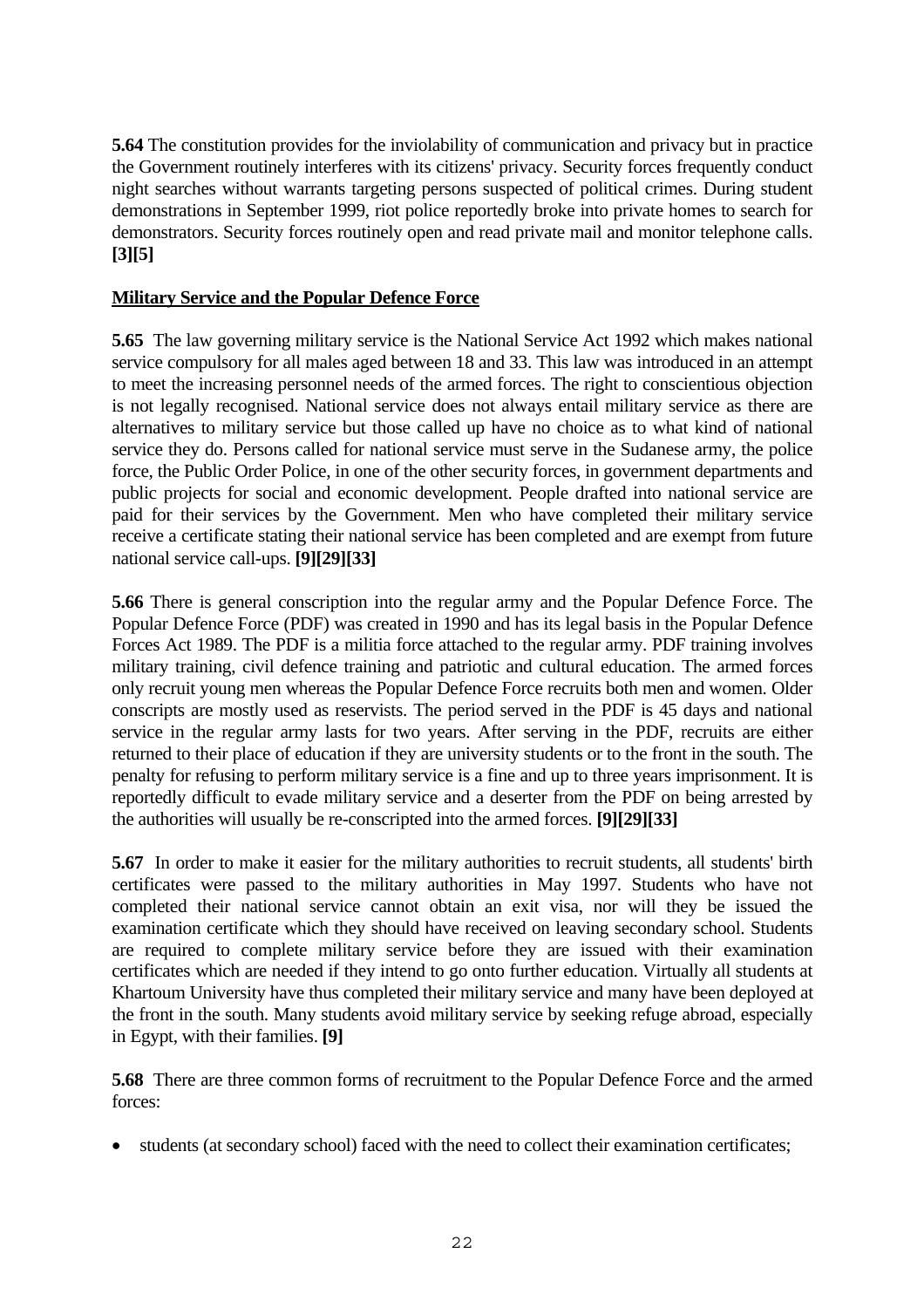- <span id="page-22-0"></span>• round-ups in the street or other public places such as markets, sports grounds, cinemas and bus stations;
- call-up via employers (in both the public and private sectors). **[9]**

**5.69** The following categories of people are exempt from national service:

- soldiers of the armed forces, police officers, officers of the Public Order Police and officers of the other security forces;
- students of colleges and institutes from which officers graduate for the Sudanese armed forces provided that students continue the training until graduation and in those cases where they fail to so, the time spent in the college or the institute shall be deducted from the term of national service;
- persons deemed medically unfit for national service. **[29]**

**5.70** One common military conscription procedure is for the military authorities to send prospective conscripts their call-up papers. If those called up for military service in this way fail to report to the military authorities, they will have their pay withheld at work. If they still fail to present themselves to the military authorities, they will be dismissed from their job. This applies whether the persons concerned work in the public sector or private sector. **[9]** 

**5.71** Recruits are drawn from the Christian minority in the south and those living in the north as well as the Arab majority population in the north. The Christians who are recruited are often humiliated on account of their being Christians and are also put under pressure to convert to Islam as well as having to fight against their own people in the civil war. Not all conscripts are sent to the front. Those well-connected with the regime and other leading figures in the country can avoid military service. This also applies to people whose financial circumstances allow them to buy their way out of military service. In many cases, young men who have managed to do so are sent by their families to the USA and Europe to study. **[9]** 

## **Treatment of Refugees**

**5.72** The law includes provisions for the granting of refugee or asylum status in accordance with the 1951 United Nations Convention Relating to the Status of Refugees and its 1967 Protocol. The Government co-operates with the UN High Commissioner for Refugees (UNHCR) and other humanitarian assistance organisations and accorded refugees relatively good treatment. The UNHCR estimated that in 1999 there were approximately 391,500 refugees in Sudan. These refugees came primarily from Eritrea, Ethiopia, Chad, Uganda, the Democratic Republic of Congo and Somalia. Approximately 150,000 refugees are in camps and the rest are in urban areas throughout the country. There have been no reports of the forcible repatriation of refugees, regardless of their status. **[3]** 

## **Slavery**

**5.73** The constitution prohibits forced or compulsory labour but slavery continues, particularly affecting women and children. There have been frequent and credible reports that Baggara raiders, supported by government soldiers, took women and children as slaves during raids in Bahr el Ghazal State. The Government has not taken any action to halt these practices and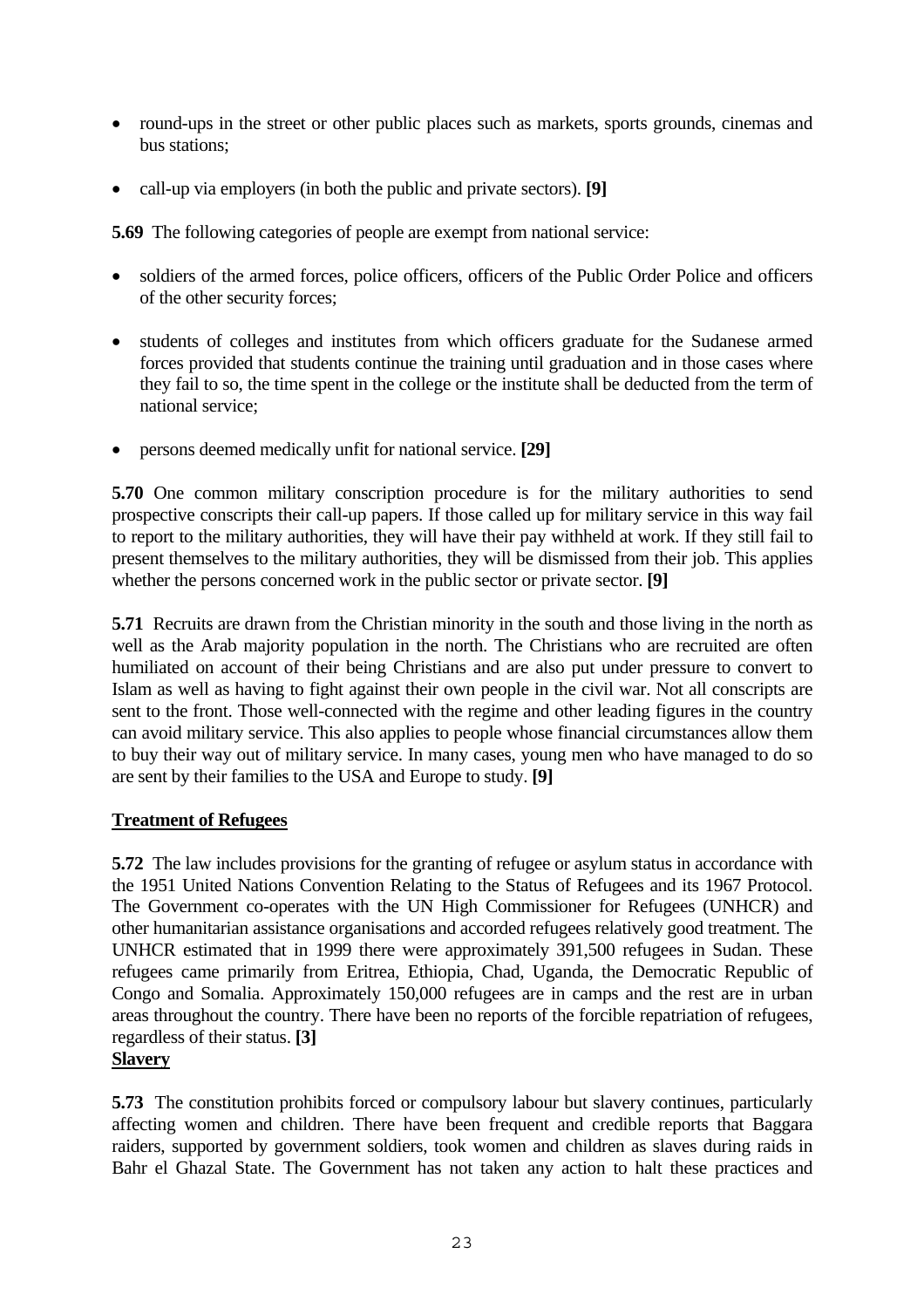<span id="page-23-0"></span>continues to support some Baggara tribal militias. The majority of the victims were abducted in raids on settlements carried out by government-affiliated militias accompanying and guarding troop trains to the southern garrison town of Wau. During the raids, the militias, which frequently are not paid by the Government, obtain alternative payment through these acts by abducting women and children, looting villages and stealing cattle to take to the north. Civilians were often killed and villages were destroyed. Following the raids, there were credible reports of practices such as the sale of and purchase of children, some in alleged slave markets and the rape of women. Abductees are frequently forced to herd cattle, work in the fields, fetch water, dig wells and do housework. Abductees are sometimes subjected to torture and rape and are sometimes killed. These practices all have a pronounced racial aspect as the victims are all black southerners and members of the native ethnic groups of the Nuba Mountains. **[4][5]** 

**5.74** The Government has denied that slavery is practiced but acknowledges that abductions occur. The Government also denies involvement or complicity in slavery and states that hostage taking often accompanies tribal warfare, particularly in war zones not under government control. **[4]** 

## **Medical Care and Health Facilities**

**5.75** Varying ecological conditions in Sudan, poor hygiene and widespread inadequacies of diet result in a high incidence of fatal infectious disease. The most common illnesses are malaria, dysentary and other gastrointestinal diseases and tuberculosis. Schistosomiasis (snail fever), which occurs in the White and Blue Nile areas, is more restricted geographically but affects a substantial section of the population as does trypanosomiasis (sleeping sickness) in the southern region. Such diseases as cerebrospinal meningitis, measles, whooping cough, infectious hepatitis, syphillis and gonorrhoea are not uncommon. Many Sudanese people in rural areas suffer from temporary undernourishment on a seasonal basis. The average life expectancy in Sudan is 50 years and the infant mortality rate is 105 per 1,000 births. **[6]** 

**5.76** Most of the country's small number of physicians are concentrated in the urban areas of the north as are the major hospitals. Most trained nurses and midwives are in the north. Medical assistants, who can diagnose common endemic diseases and provide simple treatment and vaccination, are in short supply. **[6]** 

**5.77** On 30 June 2000, the World Health Organisation (WHO) reported that a rapid assessment in Equatoria, Bahr el Ghazal and Upper Nile had found that infectious diseases accounted for more than 75% of all reported illnesses and that among these, malaria and diarrhoeal diseases are responsible for nearly 40% of all reported illnesses. WHO also reported that it received three epidemic alerts for malaria and acute diarrhoea through its early warning network in June 2000. Medicins Sans Frontieres (MSF) reported that on 27 June 2000, Bieh State had been struck by several severe health and nutritional problems. The people living in Bieh State have been suffering from food shortages and a meningitis epidemic and a shigella outbreak. According to MSF, Bieh State is without clean water or health services, except for two districts in which MSF is supporting health centres. MSF is responding in this region with an emergency health and nutrition programme. **[8]** 

#### **Humanitarian Aid for Internally Displaced Persons**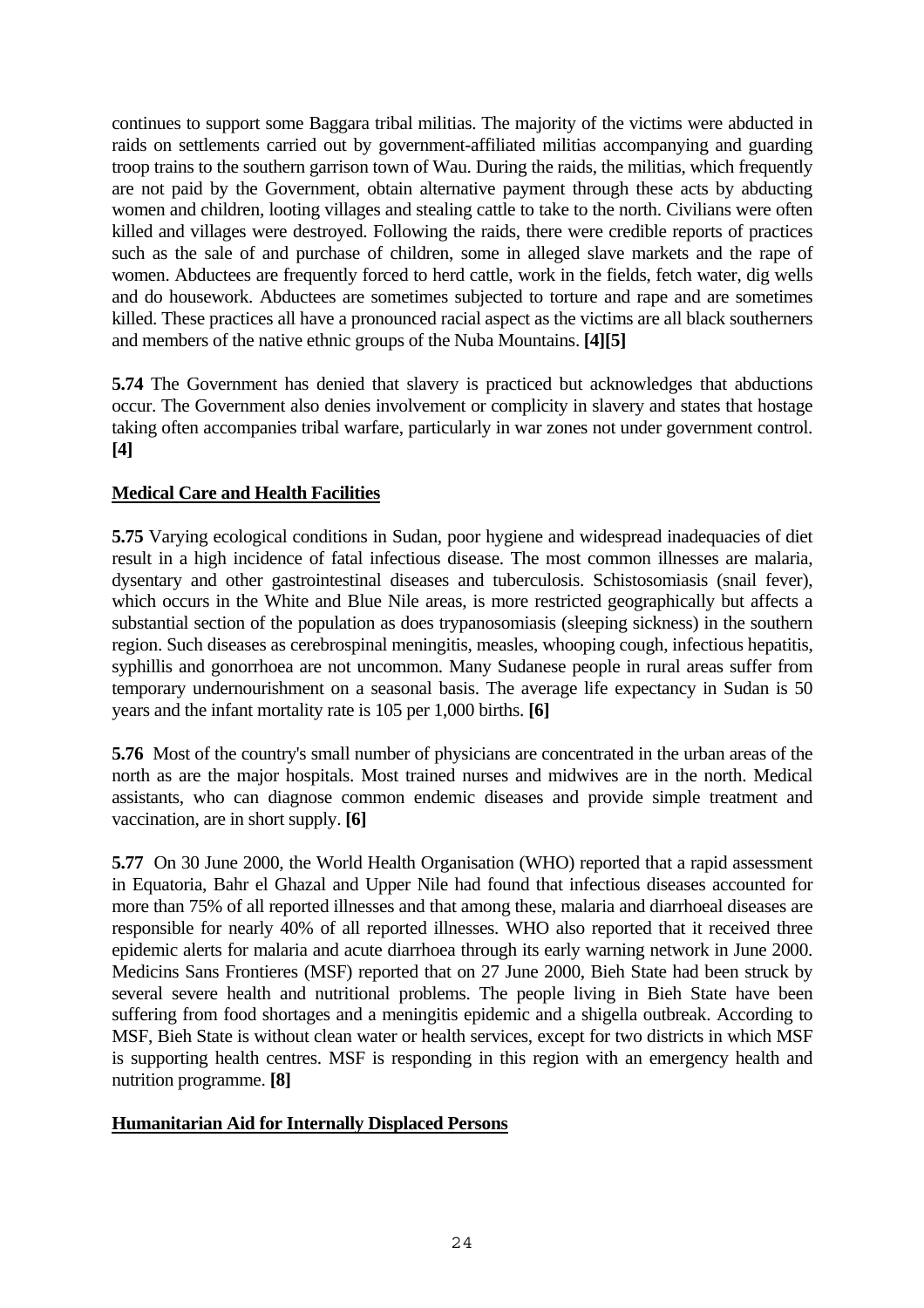<span id="page-24-0"></span>**5.78** About 2 million people are estimated to have died in Sudan from fighting, famine and disease since the current phase of the civil war started in 1983. The ongoing civil war has caused insecurity and population displacement which have not only interrupted or destroyed most of the trading and production systems but have also seriously impeded relief efforts. The United Nations and numerous non-government organisations are delivering relief assistance by airlifts, airdrops, barges and truck convoys. According to the UN Humanitarian Co-ordination Unit, there are an estimated 4 million internally displaced persons in Sudan. **[8]** 

**5.79** Hundreds of thousands of Sudanese who have fled drought, famine and civil war are living in shanty towns around Khartoum and depend on relief agencies for their survival. In February 2001, in the eastern region of Haya, another 98,000 Sudanese abandoned their villages to escape hunger, as a result of drought which is killing livestock and destroying crops. Around 235,000 people are registered in the camps at Mayo and Jebel Aulia, near Khartoum and in those of Wad al-Beshir and Dar es-Salam, near Omdurman, a big city next to Khartoum. There are another 200,000 people who have not registered as displaced. The overwhelming majority of these displaced people, as opposed to the foreign refugees from neighbouring countries, have come from African communities in southern or central Sudan such as the Nuers, Dinkas or Nubas. Several humanitarian organisations work in Mayo, including France-Sudan Hope 21, a French group employing 12 people and a doctor. Several hundred metres away, the French humanitarian group, Medicins san Frontieres, has opened a clinic and three nutrition centres, which mainly welcome children. **[41]** 

## **Trade Union Activity and Worker Rights**

**5.80** The constitution provides for the right of organisation for economic or trade union purposes but the Government restricts this right in practice. The Revolutionary Command Council (RCC) abolished the pre-1989 trade unions, closed union offices, froze union assets, forbade strikes and prescribed severe punishments, including the death penalty, for violations of its labour decrees. A 1989 RCC constitutional decree temporarily suspended the right to organise and bargain collectively. These rights were restored to labour organising steering committees in 1996 but government control of the steering committees mean that in practice the Government dominates the process of setting wages and working conditions. The absence of labour legislation allowing for trade union meetings, the filing of grievances and other union activity greatly reduce the value of these formal rights. The law does not prohibit anti-union discrimination by employers. A tripartite committee comprising representatives of the Government trade unions and business set wages. Specialised labour courts adjudicate standard labour disputes, however, the Ministry of Labour has the authority to refer a dispute to compulsory arbitration. **[4][5]** 

## **VI INTERNATIONAL RELATIONS**

**6.1** The status of Sudan's relations with any particular country since 1989 has been determined by the extent to which it opposes or supports Sudan's determination to support Islamic fundamentalist movements and groups throughout eastern Africa and the Middle East. Relations with neighbouring countries, such as Uganda, Eritrea, Ethiopia, Kenya and Egypt are characterised either by acrimony or co-operation, often related to the civil war being fought in the country. In the late 1990s and into the new century, Sudan has sought to improve its international relations. This follows years of policies adopted by President al-Bashir's administration which have isolated Sudan from the international community. **[2][7]**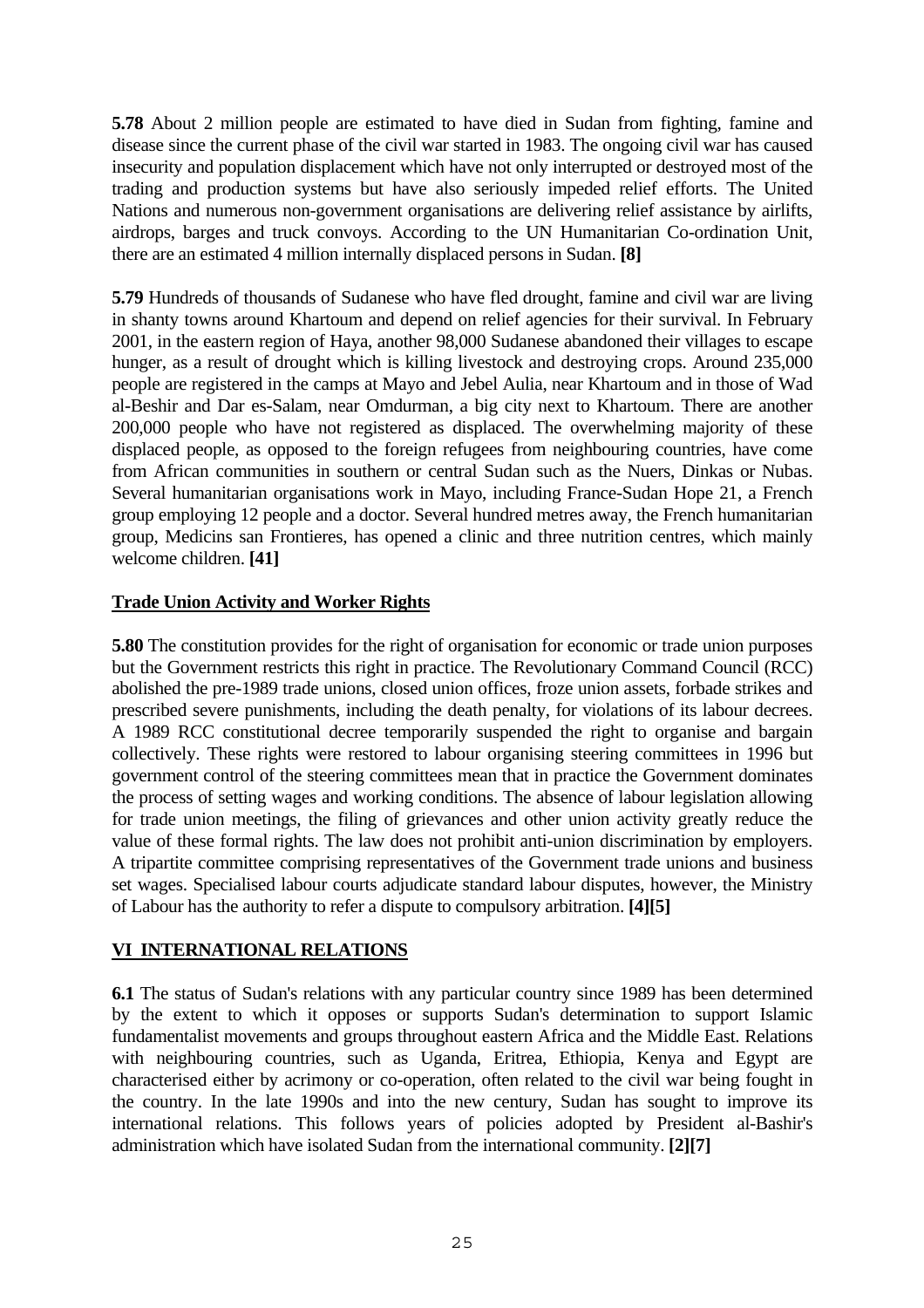**6.2** Sudan's alleged involvement in the attempted assassination of President Mubarak of Egypt in June 1995 provoked international outrage. In January 1996, the United Nations Security Council accused Sudan of supporting terrorism, condemned the attempt on President Mubarak's life and unanimously approved Resolution 1044, demanding that Sudan immediately extradite three Islamists implicated in the attack. On 28 April 1996, the Security Council adopted Resolution 1054, imposing sanctions on Sudan for its failure to comply with Resolution 1044. Under the sanctions, the number of Sudanese diplomatic personnel serving abroad was to be reduced and international organisations were requested not to hold conferences in the country. The Security Council stated that the sanctions would remain in force until Sudan complied with Resolution 1044, ceased its support for terrorism and conducted international relations in accordance with the UN charters and the Organisation for African Unity. **[2]** 

**6.3** Sudan's support for Iraq's invasion of Kuwait in 1990 was a cause of increasing international isolation for the country from the second half of 1990. As a result of this support, Sudan and Iraq now have close relations. A rift developed between Sudan and Iran because of the former's support of Iraq during the 1990-91 Gulf crisis. Since then, however, relations have greatly improved. **[2]** 

**6.4** Relations between Sudan and France experienced a dramatic improvement in August 1994, when French security officials left Khartoum on a French military aircraft with the terrorist Illich Ramirez Sanchez, better known as "Carlos the Jackal" in their custody. In return for Sudan's co-operation, the French Government reportedly financed the purchase of Airbus aircraft and interceded on Sudan's behalf with the IMF and the UN. In addition, France provided security assistance to Sudan for use in the war against the SPLA. **[2]** 

**6.5** The United States has been one of the severest critics of the present Sudanese Government. On 1 April 1994, Madeleine Albright, the US ambassador to the UN, visited Sudan, and warned President al-Bashir that Sudan faced further international isolation unless it took steps to improve its human rights record. She also accused Sudan of blocking food relief shipments to southern Sudan and indicated that Sudan would remain on the US list of state sponsors of terrorism. In January 1996, the United States announced that it was transferring all of its diplomatic personnel from Khartoum to Nairobi in Kenya, owing to its doubts about the Sudanese Government's ability to guarantee their security. In November 1997, the United States imposed severe economic sanctions on Sudan; humanitarian, diplomatic, journalistic and UN activities were, however, exempt. **[2]** 

**6.6** On 21 August 1998, following bomb attacks on US embassies in Nairobi in Kenya and Dar es-Salaam in Tanzania, the United States launched missile attacks on a factory complex near Khartoum. The US Government claimed that this factory was a chemical weapons complex installation with terrorist links. The Sudanese authorities, however, stated that the factory was producing standard pharmaceutical goods. Sudan offered to open the site to international inspection and withdrew its diplomatic mission from the United States. Following a statement of support for the US action by the British Government, its ambassador to Sudan was asked to leave the country. The British diplomatic mission left Sudan on 28 August 1998. The United Kingdom has since re-opened its embassy in Khartoum. There is currently no United States diplomatic representation in Sudan. The Sudanese Government has tried to improve relations with the United States recently but little diplomatic progress has been made. Sudan made an application for one of the seats in the United Nations Security Council in 2000 which was rejected mainly due to a campaign by the United States to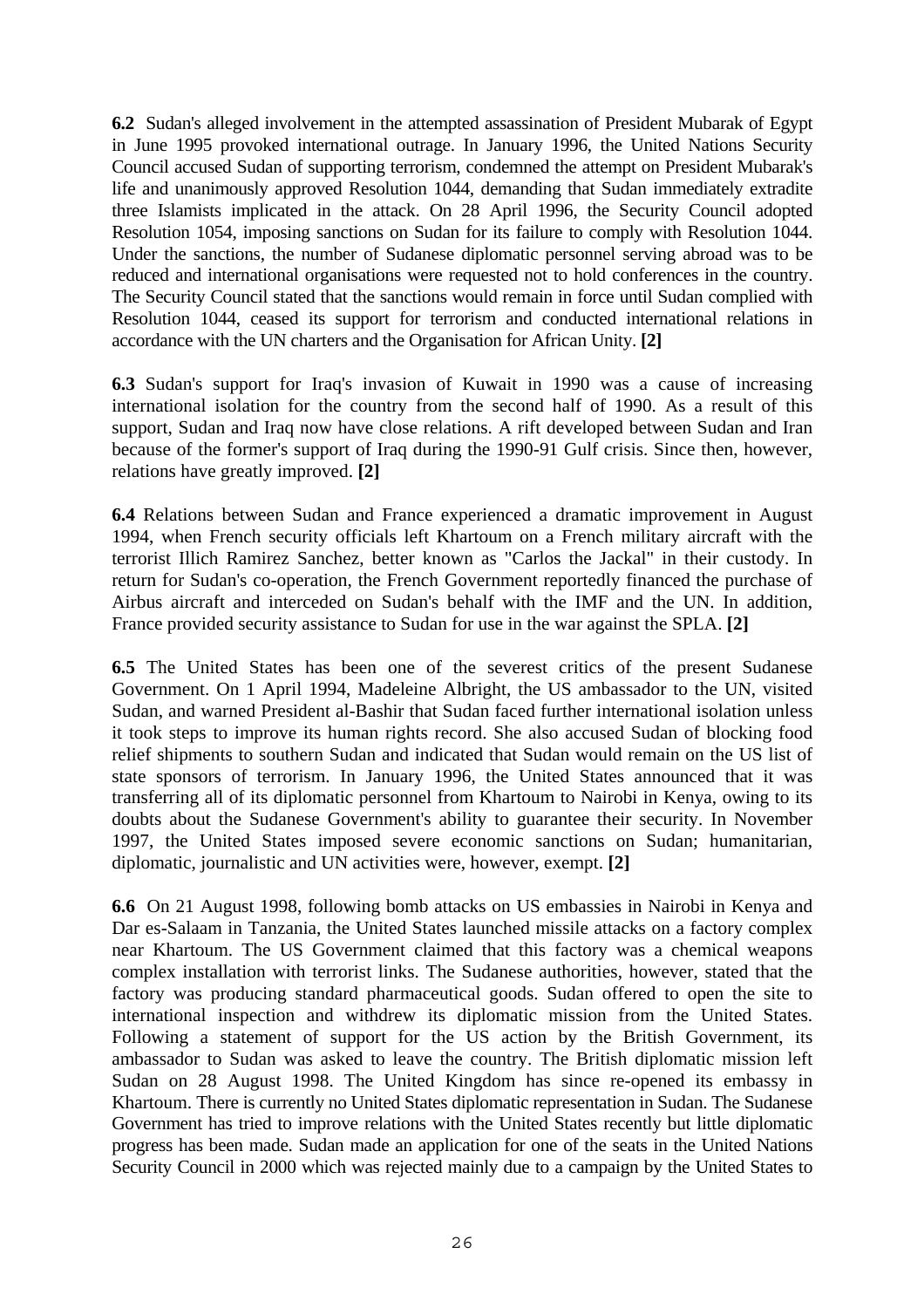deny Sudan such a seat. **[2][10][23][24][30]**

**6.7** Relations between Sudan and Uganda remain poor, largely because of Uganda's support of the SPLA and Sudan's links to Ugandan rebel groups, such as the Lord's Resistance Army and the West Nile Bank Front. For many years Sudan has tried to dissuade Uganda from giving aid to the SPLA by bombing targets in Northern Uganda. In April 1996, the Ugandan Government alleged that Sudanese armed forces had carried out artillery attacks against targets in Uganda and condemned the aggression; and in July claimed that the Sudanese Government was co-ordinating a military campaign waged by Christian fundamentalist rebels with the aim of destabilising northern Uganda. In September 1996, however, following mediation by President Rafsanjani of Iran, Sudan and Uganda were reported to have agreed to restore diplomatic relations. Cross-border tensions continue and subsequent diplomatic efforts to improve relations between the two countries have had varying degrees of success. More recently, in May 1999, the Sudanese Minister of Foreign Affairs stressed the country's readiness to restore and normalise relations with Uganda and to accept dialogue as the means to resolve any problems. **[2]** 

**6.8** Sudan's relations with Eritrea have also been marred by repeated border incidents and deteriorated in December 1993, when Eritrean security forces killed 20 members of the Sudanese-supported Eritrean Islamic Jihad (ELJ) after its units had infiltrated into western Eritrea from bases in eastern Sudan. The ELJ, an Islamic fundamentalist group, reportedly aims to overthow the Eritrean Government. Over the following months, there were numerous other low-level EIJ cross-border raids into western Eritrea. During 1994, Sudan and Eritrea made at least two diplomatic efforts to resolve their differences but failed as the EIJ continued to raid locations in western Eritrea. In December 1994, Eritrea severed diplomatic relations with Sudan which would not be restored until Sudan severed its ties with the EIJ. Tensions between the two countries continue despite diplomatic efforts to improve relations. **[2]** 

#### **VII ANNEXES**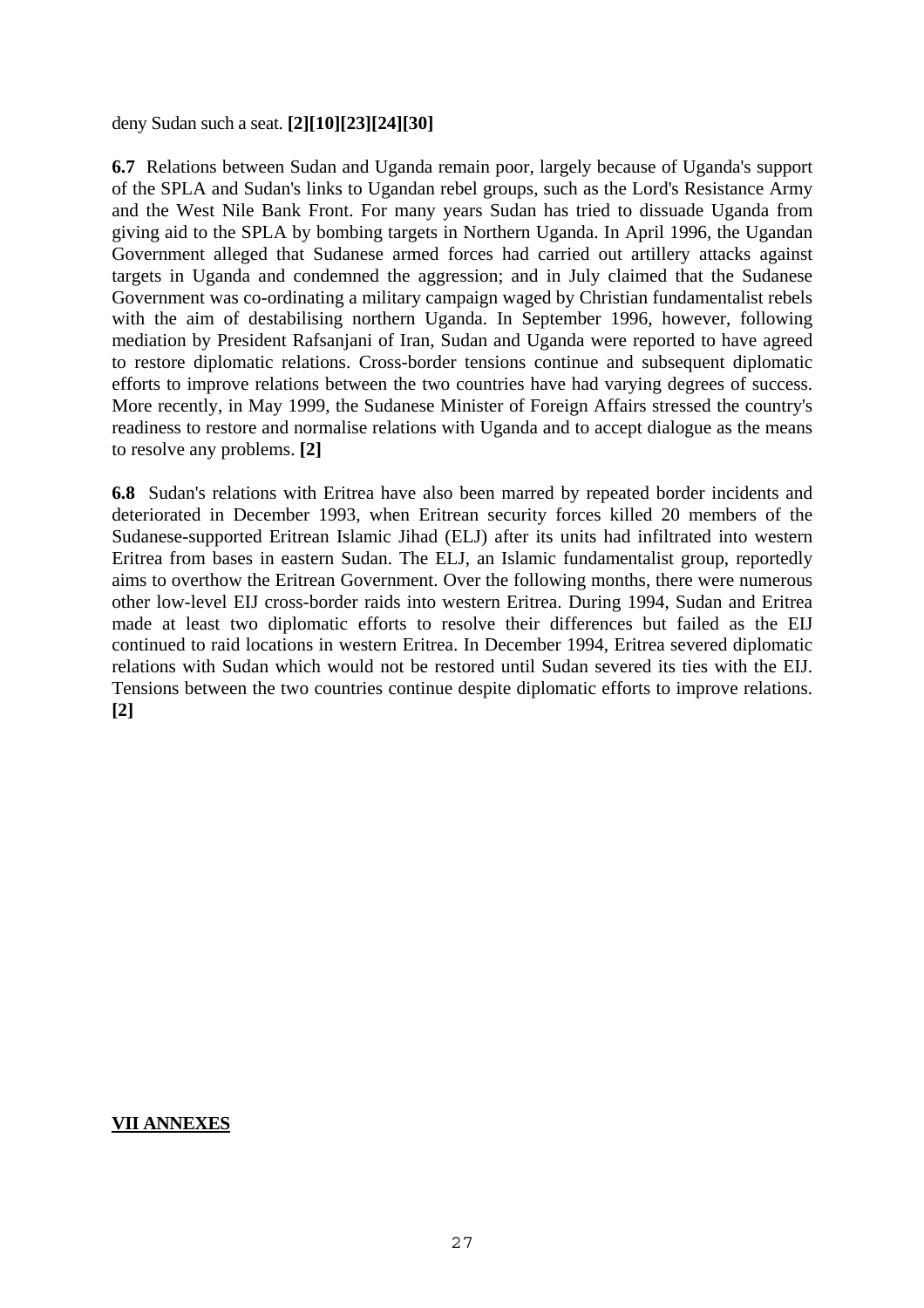## <span id="page-27-0"></span>**GLOSSARY**

#### **Alliance of the People's Working Forces**

Based in Khartoum. The leader is Gaafar Muhammad Nimeri. The acting Secretary General is Kamal ad-Din Muhammad Abdullah

#### **Beja Congress**

Armed opposition group and part of the NDA. Leader - Shaykh/Imam Taha Ahmed Taha

#### **Democratic Unionist Party (DUP)**

Leader - Mohammad Osman (Uthman) al-Mirghani. Conservative in political outlook. Formed in the late 1960s by a merger between the National Unionist Party and the People's Democratic Party. DUP has its base in the muslim Khatmiyyah sect. DUP is one of the founder members of the National Democratic Alliance (NDA) opposition umbrella group. The DUP, however, contains a small faction which remains under the name DUP but to most intents and purposes is a separate party. This faction is led by Zayn al-Abidin el-Hindi (also referred to respectfully as Sharif el-Hindi) and disagrees with the involvement of religion in the DUP and does not form a part of the NDA. The two factions enjoyed a certain degree of co-operation until the return of Sharif el-Hindi to Sudan in June 1997, following which the al-Mirghani DUP disowned him.

#### **Free Sudanese National Party (FSNP)**

Officially registered as a political party on 13 April 1999. Leader - Philip Abbas

#### **Islamic-Christian Solidarity**

Based in Khartoum. Founder - Hatim Abdullah az-Zaki Husayn

#### **Islamic Revival Movement**

Based in Khartoum. Founder - Siddiq al-Haj as-Siddiq

#### **Islamic Ummah Party (IUP)**

Officially registered as a political party on 13 April 1999. Leader - Wali al-Din al-Hadi al-Mahdi. Despite the similar name, this party is completely separate and independent of the Umma Party.

#### **Liberation Front for Southern Sudan (LFSS)**

A rival faction to the original SPLM.

#### **Legitimate Command of the Sudanese Armed Forces (LC-SAF)**

Formed from dissident military officers from Sudan. It is a part of the NDA. Leader - Lt-Gen Abd al-Rahman Sa'id. Its members are normally military or ex-military officers of some rank.

#### **Movement of the New Sudanese Forces**

A very small group formed by 4 prominent Sudanese Communist Party (SCP) members in late 1995/early 1996 from two groups; the Sudanese Movement for Democracy and Progress and the Democratic Forum.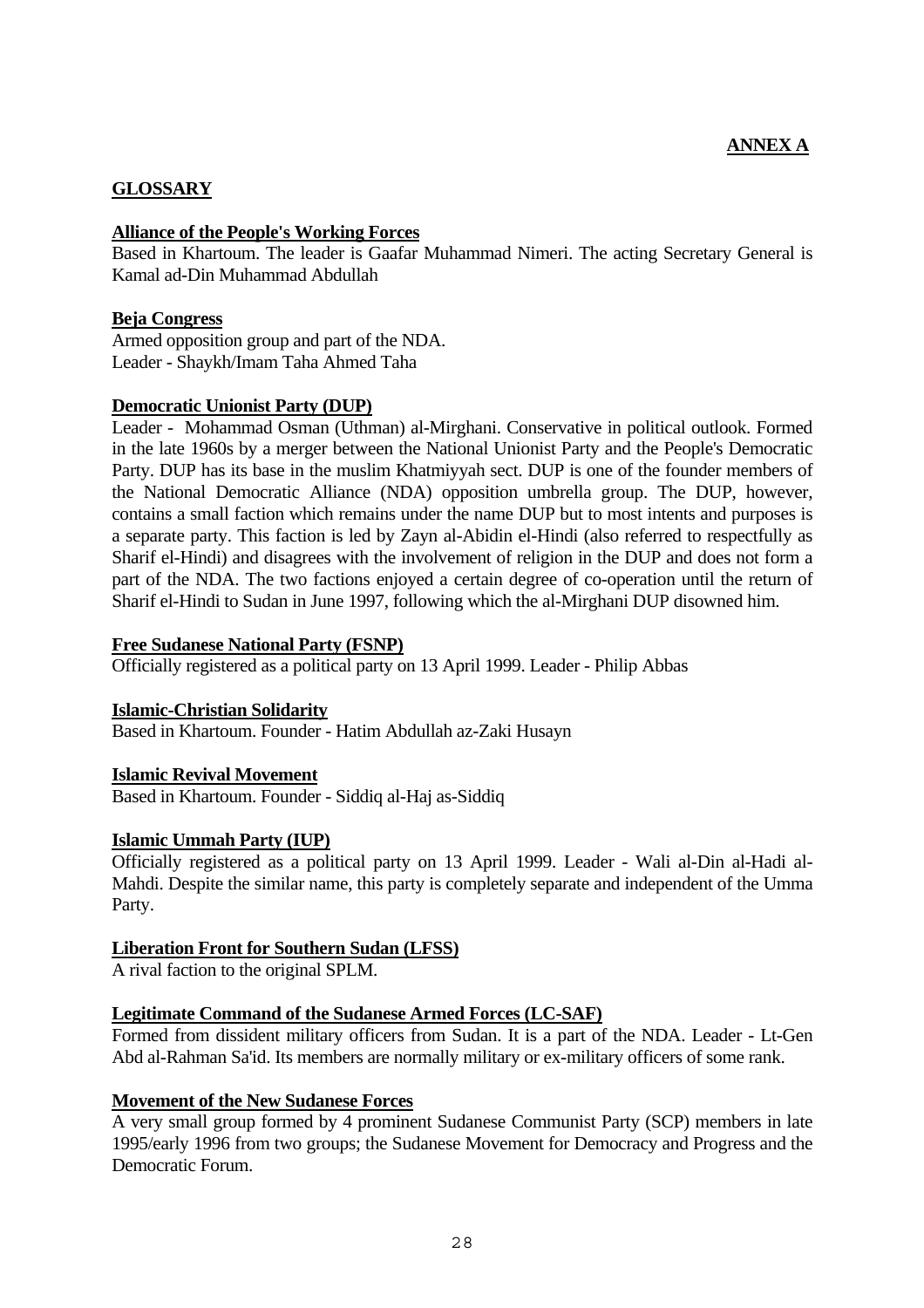#### **Muslim Brotherhood**

Based in Khartoum. Islamic fundamentalist. Leader - Dr Habir Nur ad-Din

#### **Muslim Brothers**

This group split from the original Muslim Brotherhood. Leader - Sadig Abdallah Abdel Magid

#### **National Alliance for Salvation (NAS)**

Founded 1985. Group of professional associations, trade unions and political parties.

#### **National Congress**

Ruling political organisation - was known as the National Islamic Front until November 1998. The leader is President al-Bashir.

#### **National Democratic Alliance (NDA)**

The NDA is not a political party but is an association of opposition political parties and rebel groups and is based in Asmara in Eritrea. Chairman - Osman al-Mirghani. Sec. Gen. Mubarak al-Mahdi. Member parties of the NDA include the Beja Congress, the Sudanese Communist Party, the Democratic Unionist Party, the Legitimate Command, the Sudan Alliance Forces, the Sudan Federal Democratic Alliance, the Sudan People's Liberation Movement and its military wing, the Sudan People's Liberation Army.

#### **National Islamic Front (NIF)**

Based in Khartoum. Politico-religious organisation. Widely regarded as the power behind the current al-Bashir regime from 1989 to 1998. It was renamed the National Congress in November 1998.

#### **Nile Valley Conference**

Based in Khartoum. Founder - Lt Gen. (rtd) Umar Zaruq

#### **Popular Masses' Alliance**

Based in Khartoum. Founder - Faysal Muhahhamd Husayn

## **Popular (or People's) National Congress (PNC)**

This is a new political party set up Hassan al-Turabi in June 2000 after he was expelled from the ruling National Congress.

#### **Socialist Popular Party**

Based in Khartoum. Founder - Sayyid Khalifah Idris Habbani

## **Sudan Alliance Forces (SAF)**

Small armed opposition group which appeared early in 1996, it operates out of camps in the Sudan-Eritrea border areas. Reportedly formed from Muslims expelled from the Sudanese army. Leader is Brig. Abdul Aziz Khalid. The SAF is banned and active members may be at risk in the Sudan. The Government clamped down heavily on officers and officials suspected of involvement with the SAF in 1996-97.

#### **Sudan African National Union (SANU)**

Malakal; Southern Party; supports continuation of regional rule.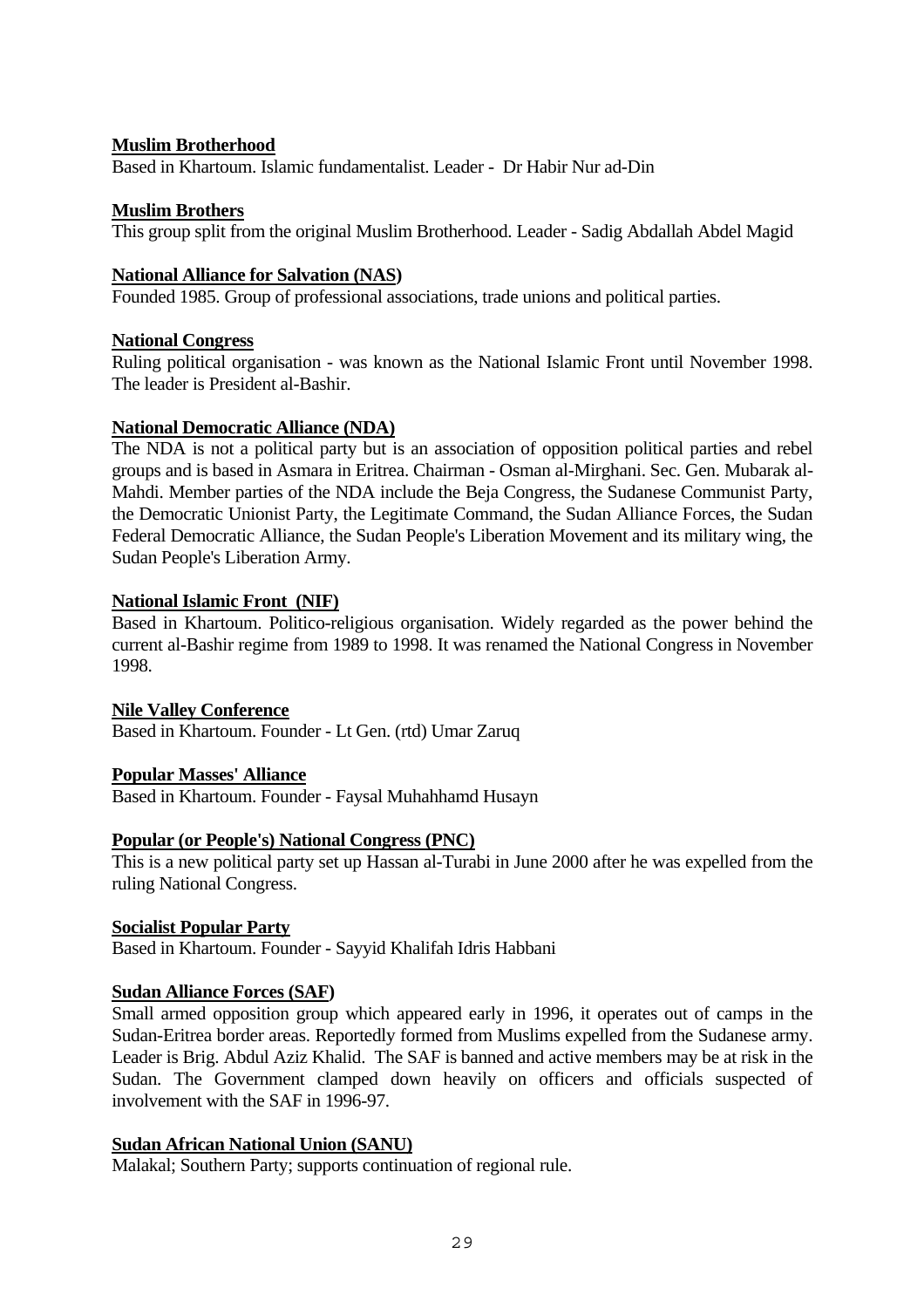## **Sudanese African Congress (SAC)**

Based in Juba.

## **Sudanese African People's Congress (SACPO)**

Based in Juba.

## **Sudanese Central Movement**

Based in Khartoum. Founder - Dr Muhammad Abu al-Qasim Haj Hamad

## **Sudanese Communist Party (SCP)**

Secretary General - Mohamed Ibrahim Nugud - although numerically smaller than the traditional Sudanese parties (DUP and Umma) it exercises its power through the trades unions.

## **Sudanese Green Party**

Based in Khartoum. Founder - Prof Zakaraia Bashir Imam

## **Sudan Human Rights Organisation (SHRO)**

A well-known non-political independent human rights organisation. Its main aims are the promotion and defence of the human rights and freedoms of the Sudanese people. It was founded in 1984 by a group of Sudanese professionals and scholars as a branch of the Arab Human Rights Organisation. It was officially registered as a human rights organisation in 1985.

## **Sudan Federal Democratic Alliance (SFDA)**

Very small group launched in London on 5 February 1994. Leader - former Umma Party politician, Ahmed Ibrahim Diraige. Liberal democrat in outlook.

## **Sudanese National Party (SNP)**

Based in Khartoum. Leader - Hasan al-Mahi - participates in NDA

## **Sudan People's Liberation Movement (SPLM)**

Opposition movement. Leader - John Garang

## **Southern Sudanese Political Association (SSPA)**

Based in Juba; largest southern party; advocates unity of the Southern Region.

## **Sudan Victims of Torture Group**

London-based victims of torture rights group.

## **Umma Party (UP)**

Mahdist party based on the Koran and Islamic traditions based in the Ansar Muslim sect. Leader - Sadiq al-Mahdi. The party was a member of the NDA until March 2000 when it withdrew its membership. The leader - Sadiq al-Mahdi - returned to Sudan in November 2000 after being in exile.

## **United Democratic Salvation Front (USDF)**

Based in Khartoum. Registered in January 1999. Political wing of the Southern Sudan Defence Force. Comprises 5 of the 7 factions that signed the peace accord with Khartoum's government in April 1997. Leader - Riek Machar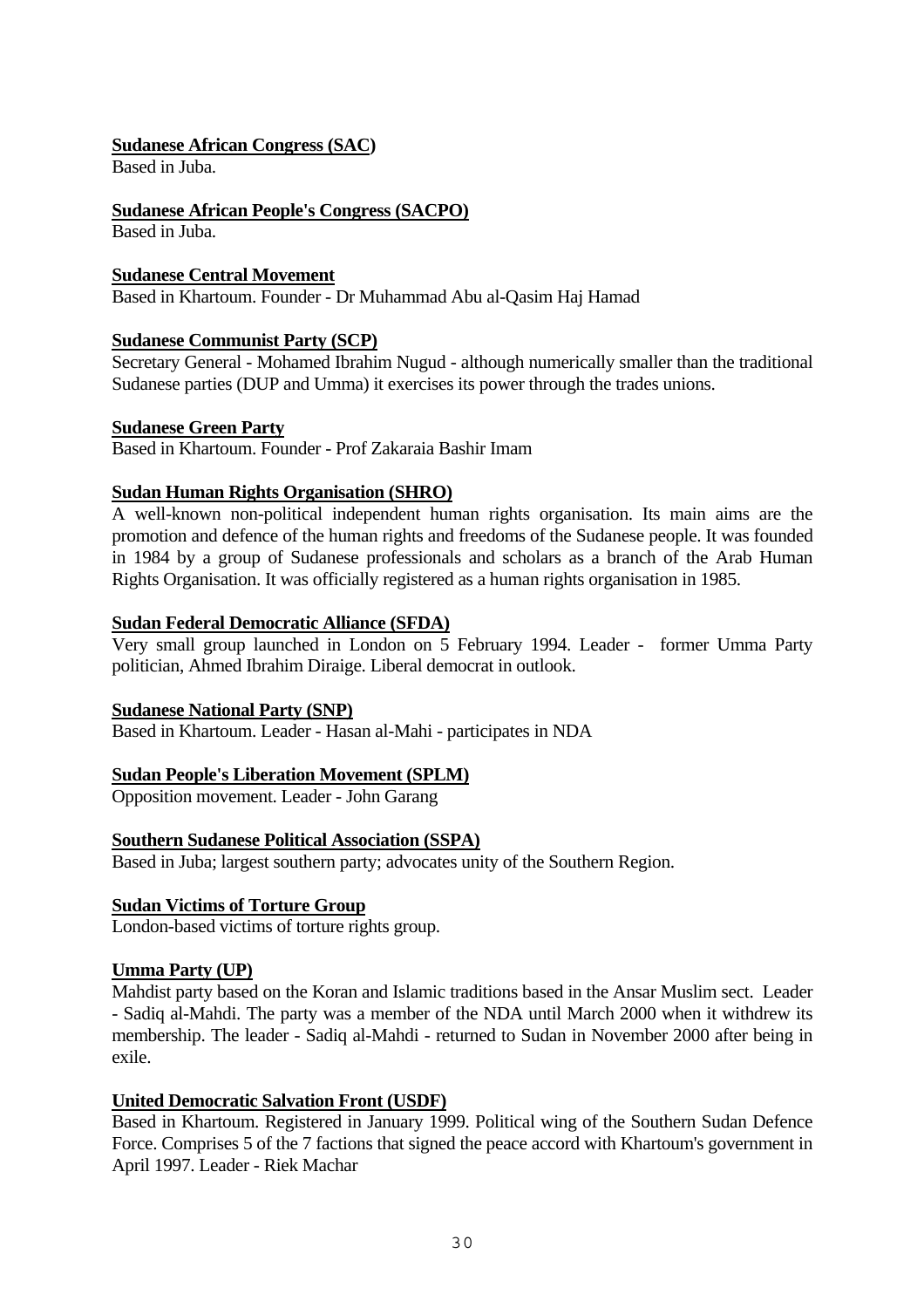#### **Union of Sudan African Parties (USAP)**

Leading figure - Samuel Aro Bol. Sympathises with the SPLA.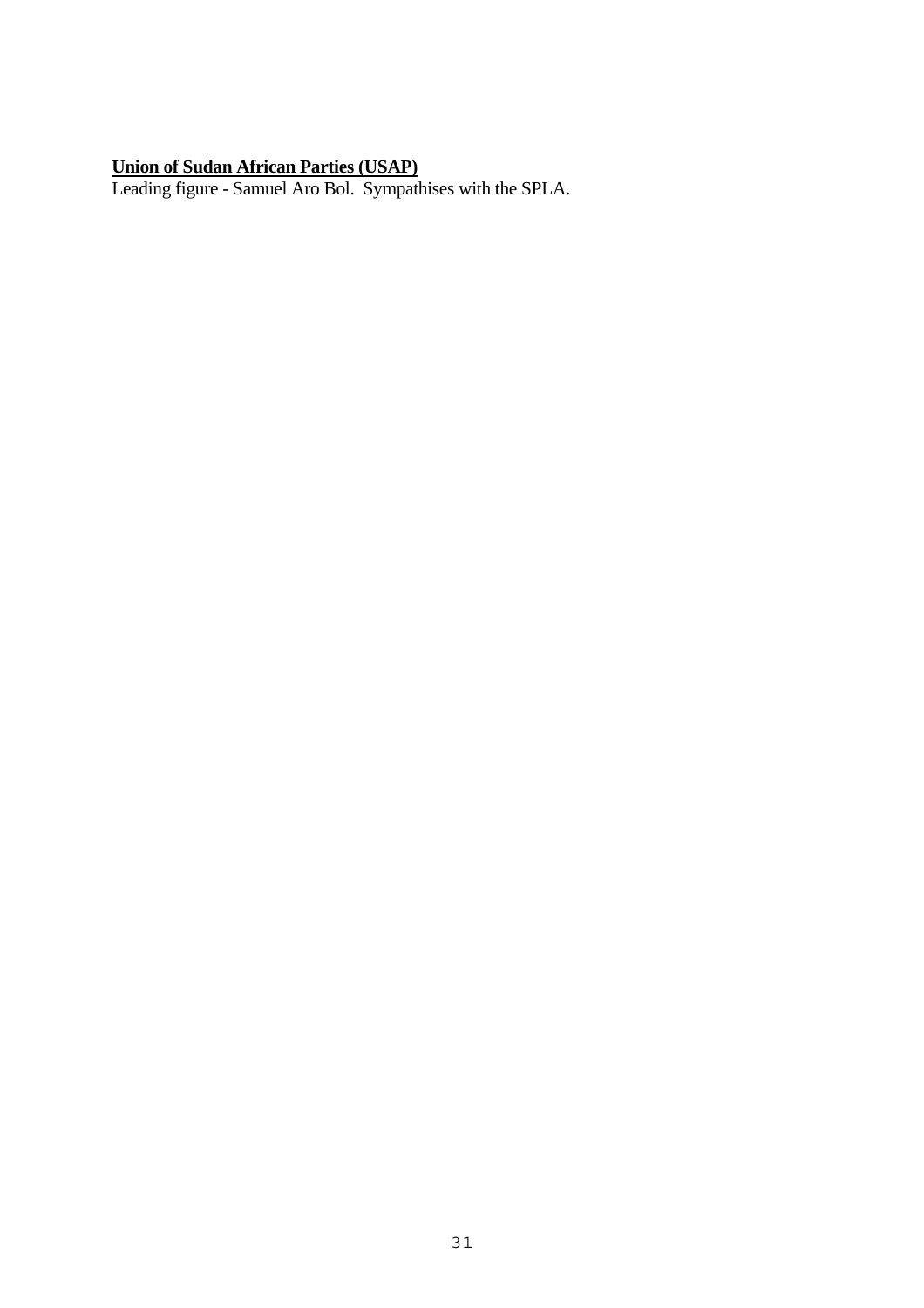## **ANNEX B**

#### <span id="page-31-0"></span>**SPLA FACTIONS**

#### **Background Notes**

The Sudan People's Liberation Movement (SPLM), and its military wing, the Sudan People's Liberation Army (SPLA) was formed under the leadership of John Garang de Mabior in 1983.

The SPLA split in September 1991 into what for convenience is termed the SPLA mainstream which remained under Garang, and SPLA-Nasir under Riak Machar, Kerubino Bol and Lam Akol. In March 1993, SPLA-Nasir was re-named SPLA-United. The breakaway parties favour an independent southern Sudan.

In February 1994, Lam Akol was expelled from SPLA-United and formed another group which remained under the name SPLA-United. In November 1994, the part of SPLA-United which remained under Riak Machar re-named itself the South Sudan Independence Movement/Army (SSIM/A)

In June 1996, a faction of the Central Committee of the Nuba Mountains SPLA under Muhammad Harun Kafi split away from the Nuba Mountains SPLA mainstream and entered into peace negotiations with the government. The remaining faction of the Nuba Mountains SPLA under Yusuf Kuwah remained within SPLA mainstream under Garang.

In April 1996, the SSIM and the faction of the SPLA under Kerubino Bol signed a peace charter with the government. The final peace accord was signed on 21 April 1997, with the Nuba Mountains SPLA faction under Kafi signing a separate accord. The accord was passed into law by the National Assembly on 23 July 1997. Other signatories of the accord were the Bor Independence Group, the Equatoria Defence Force and a faction of SPLA-United. The faction of the SPLA-United still under Lam Akol and the faction of the Nuba Mountains SPLA under Yusuf Kuwah have not signed an agreement with the government. (Yusuf Kuwah died in the UK in 2001). On 1 September 1997, however, Lam Akol's faction of the SPLA-United declared a cease-fire as a prelude to entering into negotiations with the Government on the basis of the Peace Charter. Lam Akol has since signed a peace agreement.

#### **List of SPLA Factions**

#### **Sudan People's Liberation Movement (SPLM)**

Opposition movement. Sudan People's Liberation Army (SPLA) - military wing of SPLM. Leader - Col. John Garang. It continues to form the main military force in opposition to the current government. Member organisation of the NDA. Members are mostly from the Dinka black ethnic group.

#### **SPLA - Bahr al-Ghazal faction (SPLA-BEG)**

Leader - Kerubino Bol. Signed the Peace Accord in April 1997 and formed part of the Southern Sudan Defence Force (SSDF) fighting on behalf of the Government in the south. In February 1998, however, Bol realigned himself to the SPLA and tried to help take the government-held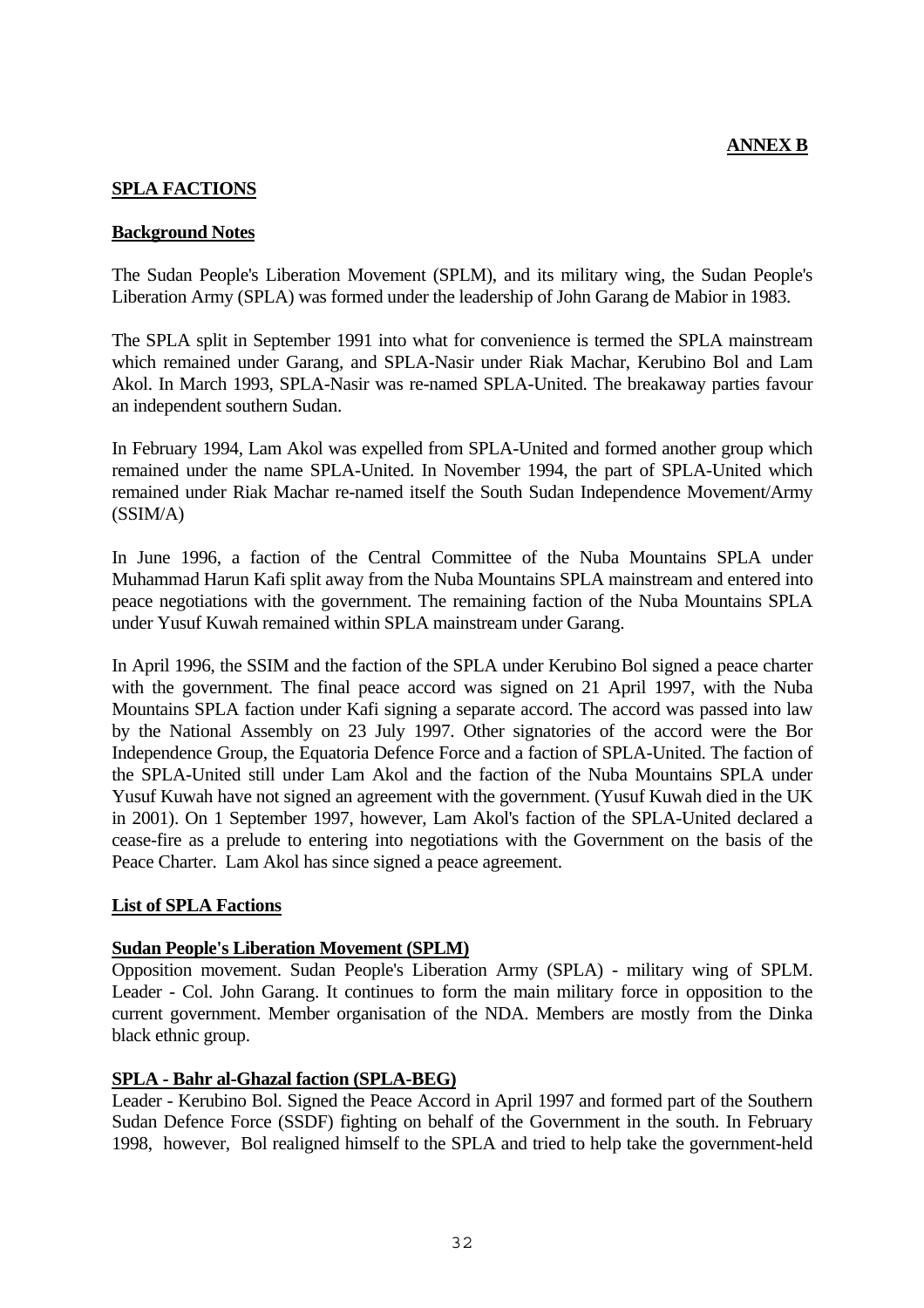town of Wau. Lawrence Lual Lual then took over leadership of the SPLA - Bahr al-Ghazal group.

## **SPLA - United**

Led by Dr Lam Akol. Although a faction of this group signed the Peace Accord with the Government in April 1997 the faction remaining under Dr Akol, has now also signed a peace agreement with the Government.

## **Nuba Mountains SPLA - Muhammed Harun Kafi Faction**

A faction of the Central Committee of the Nuba Mountains SPLA which split from the SPLA under Garang in late June 1996 and signed the Peace Charter with the Government. Led by Muhammad Harun Kafi.

#### **Southern Sudan Defence Force/United Democratic Salvation Front for Southern Sudan**

A military group comprising the armed wings of the southern signatories to the Peace Charter. Led by Riak Machar and Kerubino Bol. Fighting broke out, in June and August 1998, between two pro-government factions in Unity State, 530 miles south west of Khartoum. Forces loyal to Riak Machar were attacked by the forces of Paulino Matip. The leader of the Sudanese People's Liberation Army - Bahr al-Ghazal group, Lawrence Lual Lual withdrew from Riak Machar's coalition United Democratic Salvation Front (UDSF) to protest at the actions of Machar. They joined forces with Matip. On 4 June 1999, members of the SSDF said Riak Machar had been deposed as leader of the SSDF and Willis Wal had replaced him.

#### **South Sudan Independence Movement (SSIM)**

A rival faction to the original SPLM. Leader - Riak Machar Teny-Dhuroon. Evolved early 1995 from another faction, the SPLA-United (leader - Kerubino Bol and William Nyuon) The SSIM is now providing forces to reinforce the government garrison and southern capital of Juba. Forms part of the Southern Sudan Defence Force (SSDF).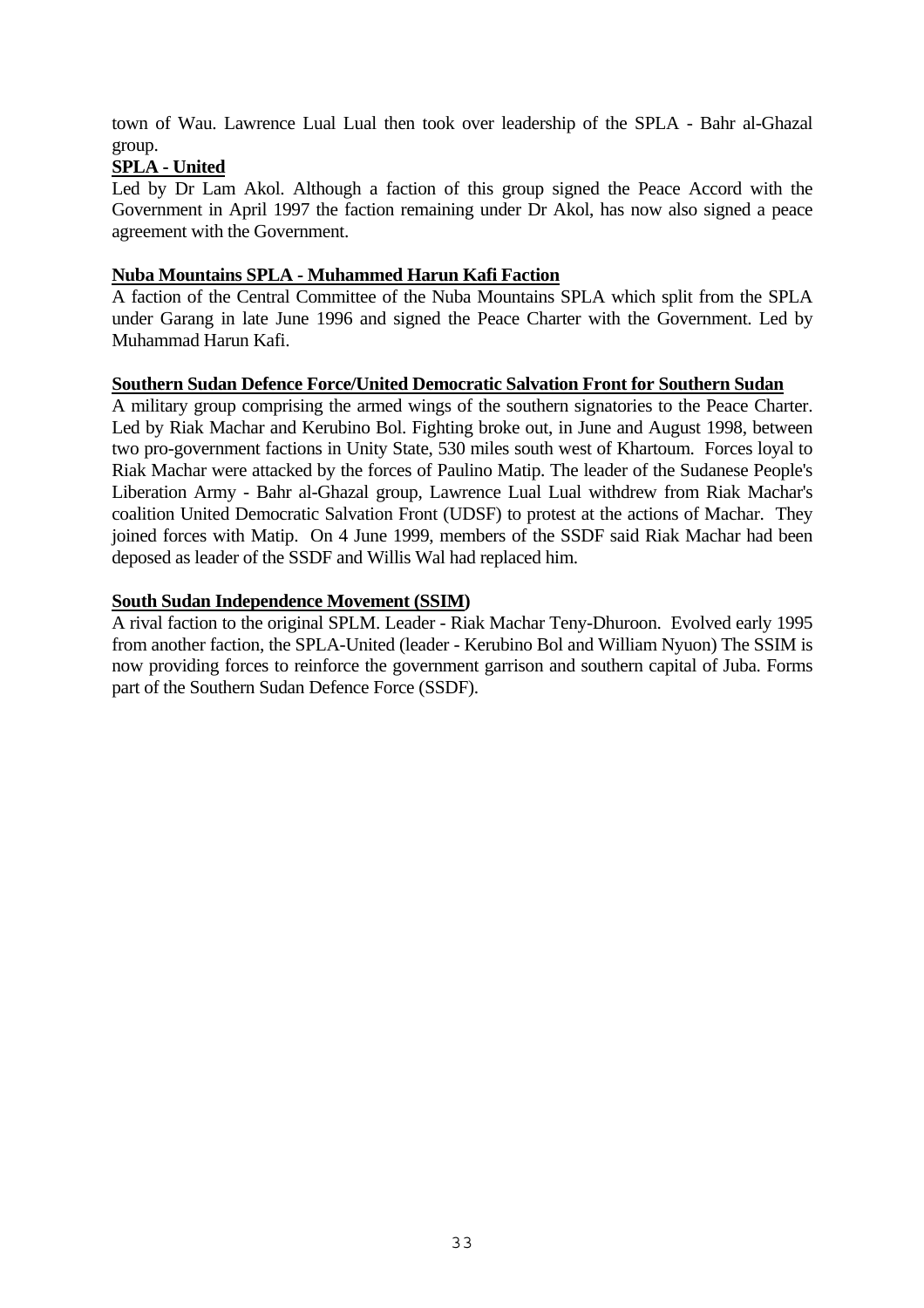#### **ANNEX C**

#### <span id="page-33-0"></span>**PROMINENT PEOPLE PAST AND PRESENT**

**Lt-General Omar Hassan Ahmad al-Bashir** - President of Sudan. Came to power in June 1989 after leading a coup.

**Hassan al-Turabi** - . Former deputy Prime Minister 1989. Leader of the National Islamic Front (renamed the National Congress in 1998) and Speaker of the National Assembly from 1996 until Parliament was dissolved in December 1999. He was expelled from the ruling National Congress in May 2000 by President al-Bashir and formed his own political party called the Popular National Congress Party in June 2000.

**Maj-Gen. Zubeir Mohammad Saleh** - Former First Vice-President and Deputy Prime Minister. Died in a plane crash in February 1998.

**Maj-Gen. George Kongor Arop** - Currently Second Vice-President.

**Ismail al-Azhari** - First Sudanese Prime Minister.

**Abdallah Khalil** - Former Prime Minister.

**Gen. Ibrahim Aboud** - Led military coup November 1958.

**Muhammed Ahmed Mahgoub** - Prime Minister 1965-66 & 1967-68.

**Sadiq al-Mahdi** - Prime Minister 1966-67, 1986-89, arrested on several occasions. Fled from house arrest to Eritrea in December 1996. Leader of the Umma Party and spiritual leader of Ansar. Brother-in-law of Hassan al-Turabi. He returned to Sudan in November 2000 after spending several years in exile abroad.

**Col. Gaafar Muhammad Nimeri** - Led coup May 1969, President from 1969 - 1985. Ousted from power for three days in July 1971.

**Maj. Hashim al-Ata** - Led coup July 1971.

**Lt-Gen. Swar al-Dahab** - Led coup April 1985.

**Dr Gizuli Dafallah** - Organiser of the general strike March 1985, appointed Prime Minister after April coup.

**Ustaz Mahmoud Mohamed Taha** - Spiritual leader of the Republican Brothers, executed for apostasy 1985.

**Ramadan Martyrs** - Group of 28 army officers executed April 1990 after an attempted coup.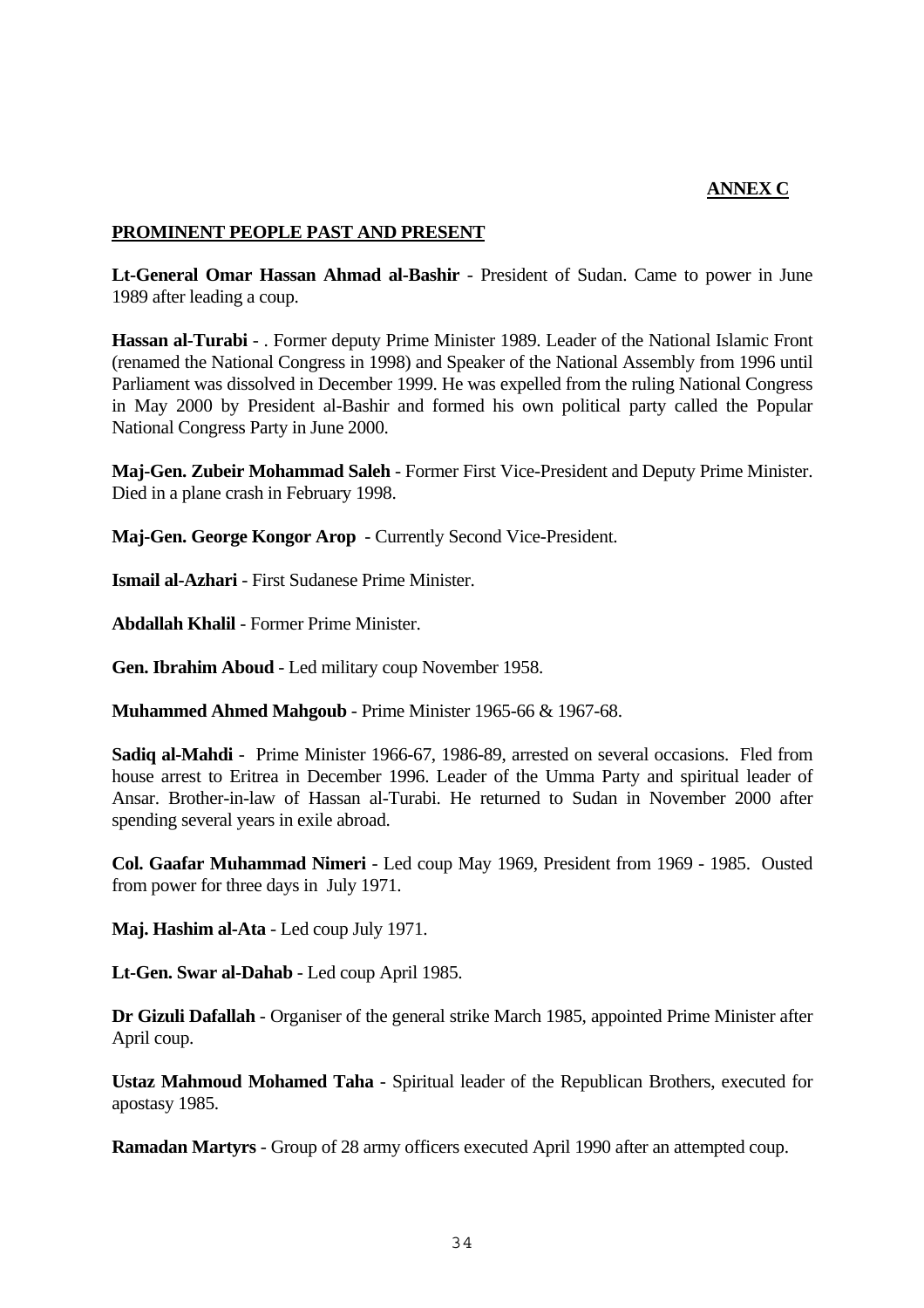**Col. John Garang** - Leader of the Sudanese People's Liberation Movement (SPLM) & SPLM military wing the SPLA.

**Lt-Gen. Fatih Ahmed Ali** - Former leader of the Legitimate Command of the Sudanese Armed Forces (LC-SAF), opposition government in exile with Garang. Died from a heart attack April 1997.

**Riak Machar** - Former member of the SPLA, broke away in 1991 and formed the South Sudan Independence Movement (SSIM). Signed peace agreement with the government.

**Kerubino Kwanyin Bol** - Leader of the SPLA-Bahr al-Ghazal faction.

**Lam Akol** - Leader of the SPLA (United) faction. Largely Nuer and Shillik based faction.

**Muhammad Harun Kafi** - Leader of the Nuba Mountains faction of the SPLA.

**Sharif Zayn al-Abidin el-Hindi** - Leader of the DUP faction not allied to the NDA. Returned to Sudan in 1997 and is now in the National Congress.

**Brig. Abdul Aziz Khalid** - Leader of Sudan Alliance Force (SAF)

**Lt-Gen. Abdal-Rahman Sa'id** - Took over leadership of the LC-SAF after Lt Gen Fathi Ahmad Ali's death.

**Mohamed Ibrahim Nugud Mansour** - Secretary-General of the Sudanese Communist Party (SCP)

**Ahmed Abdel Rahman el-Mahdi** - Internal leader of the Ansar Islamic sect.

**Abdel Aziz Shido** - Minister of Justice and Attorney General.

**Abel Alier** - Southern Statesman and former Vice-President 1971-78. Seen as close to the SPLA.

**Ali Ahmed Sahloul** - Sudanese Permanent Representative to UN in Geneva, former Minister of Foreign Affairs.

**Mohammed Osman Ali al-Mirghani** - Leader of the Khatmiyyah Sect and patron of the DUP. Head of the National Democratic Alliance since 1995.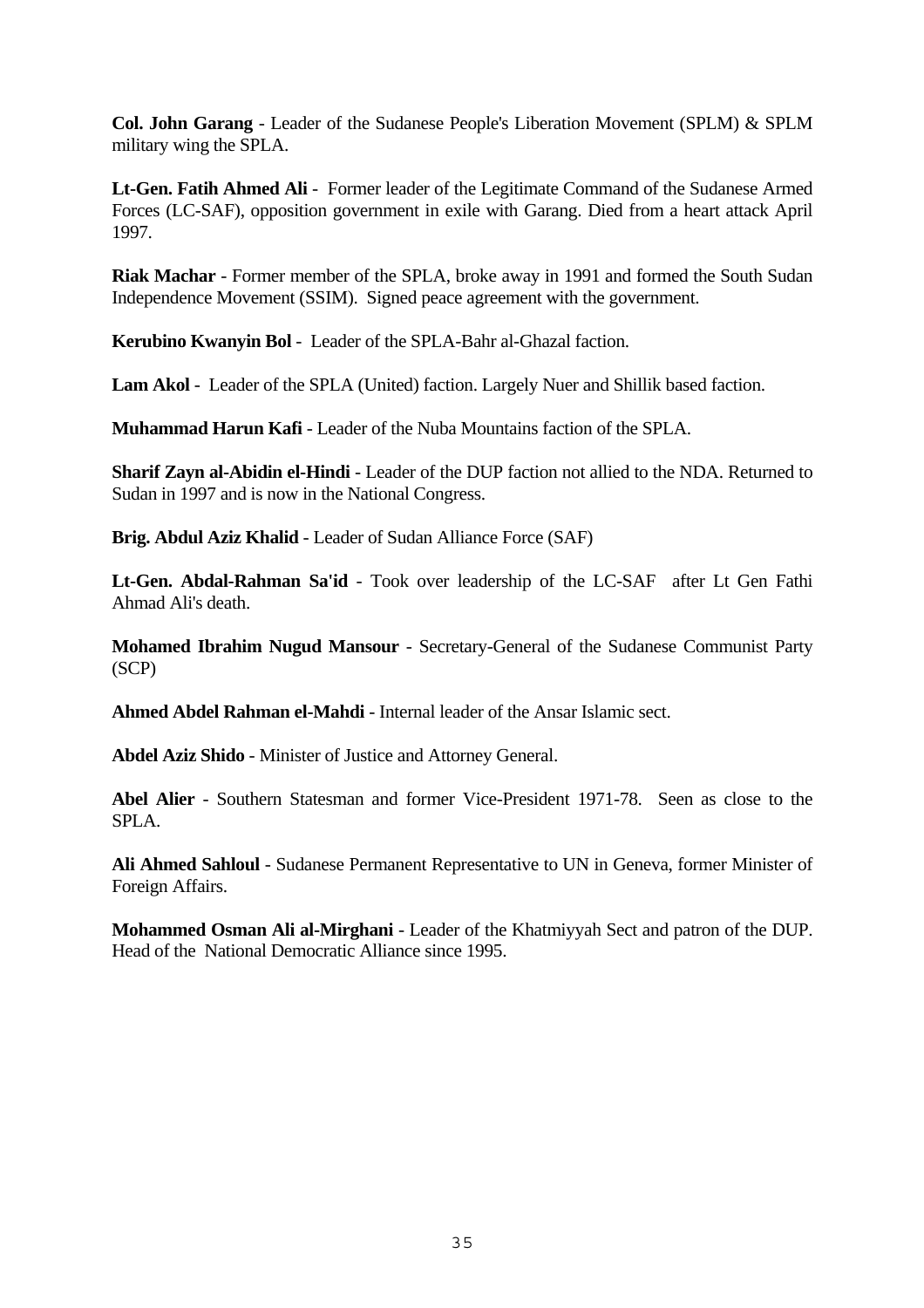## **ANNEX D**

## <span id="page-35-0"></span>**CHRONOLOGY**

| 1899                                 |                          | Sudan ruled as an Anglo-Egyptian condominium, following the defeat of<br>the Mahdist forces.                                                                                                                                                                                                                                                         |
|--------------------------------------|--------------------------|------------------------------------------------------------------------------------------------------------------------------------------------------------------------------------------------------------------------------------------------------------------------------------------------------------------------------------------------------|
| 1953                                 |                          | British & Egyptian authorities set up a plan for independence and<br>elections held. National Unionist Party (NUP) wins.                                                                                                                                                                                                                             |
| <b>Jan 1954</b>                      |                          | Ismail al-Azhari becomes first Prime Minister (PM).                                                                                                                                                                                                                                                                                                  |
| 1955                                 |                          | Rebellion against rule from the north occurs in southern Sudan.                                                                                                                                                                                                                                                                                      |
| 19 Dec 1955                          | $\overline{\phantom{a}}$ | Parliament unanimously declares Sudan an independent republic.                                                                                                                                                                                                                                                                                       |
| 1 Jan 1956                           |                          | Sudan becomes a formally independent country.                                                                                                                                                                                                                                                                                                        |
| 1956                                 |                          | Soon after independence Azhari's Government replaced by coalition of<br>Umma Party (UP) and the People's Democratic Party (PDP). Abdallah<br>Khalil becomes PM.                                                                                                                                                                                      |
| <b>Nov 1958</b>                      |                          | Military coup, army takes control of the state. Gen. Ibrahim Abboud takes<br>control.                                                                                                                                                                                                                                                                |
| <b>Oct 1964</b><br><b>March 1965</b> |                          | Police fire on student demonstrators in Khartoum. General strike follows<br>and Abboud forced to hand over power to a civilian committee.<br>Transitional government formed including members of Sudanese<br>Communist Party (SCP) and Muslim Brotherhood.<br>Conference in Khartoum fails to reach agreement on country's<br>constitutional future. |
| <b>June 1965</b>                     |                          | Elections result in UP-NUP coalition. Muhammad Mahgoub becomes<br>PM. Serious rebel activity occurs in south.                                                                                                                                                                                                                                        |
| <b>Nov 1965</b>                      |                          | Government becomes increasingly right-wing and SCP is banned.                                                                                                                                                                                                                                                                                        |
| <b>July 1966</b>                     |                          | After split in UP, and defeat on a vote of censure, Maghoub resigns and<br>Sadiq al-Mahdi becomes PM.                                                                                                                                                                                                                                                |
| <b>May 1967</b>                      |                          | Al-Mahdi defeated in the Assembly and Maghoub becomes PM for<br>second time.                                                                                                                                                                                                                                                                         |
| <b>Jan 1968</b>                      |                          | Assembly dissolved following neglect of domestic problems and a series<br>of defeats in parliament.                                                                                                                                                                                                                                                  |
| April 1968                           |                          | Elections lead to Democratic Unionist Party (DUP - formed from merger<br>of PDP and NUP) winning most seats. Maghoub continues as PM.                                                                                                                                                                                                                |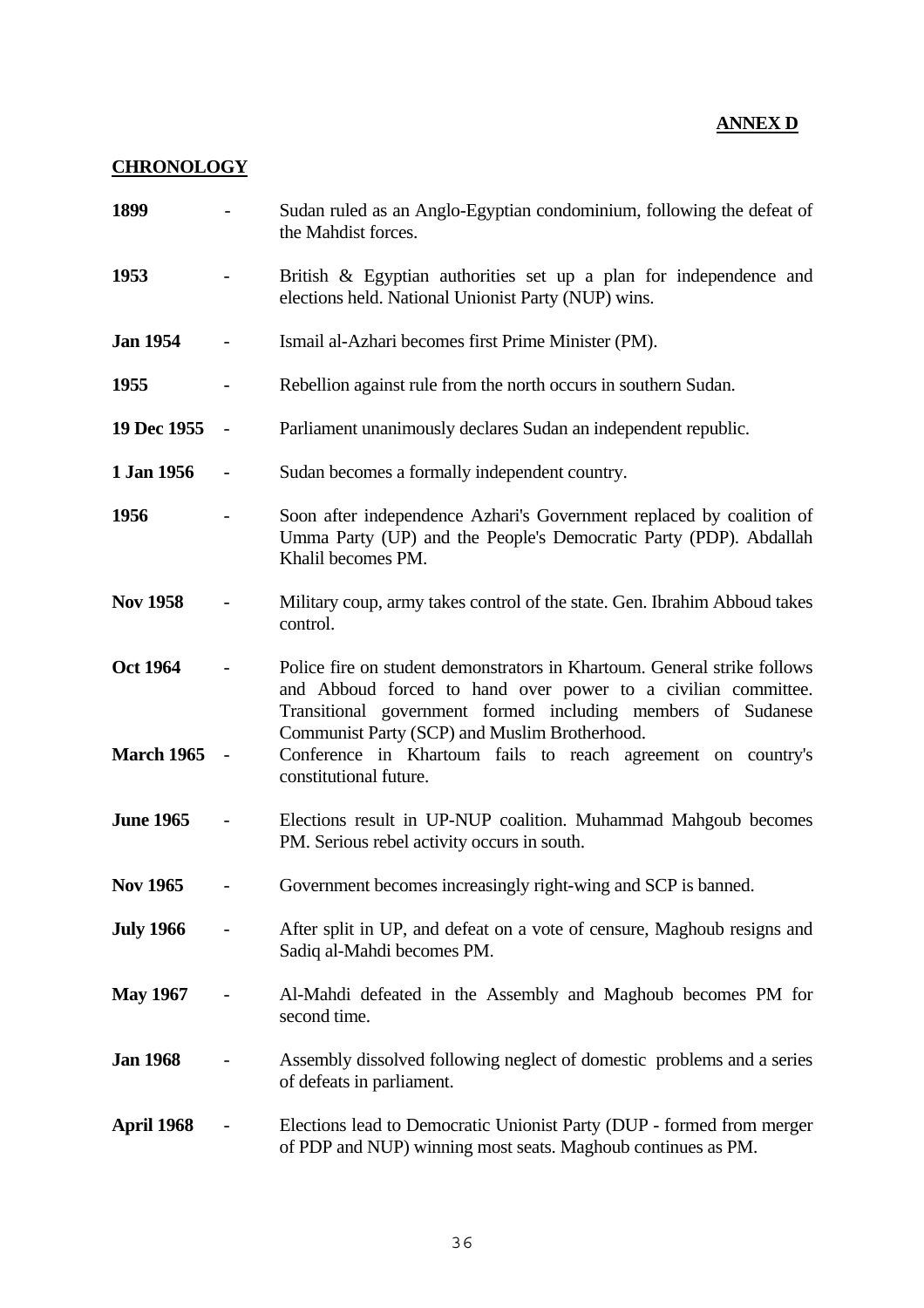| <b>May 1969</b>   |                          | Government overthrown in a bloodless coup by Col. Gaafar Muhammad<br>Nimeri. All existing political institutions and organisations abolished.<br>Democratic Republic of Sudan proclaimed. Supreme authority in hands<br>of Revolutionary Command Council (RCC). Nimeri adopts socialist<br>policies and creates a one-party state under the Sudanese Socialist Union<br>(SSU). |
|-------------------|--------------------------|--------------------------------------------------------------------------------------------------------------------------------------------------------------------------------------------------------------------------------------------------------------------------------------------------------------------------------------------------------------------------------|
| 1970              |                          | Announcement by Nimeri, Qaddafi (Libya) and Sadat (Egypt), to unite<br>their countries into a single federal state.                                                                                                                                                                                                                                                            |
| <b>July 1971</b>  |                          | A single federal state proved unacceptable to the SCP who staged a coup<br>under Maj. Hasim al-Ata. Within three days, with popular support,<br>Nimeri returned to power, and a purge of communists takes place.                                                                                                                                                               |
| <b>March 1972</b> |                          | Addis Ababa Agreement signed between Government and Anya Nya<br>rebels, introducing regional autonomy for 3 southern provinces.                                                                                                                                                                                                                                                |
| April 1972        |                          | High Executive Council (HEC) for Southern Region established.                                                                                                                                                                                                                                                                                                                  |
| <b>April 1973</b> | $\qquad \qquad -$        | Permanent Constitution endorsed.                                                                                                                                                                                                                                                                                                                                               |
| <b>Nov 1973</b>   | $\overline{\phantom{0}}$ | Elections to Regional People's Assembly for southern Sudan take place.                                                                                                                                                                                                                                                                                                         |
| April 1974        | $\overline{\phantom{0}}$ | Elections for National People's Assembly.                                                                                                                                                                                                                                                                                                                                      |
| 1976              |                          | Diplomatic links severed with Libya after an unsuccessful coup attempt.                                                                                                                                                                                                                                                                                                        |
| 1977              |                          | A policy of reconciliation was initiated, several of Nimeri's former<br>opponents brought into the administration. Large numbers of political<br>detainees released.                                                                                                                                                                                                           |
| <b>Jan 1980</b>   |                          | Sudan divided into 5 regions in addition to the south and Khartoum<br>which retained a special status and administrative structure.                                                                                                                                                                                                                                            |
| <b>Nov 1981</b>   |                          | Entire Sudanese Government dismissed, however, many individuals later<br>reinstated.                                                                                                                                                                                                                                                                                           |
| <b>Dec 1981</b>   |                          | Elections for National People's Assembly held.                                                                                                                                                                                                                                                                                                                                 |
| April 1982        |                          | New Southern People's Assembly elected.                                                                                                                                                                                                                                                                                                                                        |
| 1983              |                          | North-south conflict worsens.                                                                                                                                                                                                                                                                                                                                                  |
| <b>April 1983</b> |                          | President Nimeri re-elected for a third term.                                                                                                                                                                                                                                                                                                                                  |
| May/June 1983     |                          | South divided into 3 smaller sub-regions, each with own assembly in<br>order to quell unrest, and prevent Dinka domination.                                                                                                                                                                                                                                                    |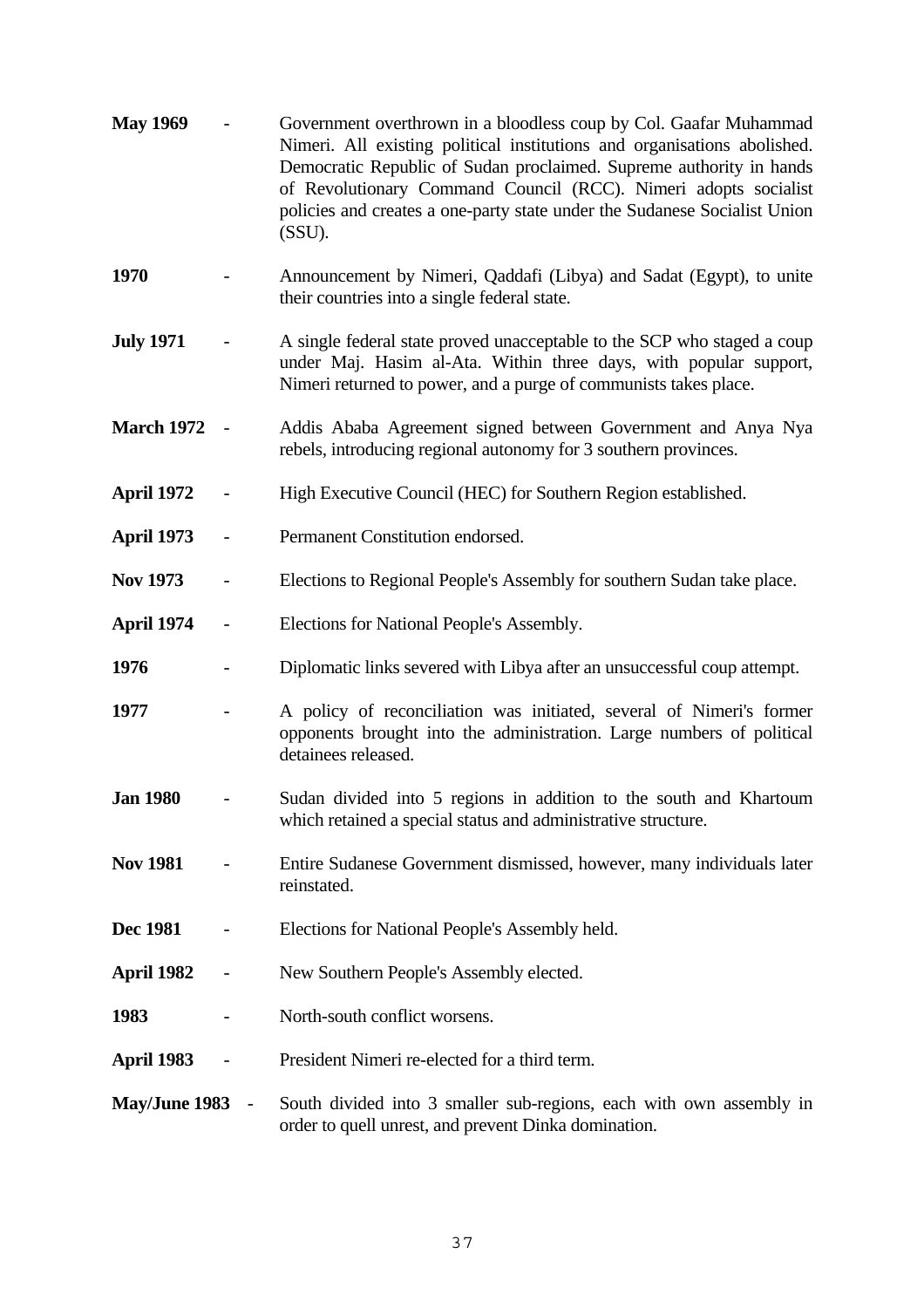| <b>Sept 1983</b>    |                          | The government imposes aspects of Islamic Shari'a Law, seen as a<br>betrayal by the largely non-Muslim south. Some southerners returned to<br>armed conflict in what was commonly known as Anya Nya II. In the<br>north discontent reflected by a series of strikes in the public sector.            |
|---------------------|--------------------------|------------------------------------------------------------------------------------------------------------------------------------------------------------------------------------------------------------------------------------------------------------------------------------------------------|
| April 1984          |                          | Nimeri declares a state of emergency and martial law is introduced.                                                                                                                                                                                                                                  |
| <b>May 1984</b>     |                          | Nimeri replaces his Council of Ministers with a 64- member Presidential<br>Council in accordance with the 'Shoura' (consultation) principle of Shari'a<br>law.                                                                                                                                       |
| <b>July 1984</b>    |                          | National People's Assembly rejects Nimeri's proposed constitutional<br>amendments to make Sudan a formal Islamic state.                                                                                                                                                                              |
| <b>Oct 1984</b>     |                          | State of emergency lifted.                                                                                                                                                                                                                                                                           |
| <b>Jan 1985</b>     |                          | Ustaz Mahmoud Mohamed Taha, executed for apostasy, provoking<br>international protest.                                                                                                                                                                                                               |
| <b>Feb 1985</b>     |                          | Leaders of the Muslim Brotherhood charged with sedition.                                                                                                                                                                                                                                             |
| <b>March 1985</b>   | $\overline{\phantom{a}}$ | General strike takes place in protest at rise in food prices.                                                                                                                                                                                                                                        |
| <b>6 April 1985</b> | $\sim$                   | Nimeri deposed in a bloodless military coup, Gen. Abdel-Rahman Swar<br>al-Dahab becomes new leader. Dr Gizuli Dafallah, a prominent trade<br>unionist, appointed PM. In response to coup the SPLM initially declared<br>a cease-fire. However the SPLM refused to negotiate and fighting<br>resumed. |
| <b>Sept 1985</b>    |                          | Mutiny in several army units in Khartoum North and Omdurman<br>officially denounced as an attempted coup.                                                                                                                                                                                            |
| <b>Oct 1985</b>     |                          | Transitional Constitution introduced. Under its provisions numerous new<br>political groupings begin to emerge in readiness for a general election.                                                                                                                                                  |
| Dec 1985            |                          | Name of country officially changed to 'the Republic of Sudan'.                                                                                                                                                                                                                                       |
| <b>March 1986</b>   |                          | Conference held in Addis Ababa began negotiations between the SPLM<br>and the National Alliance of Salvation (NAS), a semi official group of<br>trade unionists and politicians, in an effort to resolve the civil war.                                                                              |
| April 1986          |                          | Elections result in Sadiq al-Mahdi's Umma Party forming a coalition<br>with the DUP. Sadiq al-Mahdi becomes PM.                                                                                                                                                                                      |
| <b>July 1986</b>    |                          | Sadiq al-Mahdi meets with the SPLM leader John Garang to find a<br>peaceful solution to the conflict.                                                                                                                                                                                                |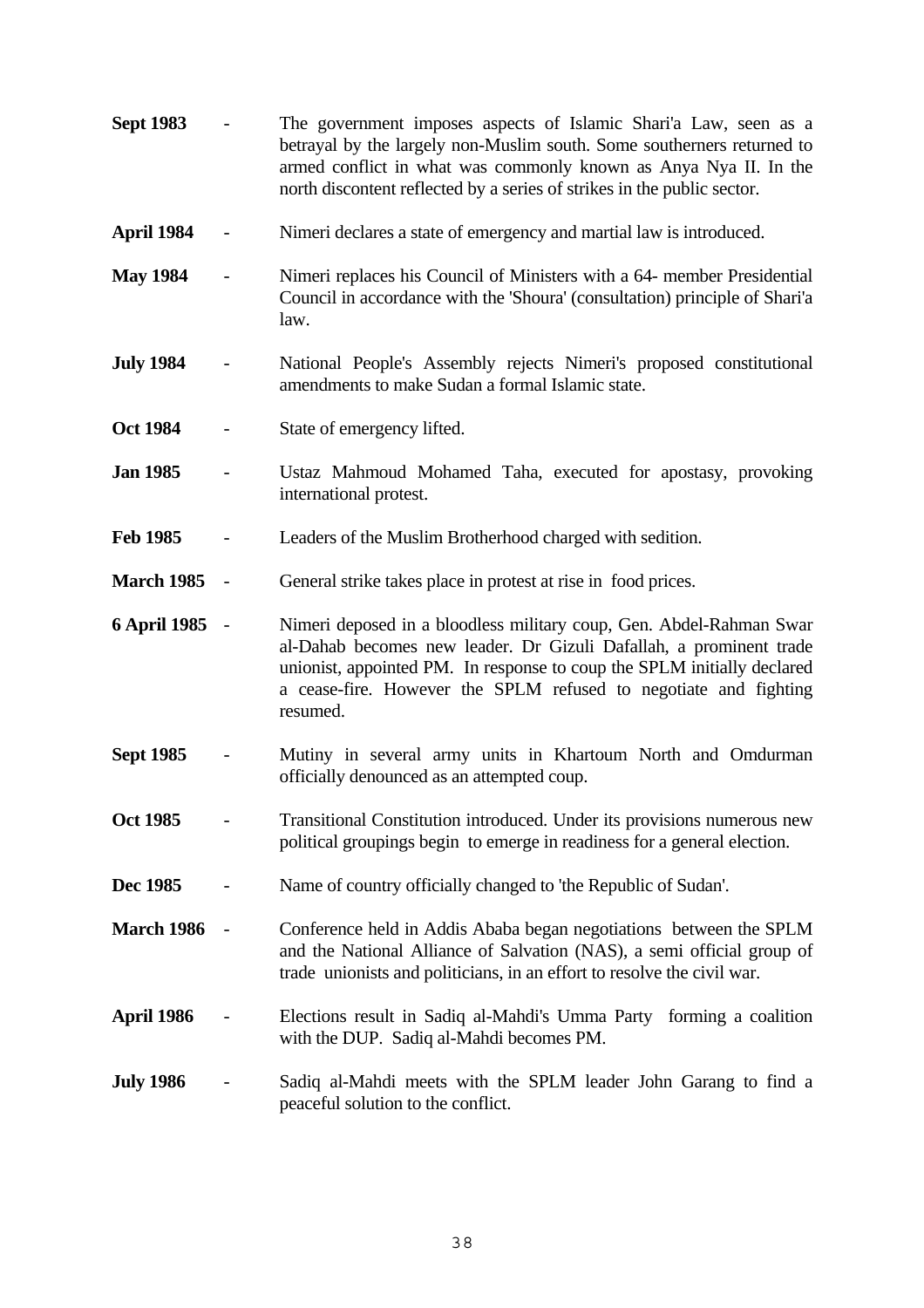| <b>Aug 1986</b>   | All contacts between the government and SPLM discontinued after the<br>SPLM shoots down a Sudan Airways aircraft killing 60 civilians. Later in<br>month SPLM launch new offensive.                                                                                                                                                                                |
|-------------------|--------------------------------------------------------------------------------------------------------------------------------------------------------------------------------------------------------------------------------------------------------------------------------------------------------------------------------------------------------------------|
| <b>Nov 1986</b>   | Five senior military commanders dismissed, following rumours of unrest<br>in the army.                                                                                                                                                                                                                                                                             |
| <b>May 1987</b>   | Following increased instability in the south a temporary Council for<br>Southern Sudan (CSS) established. Al-Mahdi dissolves his coalition<br>government.                                                                                                                                                                                                          |
| <b>June 1987</b>  | New, reconstructed, Council of Ministers differs little from its<br>predecessor.                                                                                                                                                                                                                                                                                   |
| 25 July 1987 -    | The government imposes a 12-month state of emergency.                                                                                                                                                                                                                                                                                                              |
| Dec 1987          | Secret peace negotiations held in London. SPLM reported to have<br>abandoned its demand for a total abrogation of Islamic law as a<br>precondition for talks. No agreement reached.                                                                                                                                                                                |
| <b>Jan 1988</b>   | The government and 17 political parties sign a transitional charter which<br>stresses Sudan's commitment to multi-party democracy.                                                                                                                                                                                                                                 |
| April 1988        | Al-Mahdi dissolves his government and resigns as PM, but is returned as<br>PM on 27 April.                                                                                                                                                                                                                                                                         |
| <b>May 1988</b>   | New "government of national unity" is formed comprising of DUP, UP,<br>NIF and some southern parties.                                                                                                                                                                                                                                                              |
| <b>Nov 1988</b>   | Representatives of SPLM meet senior DUP officials and agree to end the<br>civil war if several conditions are met including the suspension of the<br>Islamic code, and the lifting of the state of emergency.                                                                                                                                                      |
| <b>Dec 1988</b>   | State of emergency declared amid reports of an attempted military coup.<br>The DUP withdraw from the coalition after al-Mahdi causes political<br>crisis by requesting a national constitutional conference whilst refusing to<br>incorporate the agreement between the DUP and SPLM. Demonstrations<br>and a national strike take place over increases in prices. |
| <b>Feb 1989</b>   | Dr Hassan al-Turabi, leader of the National Islamic Front (NIF), becomes<br>Deputy Prime Minister. Later in the month al-Mahdi threatens to resign<br>after row with the army.                                                                                                                                                                                     |
| <b>March 1989</b> | Al-Mahdi agrees to form a new broad based government which would<br>begin peace negotiations with the SPLM. Despite 30 political parties and<br>17 trade unions endorsing the DUP-SPLM agreement the NIF refuses to<br>endorse the agreement and are excluded from the new government.                                                                             |
| April 1989        | Peace negotiations begin in Ethiopia.                                                                                                                                                                                                                                                                                                                              |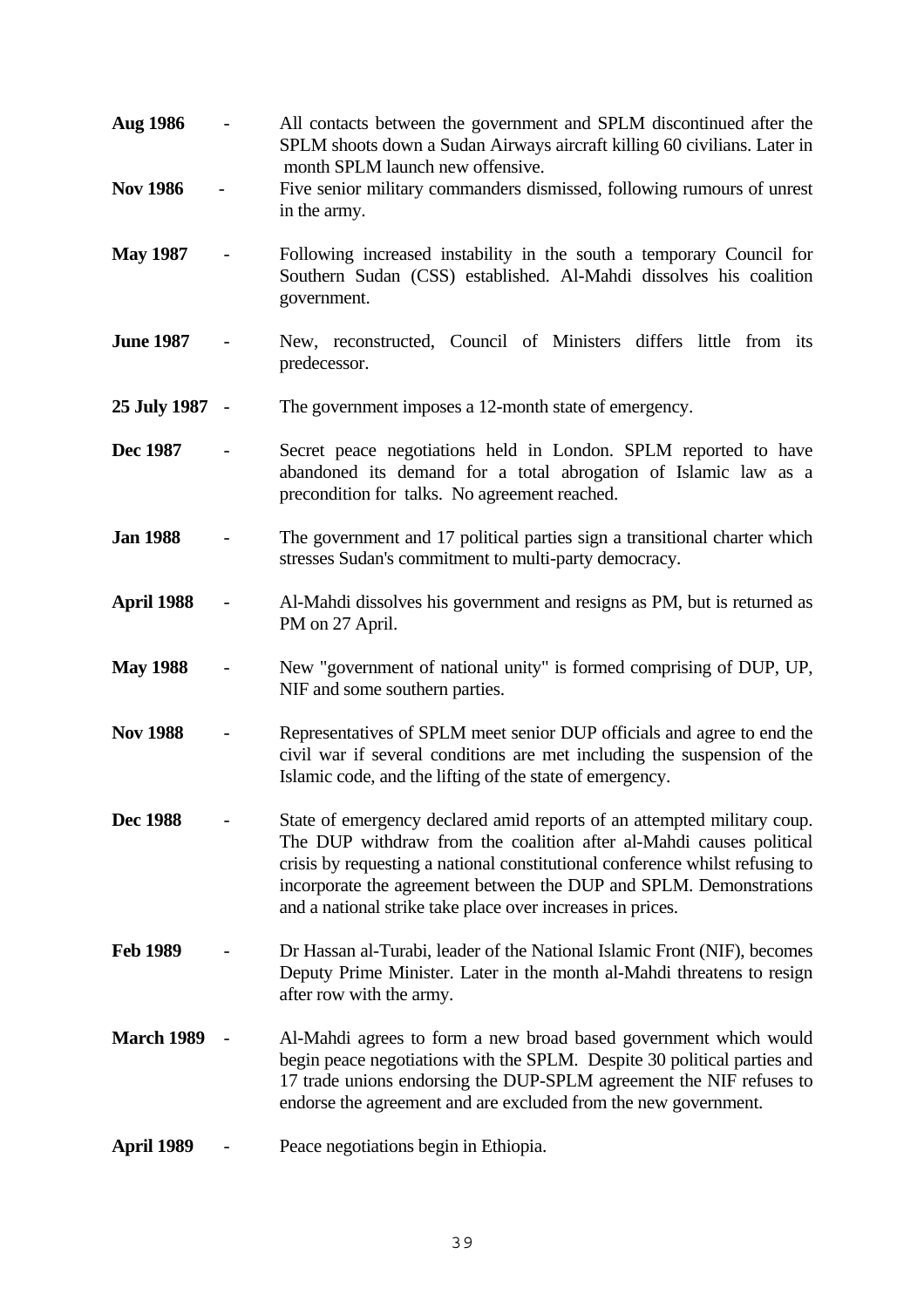**May 1989** - Col Garang proclaims a one-month cease-fire. **30 June 1989 -** Omar Hassan Ahmed al-Bashir assumes power after a bloodless coup. A 15 member Revolutionary Command Council for National Salvation (RCC) is formed. Al-Bashir rapidly dismantles the civilian ruling apparatus. Civilian newspapers are closed, political parties are banned and a state of emergency declared. 30 members of the former government detained. **July 1989** - Early in month a new 21 member Cabinet is announced, which includes 16 civilians, 4 southerners and several considered sympathetic to Islamic fundamentalism. Lt-Gen. al-Bashir declares a one-month unilateral ceasefire. **August 1989** - Peace negotiations in Ethiopia collapse over Shari'a, after announcement for a national referendum on the issue alienates the SPLM. **Sept 1989** - John Garang refuses to attend further negotiations in Khartoum. **Oct 1989** - Hostilities resume at end of month, when SPLM capture the town of Kurmuk. **Dec 1989** - Peace talks in Nairobi, mediated by former US President Jimmy Carter, again collapse over Shari'a. **Jan 1990** - SPLM achieve considerable military success. An assault on Juba is prepared. **March 1990** - 57 people, civilians and military arrested for allegedly attempting to seize control of the Government. **April 1990** - A reshuffle of the Government strengthens the influence of Islamic fundamentalists. **23 April 1990** - Claims that a further coup has been foiled, resulting in the execution of 28 army officers on 24 April. **May 1990** - Attempt by senior US officials to revive the peace negotiations. **Nov 1990** - Reports of a further coup attempt were denied by the Government after growing internal unrest. **Jan 1991** - Reports that an opposition government in exile has been formed under Lt-Gen. Fatih Ahmed Ali and Col. Garang. **Feb 1991** - The RCC enacts a decree which divides Sudan into nine states, which in turn are sub-divided into 66 provinces and 281 local government areas. Al-Bashir introduces a new penal code based on Shari'a law; the Criminal Act 1991. The three southern states appear exempt from the code,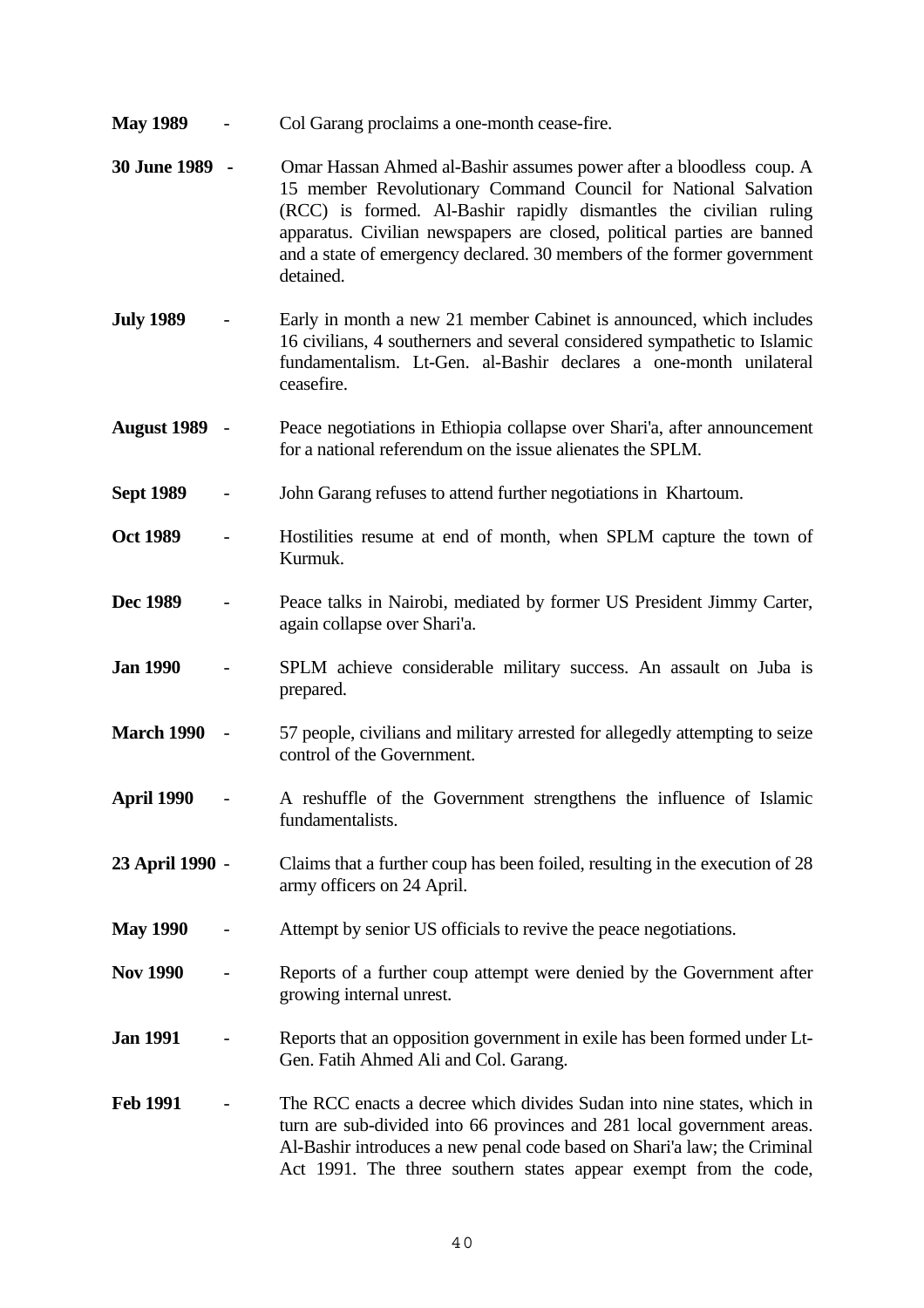effective from 22 March 1991. The SPLM regarded the application of Shari'a law in the north unacceptable.

- **April 1991** 20 army officers are executed for an alleged coup attempt and 2 RCC members dismissed from their posts without explanation. At the end of the month al-Bashir announces the release of all political prisoners, including Sadiq al-Mahdi, who had been under house arrest, and SCP secretary Muhammad Ibrahim Nugud. A one-month amnesty for opponents to the regime is declared. A national conference is held in Khartoum from 29/4/91 - 2/5/91 to decide Sudan's political future.
- **16 May 1991** Col. Garang invites the Government to participate in peace negotiations, but the offer is declined amid claims that the reforms already introduced represented considerable compromise.
- **21 May 1991** Haile Mariam Mengistu is overthrown in Ethiopia and the SPLA loses its main supporter. Armed clashes occur in Ethiopia between SPLA forces and those of the new government.
- **29 May 1991** The Sudanese Government recognises the new Ethiopian regime.
- **June 1991** SPLA fighters in western Ethiopia are given a deadline to either leave the country, disarm or to accept refugee status. The Government announces that it will consider US proposals for a partial withdrawal of its forces from the south, in exchange for the withdrawal of SPLA forces from government-held areas, and the declaration of Juba as an open city.
- **14 June 1991** SPLA declares its support of the Government's proposal that President Babangida of Nigeria should act as a mediator in the southern conflict, however the diplomatic progress made is negated by a new government offensive against the SPLA.
- **July 1991** John Garang is reported to be involved in unconditional peace negotiations, but the peace process is further damaged when a prominent Muslim fundamentalist is appointed as Governor of the southern province of Darfur.
- **August 1991** An alleged coup attempt results in the arrest of 10 army officers. The NDA and unnamed foreign powers blamed. 15 people are tried in a military court, and 10 death sentences, commuted to life imprisonment, are passed on the army officers. Late August sees a split in the SPLA. The new faction is favoured by the Nuer people, whilst the Dinka still support Garang.
- **Oct 1991** Sudan and Ethiopia sign a treaty of friendship and co-operation. Peace talks scheduled for early October under the auspices of the Organisation of African Unity (OAU) are postponed by the split in the SPLA.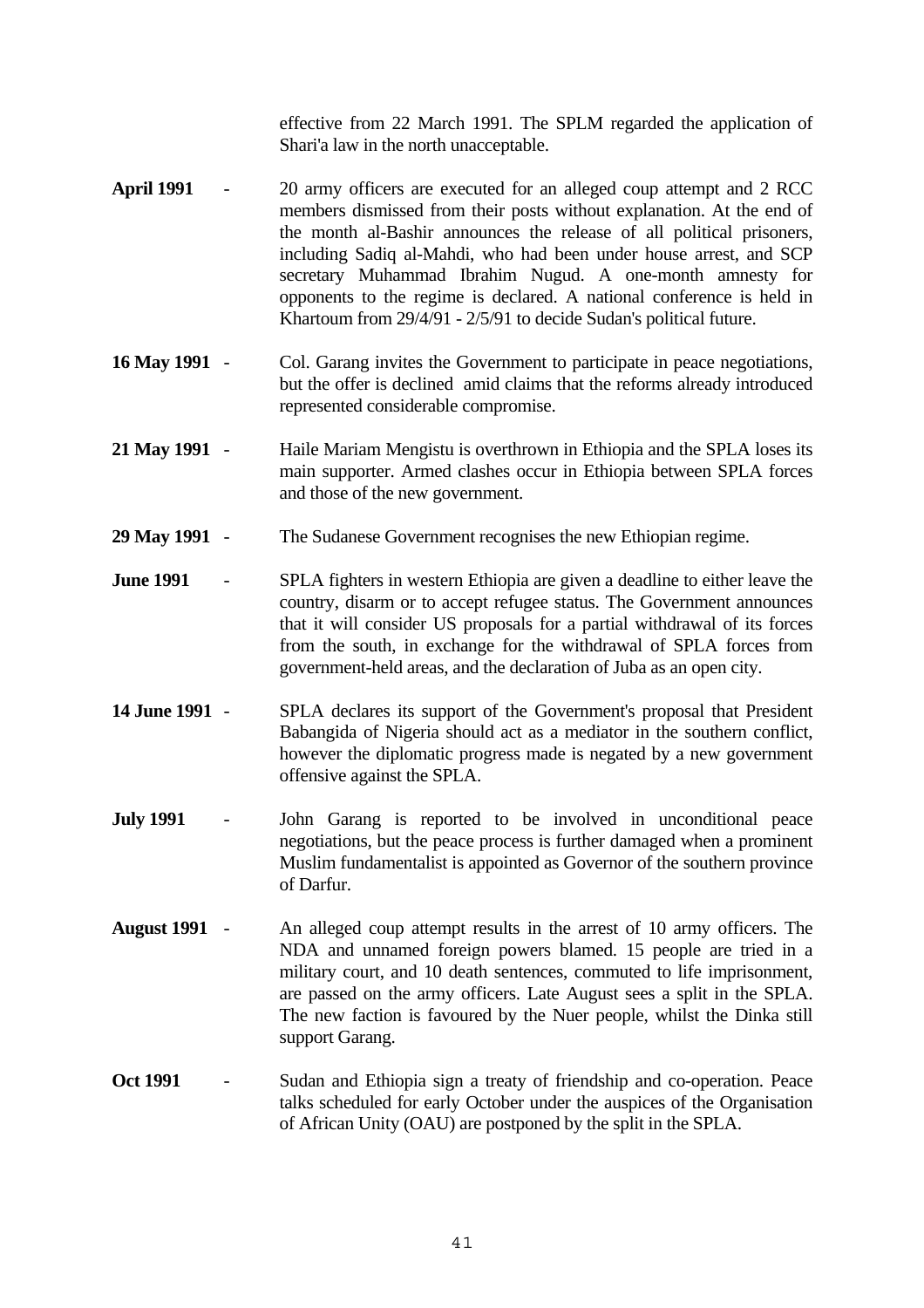- **Nov 1991** Fierce fighting is reported between the two SPLA faction, with several thousand civilians massacred before a cease-fire is negotiated. At the end of the month the Government announces a one-month amnesty for rebels wishing to surrender.
- **24 Feb 1992** A 300 member, transitional National Assembly is created, comprising of members of the RCC, state Governors, army and police representatives, former DUP and UP members and former aides to Nimeri. The intended popularity of the new parliament does not prevent widespread political unrest, caused by economic austerity measures.
- **March 1992** Government forces launch a new offensive against the SPLA.
- **April 1992** Another alleged coup attempt is foiled.
- **May 1992** OAU sponsors peace negotiations in Abuja attended by Garang, Lam Akol and the Government. The Government refuse a referendum on selfdetermination for the south. All parties agree to continue negotiations.
- **12 July 1992** Government forces take Torit, last major town held by the SPLA. The two SPLA factions show signs of reconciliation by launching a counteroffensive. The inhabitants of Juba are left close to starvation after relief flights to the city are suspended.
- Nov 1992 Relief flights resume to Juba.
- **Dec 1992** Ajuba peace negotiations abandoned due to increased fragmentation of SPLA, and disagreements over which factions should attend.
- **Early 1993**  Reports that the NIF are opposed to continued military character of government and they favour dissolution of the RCC.
- **Jan 1993** Mid-January, al-Bashir reshuffles the cabinet, but states there will be no change in policy and the RCC will remain.
- **Feb 1993** Contacts between the Government and the various factions of the SPLA continue.
- **March 1993** Reports that Garang's forces are engaged in fighting with the "Forces of Unity" faction of the SPLA under William Nyoun.
- **April 1993** Peace talks between the Government and Garang's faction of the SPLA resume in Ajuba. Meanwhile talks also take place in Nairobi between a government delegation and SPLA-United. The Ajuba talks result in failure, however, the Nairobi talks result in an agreement for a unified federal state with concessions to allow Shari'a law in the north but not in the south.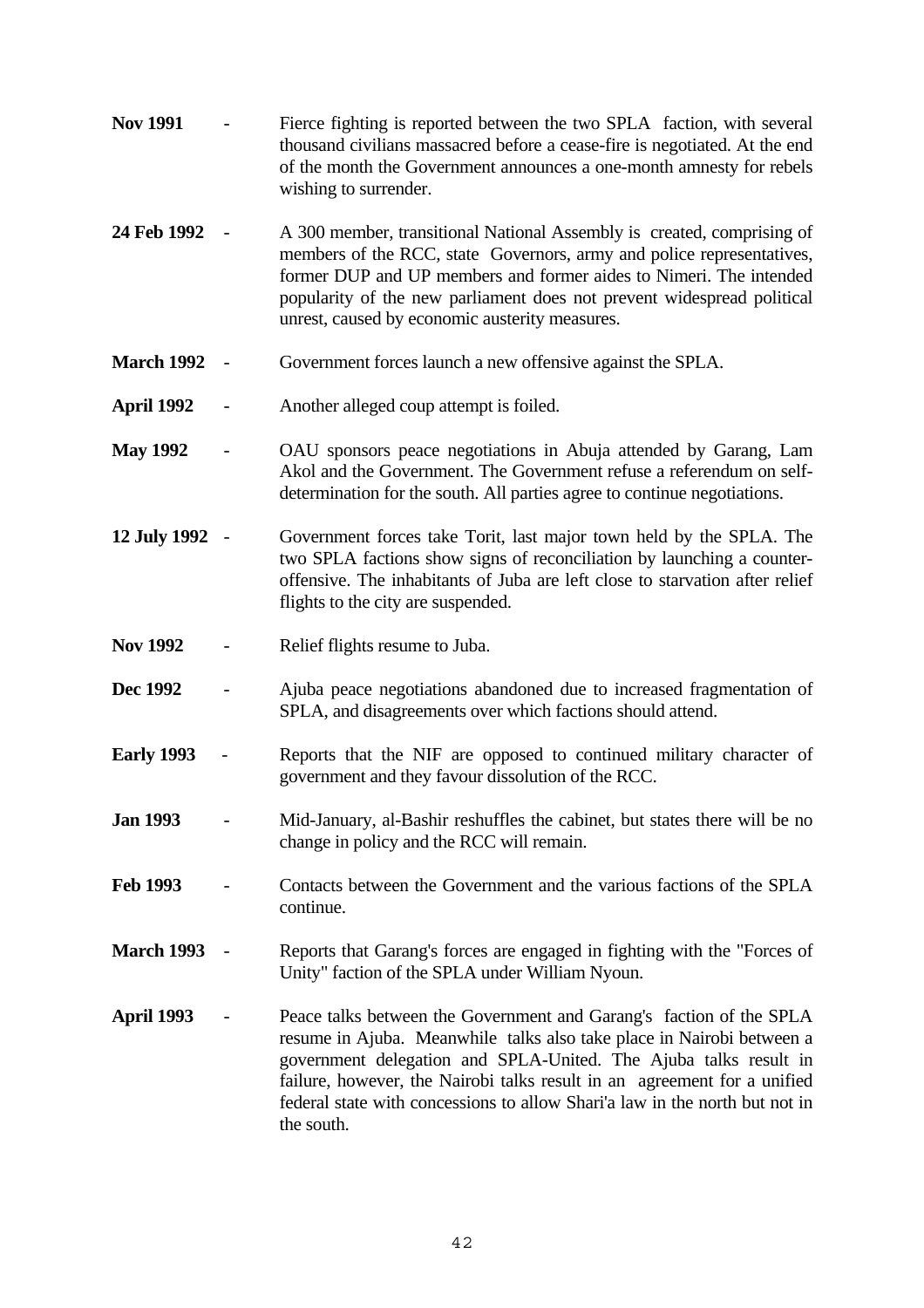**July 1993** - The SPLA under Garang launch a major offensive after alleging it had been attacked by government forces aided by other SPLA factions. A Government reshuffle strengthens the NIF's position. **Aug 1993** - The Government launches its own offensive attacking SPLA held towns near the Ugandan border. The Nuba people in central Sudan are reported to have been threatened by government forces. The US places Sudan on its list of countries supporting terrorism on 18 August. **Sept 1993** - The SPLA are reported to have checked the Government forces' advance. **16 Oct 1993** - The RCC is disbanded having appointed al-Bashir as President and head of a new civilian administration. **19 Oct 1993** - Al-Bashir announces political reforms to pave the way for Presidential and Legislative elections to be held in 1994 and 1995. **Jan 1994** - The two principal rival factions of the SPLA agree to a ceasefire. Government forces reported to have launched another offensive. Thousands of civilians flee to Uganda. **Feb 1994** - Sudan is redivided into 26 states instead of nine. The executive and legislative power of the states is expanded. Southern states expected to be exempt from Shari'a law. **March 1994** - Delegations representing the Government and two factions of the SPLA travel to Nairobi to participate in peace talks, held under the auspices of the Intergovernmental Authority on Drought and Development (IGADD). All parties agree to allow the free passage of relief supplies to southern Sudan. **10 April 1994** - Legislation adopted to provide an independent commission, appointed by the President, to supervise the election processes. **16 May 1994** - The Government holds a conference in Juba province, that concludes with a declaration that urges national unity and appeals to the rebels to embrace conventional politics. **18 May 1994** - A second round of IGADD sponsored talks take place in Nairobi. **20 June 1994** - Sadiq al-Mahdi is arrested for allegedly having plotted to overthrow the Government. No charges are brought against him and he is released on 3/7/94. **18 July 1994** - Further IGADD talks begin in Nairobi. **23 July 1994** - The Government announces a unilateral ceasefire. **28 July 1994** - Garang's faction of the SPLA responds with a ceasefire.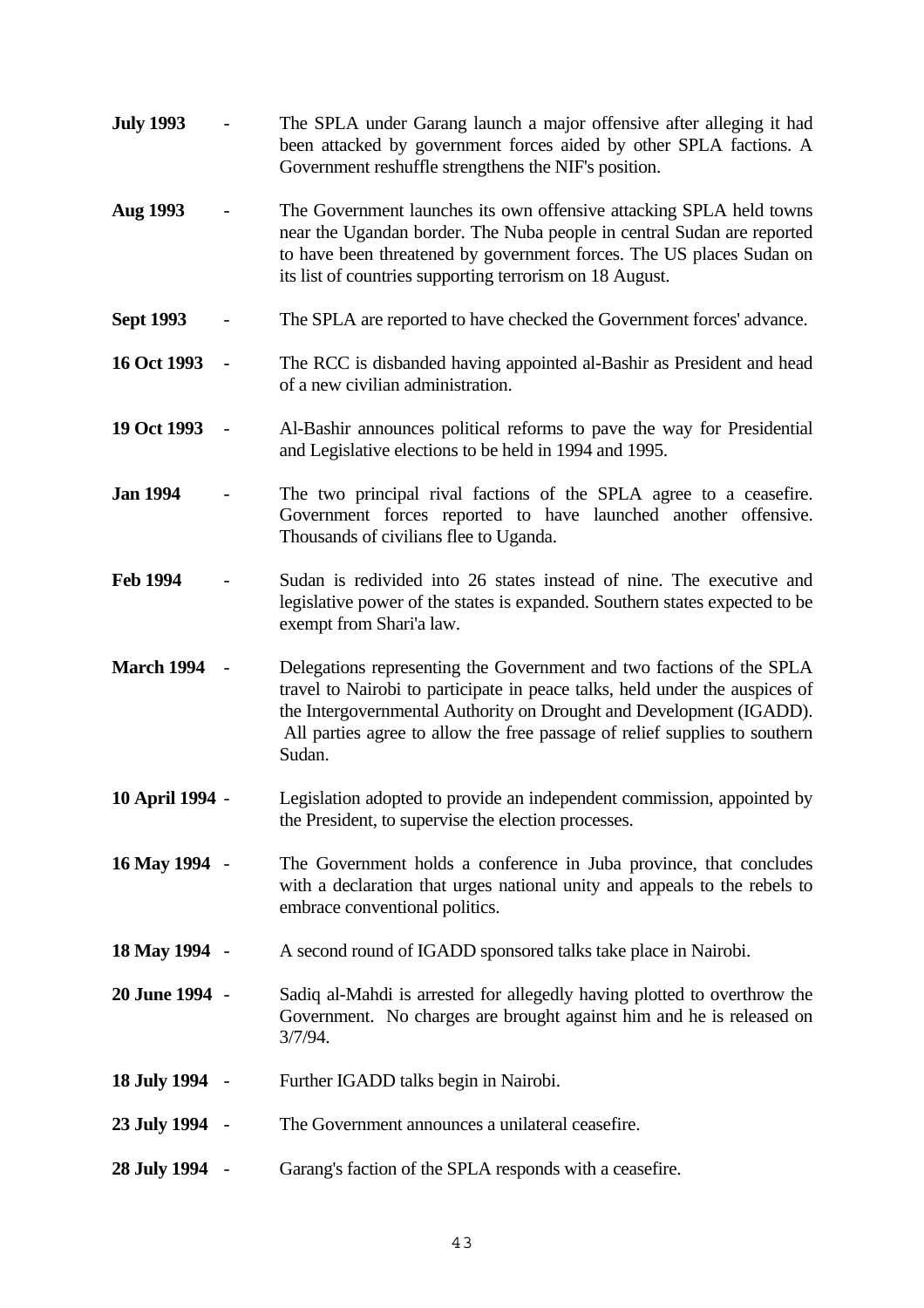- **Sept 1994** Further peace negotiations end in deadlock, but later in month al-Bashir announces the creation of an 89-member peace council.
- **Oct 1994** A government offensive aimed at severing the SPLA's supply lines from Uganda and Zaire goes wrong. The army and PDF forces suffer defeats north of Juba.
- **Dec 1994** Diplomatic links are severed with Eritrea.
- **March 1995** Col. Garang announces that the faction under his command has joined forces with rebel groups in the north, under the title of the New Sudan Brigade. Hopes are that it will unite other insurgent groups against the Government.
- **27 Mar 1995**  Reports that former US President Jimmy Carter has persuaded the Government to declare a unilateral ceasefire for two months. The SPLA and SSIM respond by declaring cease-fires of their own.
- **April 1995** Uganda severs diplomatic links with Sudan following Sudanese attacks on targets in northern Uganda.
- **27 April 1995** Riak Machar and Garang sign the Lafon declaration which provides for the reintegration of their forces.
- **27 May 1995** The Government extends its cease-fire for a further two months, however government violations of the ceasefire are reported. Mid-May Sadiq al-Mahdi was again arrested.
- **June 1995** Sudan implicated in the attempted assassination of President Mubarak of Egypt in Addis Ababa. Government strenuously deny any involvement.
- **15 June 1995** The NDA, including the SPLA, DUP, UP and SCP hold a conference in Asmara and announce plans for self-determination once the al-Bashir regime is ousted.
- **July 1995** Egypt imposes visa and permit requirements on Sudanese visitors and residents amid strained relations between the two countries.
- **Aug 1995** Al-Bashir announces that legislative and presidential elections will take place in 1996. Some political prisoners including Sadiq al-Mahdi are released.
- **Sept 1995** Riots in Khartoum, over the arrest of student demonstrators, lead to the imposition of strict security measures. Ethiopia accuses Sudan of harbouring three terrorists implicated in the assassination attempt on Mubarak of Egypt.
- **Oct 1995** A new SPLA offensive forces government troops to retreat.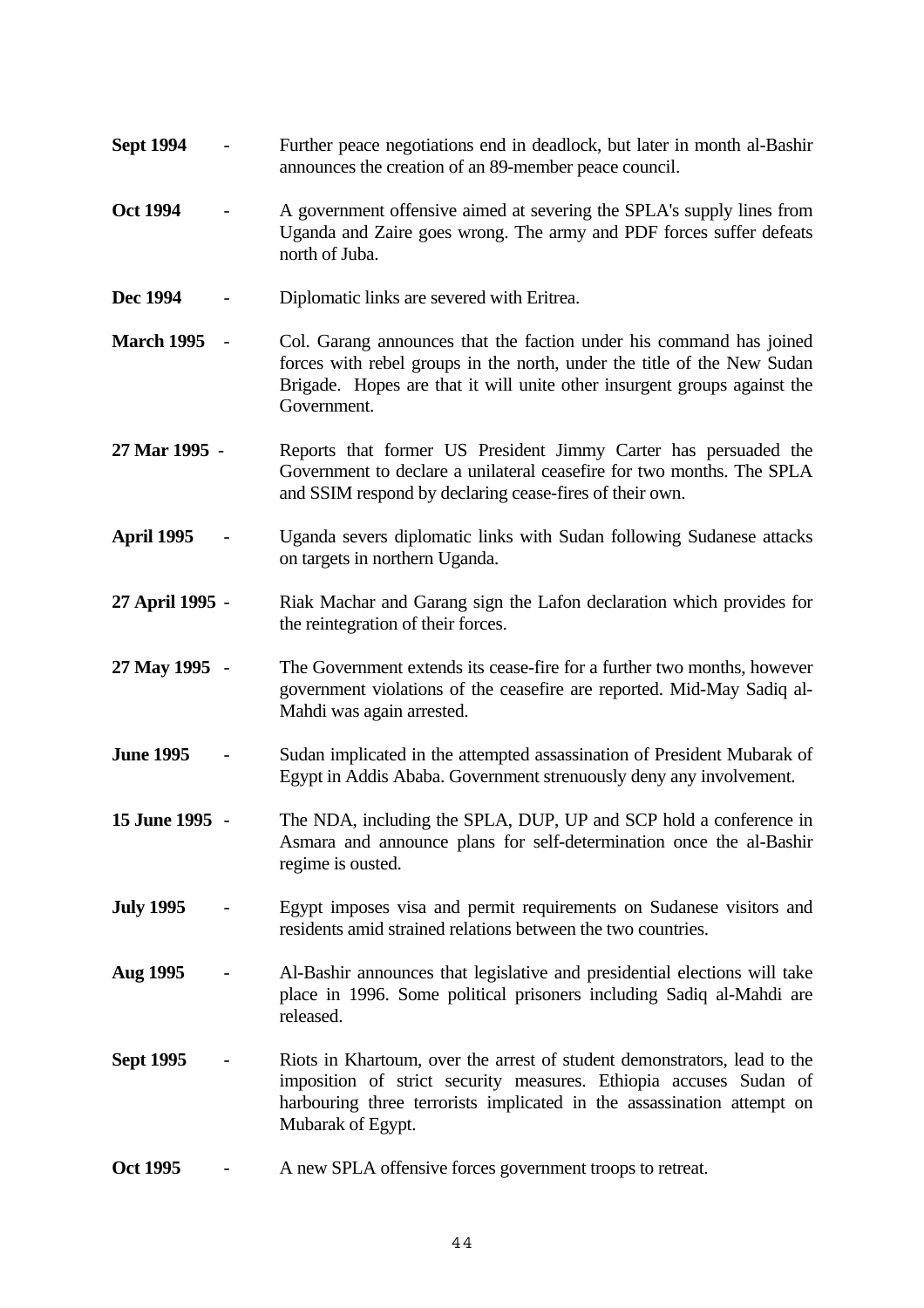- **Jan 1996** US withdraw their diplomatic personnel from Sudan amid fears for their safety. Prior to their withdrawal, the UN Security Council had unanimously adopted Resolution 1044, accusing Sudan of supporting terrorism, and condemning Sudan's role in the assassination attempt on President Mubarak. The resolution also demanded the extradition of three individuals implicated in the incident.
- **6/17 Mar 1996**  First legislative and presidential elections since 1989 take place. Opposition groups do not field candidates and al-Bashir returned for further 5-year term. Dr al-Turabi (NIF) elected speaker of the National Assembly.
- **March 1996** Government claims that the elections represented a change in political direction are damaged by reports of an attempted coup.
- **April 1996** Serious unrest in Khartoum, and the decision not to appoint a cabinet until clarification surrounding the UN's possible imposition of sanctions for failing to comply with Resolution 1044, further damage the Government's earlier claims.
- **10 April 1996** Substantial breakthrough in the southern conflict achieved as Government, SSIM and SPLA-United sign a "political charter for peace". Other opposition groups dismiss the charter as a publicity stunt.
- **21 April 1996** A new Cabinet is announced which retains the military, Islamic character of its predecessor.
- **28 April 1994** The UN Security Council adopts Resolution 1054, imposing diplomatic sanctions on Sudan, for failing to comply with Resolution 1044.
- **May 1996** A second faction of SPLA concludes a peace agreement with the Government. May - July many foreign Muslims present in Sudan, including the "Afghan Arabs" and the Saudi national "Usamah Bin Ladin" are allegedly instructed to leave.
- **June 1996** Fighting breaks out between the SSIM and the SPLA in eastern Upper Nile. Mid-June the NDA present the Government with a petition requesting it to cede power or face a popular uprising. Two privately owned newspapers are closed for subversion and there is a wave of detentions of trade unionists. A faction of the Nuba Mountains SPLA led by Muhammad Kafi splits from Garang, and signs up to the peace charter in mid-August.
- **July 1996** Pro-opposition and pro-NIF students clash during elections for the Omdurman Student Union leading to the closure of the Omdurman National and Ahlia Universities in August, for an indefinite period.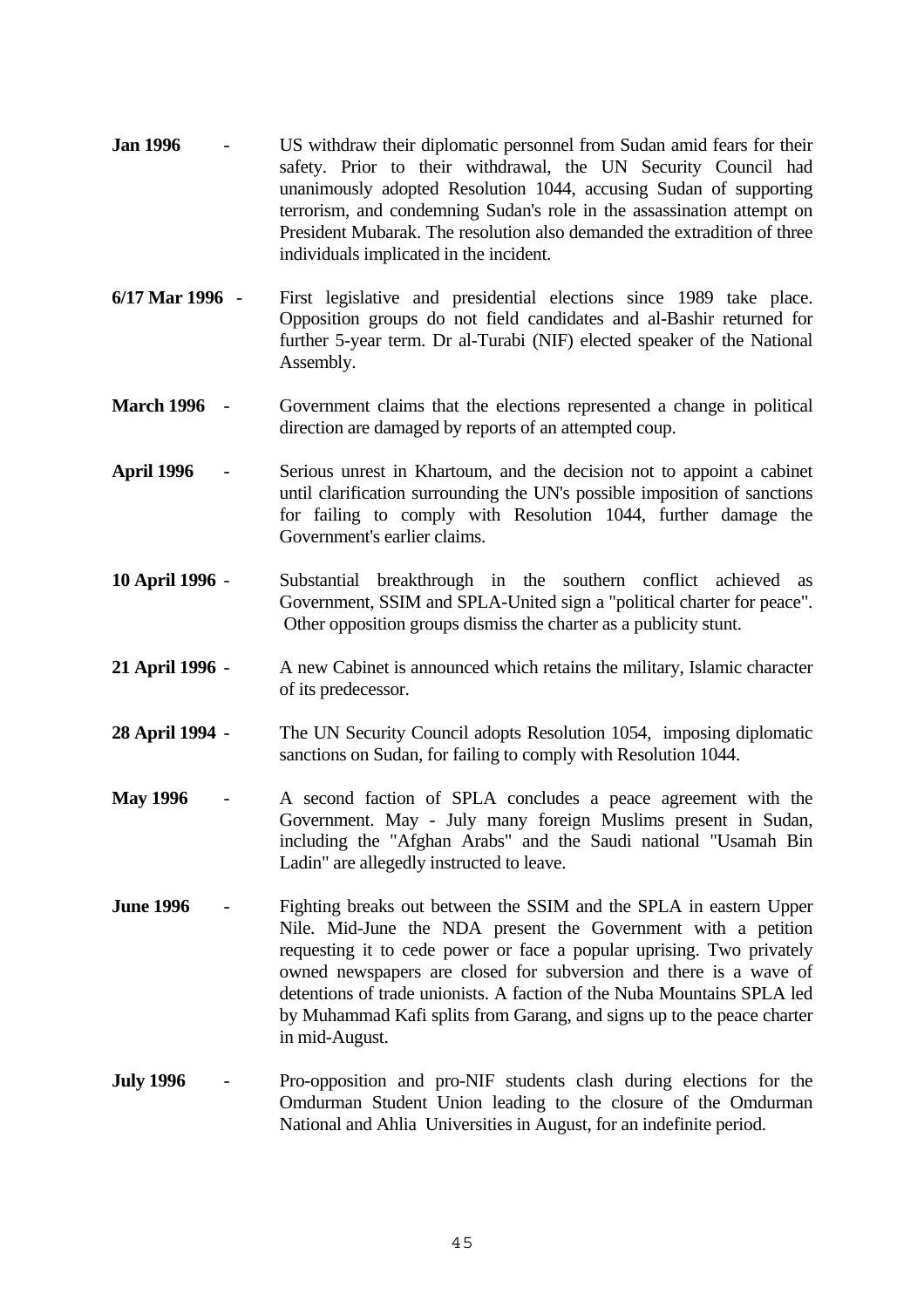- **16 Aug 1996** The UN Security Council adopts Resolution 1070 banning all international flights operated by Sudan Airways. A steep rise in the price of bread and petrol is announced along with other austerity measures, bringing protests from the largest union, the Federation of Sudanese Trade Unions, and demonstrations by students at the Nilean University. Demonstrations spread through many of the main cities. Late-August opponents of the Government claim 11 military officers have been executed for taking part in a conspiracy to occupy facilities in Port Sudan.
- **Sept 1996** A mass demonstration in Khartoum is broken up with tear gas. Ethnic clashes between the Reizegat and Zagawa groups break out in Al-Da'ayn province in the north, only dying down a month later. Several members of the Ansar religious order and Umma, who attempt to mediate are arrested.
- **Oct 1996** The NDA hold a conference in Asmara, which calls on regional institutions to topple the Government. Al-Bashir appoints eight deputies to the National Assembly to represent constituencies in the south. Late-October another failed coup is reported, 10-12 officers are detained.
- Nov 1996 A wave of arrests of oppositionists takes place.
- **Dec 1996** Sadiq al-Mahdi flees the country to Eritrea, several members of the Ansar order are detained.
- **Jan 1997** The President promises a referendum on the new constitution, and releases 249 prisoners. Rebel forces make considerable gains and lectures at Khartoum University are suspended to allow students to join the PDF. Fearing a popular uprising timed to coincide with the military offensive, the authorities detain known oppositionists. Tensions rise between Sudan and its neighbours, Ethiopia, Eritrea and Uganda amid allegations that they had invaded Sudan.
- **Feb 1997** The situation on the eastern front calms but fighting in the south escalates.
- **March 1997** Opposition forces make substantial gains capturing the garrison town of Yei. At the end of the month Garang states he has control of the whole of White Nile and Western Equatoria.
- **21 April 1997** The southern factions who had signed the peace charter in early 1996 finalise and sign the Peace Accord. Signatories are, SSIM, SPLA-Bahr Al-Ghazal faction, Union of Sudan African Parties, Bor Independence Group and Equatoria Defence Force. The SPLA-Nuba Mountains faction under Muhammad Kafi signs a separate agreement. The SSIM forces start reinforcing the government garrison at Juba. Some political detainees held since early 1997 start to be released.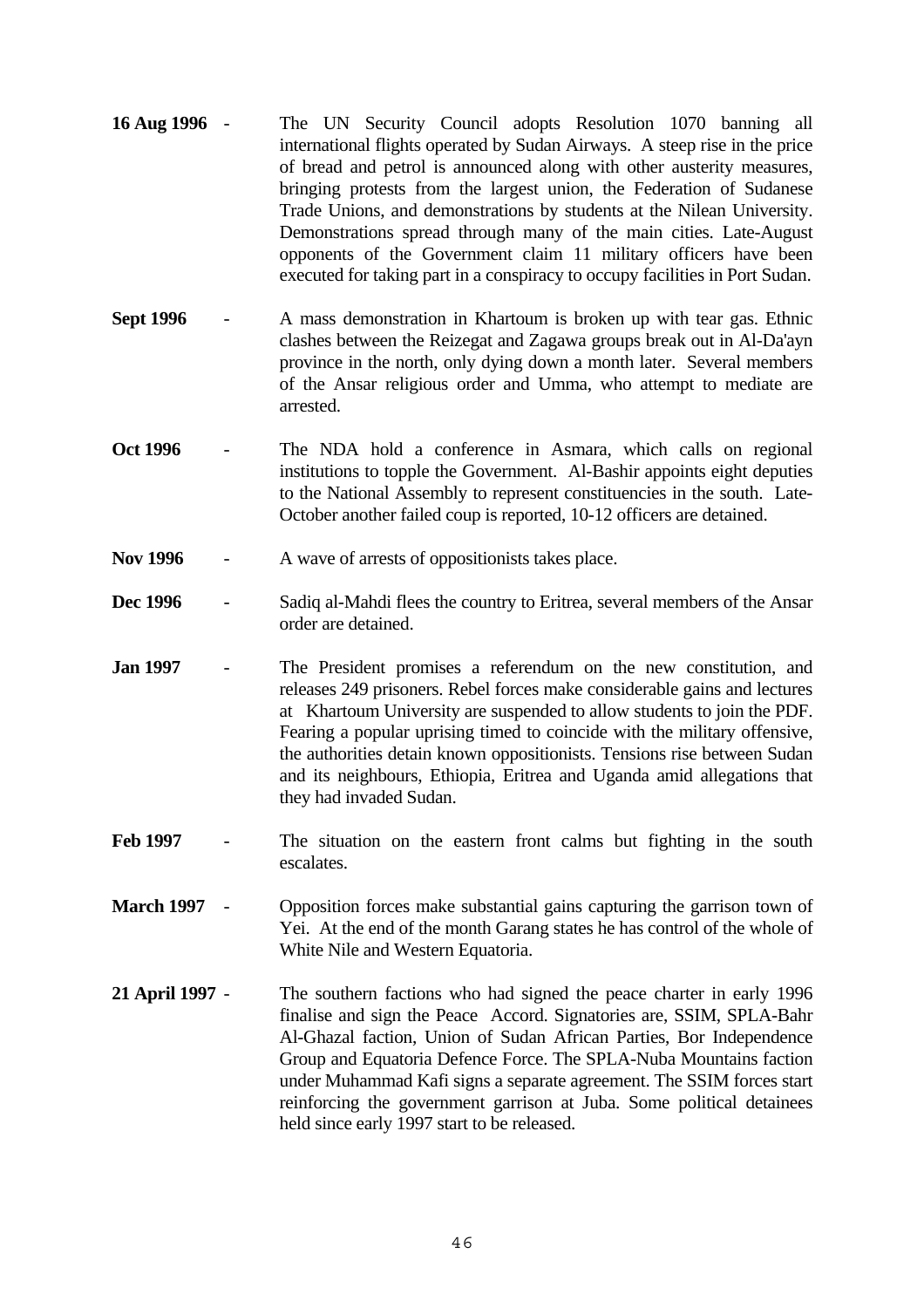- **May 1997** The opposition makes large gains in the south and more modest gains in the north east. The National Security Council order the release of all political prisoners.
- **June 1997** Sharif Zayn al-Abidin el-Hindi, returns to Sudan, to negotiate with the Government. There are reports of a riot in Kober prison, the usual place of detention for political prisoners. The alleged coup plotters arrested in early 1996 are tried and given prison sentences of between 1 month and 15 years. Reports of a massacre by the SPLA in the Wun Rog area.
- **July 1997** At meeting of the IGADD in Nairobi, al-Bashir accepts the 1994 IGADD principles as a basis for peace negotiations, which is received warmly in opposition circles. The Peace Accord signed on 21 April is passed into law on 23 July as 14th constitutional amendment.
- **Aug 1997** Negotiations on the IGADD principles reach a sticking point as the opposition insist that principles be extended to include discussion between the Government and all elements of the NDA not just the SPLA. The opposition agrees to escalate military action. Riak Machar is appointed Chairman of the southern state's co-ordination council.
- **Sept 1997** UN Special Rapporteur, Gaspar Biro arrives in Khartoum and meets with government representatives. Former rebel Lam Akol, leader of the SPLM-United signs a peace agreement at Fashoda.
- **Oct 1997** President Bashir forms a 377-member commission to draft a new Constitution. Peace talks under the auspice of the IGADD open in Nairobi on 29 October 1997.
- **Nov 1997** IGADD Peace talks which began in October 1997 end. Both sides agree to reconvene talks in April 1998. Two people are killed when suspected muslim zealots attack worshippers at a mosque belonging to the Ansar Sunna sect in Wad Medani.
- **Jan 1998** Sadiq al-Mahdi agrees to talks with the government under certain conditions. Kerubino Bol is appointed Deputy President and Minister for local government and public security in southern Sudan.
- **Feb 1998** Former rebel leader Kerubino Bol, signatory of the April 1997 Peace Charter, returns to the SPLA. First Vice-President Al-Zubier Mohammad Saleh and at least 12 others, including former rebel Arok Thon Arok, are killed in a plane crash. Sudanese Foreign Minister Ali Osman Mohamed Taha is appointed to replace al-Zubier.
- **March 1998** Tribal clashes occur in Darfur region, killing approximately 100. Bashir leavens his Islamist - dominated cabinet with former rebels and southerners.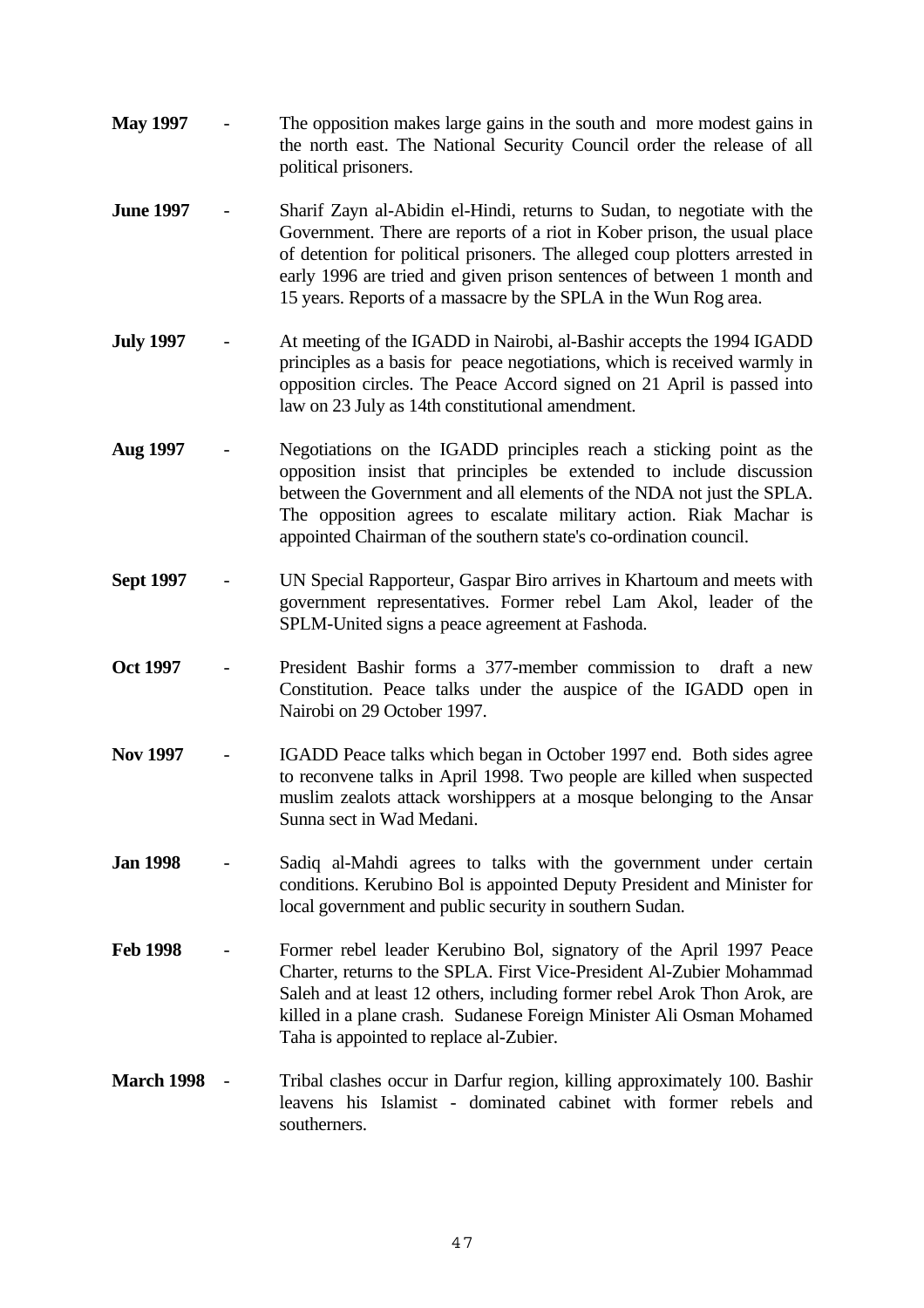- **April 1998** A man was fined 10,000 Sudanese pounds and given 40 lashes for not vacating a woman's seat on a bus. President Bashir orders that students should not be forced into military service before finishing university, reversing a decree of more than two years.
- **May 1998** Voting took place between 1 and 20 May in a referendum on the new constitution, results were expected at the end of June. Early May a further round of peace talks were held in Nairobi.
- **June 1998** 76 students flee the Ailafoon military training camp on 12 June, following riots protesting against the military programme. On  $29 \& 30$ June several explosions occur in Khartoum's suburbs, blowing up an oil reservoir. 26 opposition members were arrested, accused of carrying out the explosions. Over 200 people are killed in tribal clashes between the Fur and Massaleit tribes in Darfur.
- **Aug 1998** On 3rd the government announce a ceasefire in all parts of southern sudan to facilitate relief operations.10 people were jailed after being found guilty of trying to topple the government. Students clash with government forces during widespread demonstrations over additional fees for student accommodation. On 8th the US closed its embassy. On 20th the US launched an attack on the Shifa factory in Sudan. Leonardo Franco was appointed UN Special Rapporteur for Sudan, to replace Gaspar Biro, who resigned in April 1998.
- **Sept 1998** President Bashir forms a committee on 1 September to investigate the ownership and financial background of the El-Shifa factory. Universities were closed in order to send students to the war front. 2 children were killed on 18 September when a refugee camp in Kassala state was shelled.
- **Oct 1998** The acting Archbishop of the Episcopal Church of Sudan was killed in a car accident in Kampala, Uganda. 1,000 Chadian soldiers were airlifted from Chad to Juba to support the NIF in the civil war. Islamic and Secular Democratic Alliance students clash on 16 November at a university in Khartoum, over student union voting. On 31st the universities reopened. The government and the SPLA renew the ceasefire in Bahr el Ghazal by 3 months. The age range for military service is changed to between 18 and 39 with the government announcing a crackdown on those who failed to report for service.
- **Nov 1998** President Bashir issues a republican decree on 2 November declaring a state of emergency in the greater Darfur states, western Sudan and Northern Kordofan. On 5th a sudanese military aircraft reportedly bombs the town of Yei, injuring citizens. On 10th suspects in the Wad Medani case are sentenced. On 20th civil servants were airlifted from Juba to Kapoeta.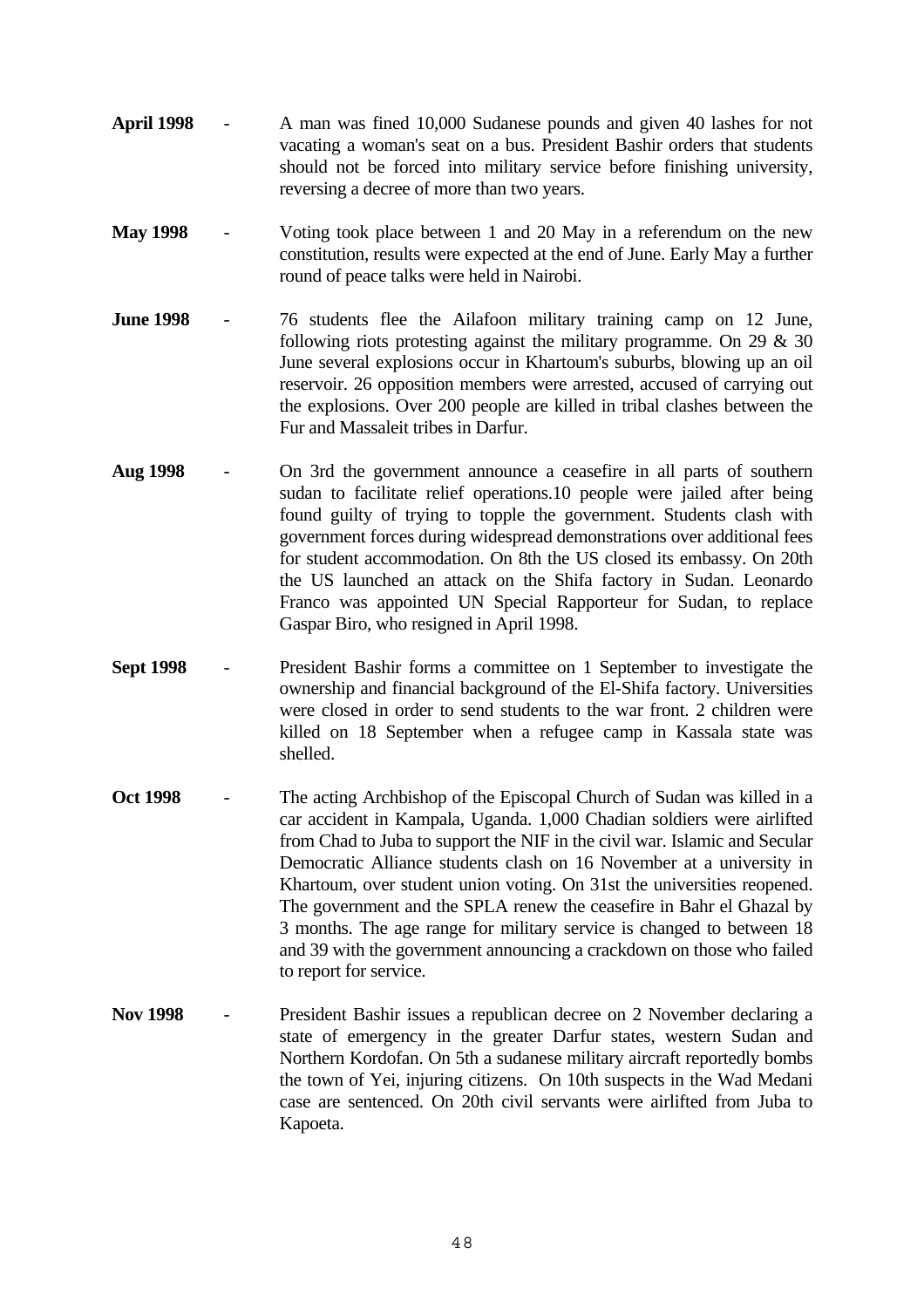- **Dec 1998** On 17th Dr Hasan al-Turabi resigned as speaker of the National Assembly only to be elected on the 23rd by the Assembly for the duration of the Assembly's life. On 25th the SPLA seize the town and airport of Koya in Jebel Nubia. The OAU conference on refugees, the displaced and returnees is held from 13th to 15th.
- **Jan 1999** The National Democratic Alliance holds a mass political rally on 1 January in Omdurman. The Political Association Act comes into effect. At least 30 people are killed in tribal clashes between the Maselit and a group of nomads. The ceasefire is renewed for a further 3 months on 15 January. The Sudan Alliance Forces claimed to have killed 53 soldiers in fighting from 17-28 January. 147 rebels are killed in fighting with government troops at Buny in the southern blue nile region on 28 January. The voting age is changed from 18 to 17.
- **Feb 1999** Sudan and Chad sign a protocol of co-operation. A new dress code for women is announced. The National Congress is the second party to be officially declared a political association, after the Democratic Unionist Party. A news blackout is imposed by the State Minister for Culture and Information. On 21st, President Bashir announces that he would be willing to let the south secede if it would end the civil war. Riek Machar resigns from the National Congress. The new UN Special Rapporteur Leonardo Franco makes his first visit to Sudan.
- **March 1999** On 4<sup>th</sup> the vacant US embassy in Khartoum was attacked by armed gunmen. On  $6<sup>th</sup>$  a campaign was launched to enrol those people avoiding doing their National Service. On  $7<sup>th</sup>$  a ceasefire was achieved between the Dinka and Nuer tribesmen. On  $8<sup>th</sup> 85$  people were reportedly in prison pending the approval of their death sentences. On  $12<sup>th</sup>$  3 of the Red Cross workers abducted by the SPLA in February were released. The remaining 4 were executed. On  $31<sup>st</sup>$  Sudanese police stormed the dormitories of students at the University of Khartoum.
- **April 1999** On  $14<sup>th</sup>$  10 people were sentenced to death by crucifixion for their involvement in tribal clashes in West Darfur. The fourth round of peace talks between the government and rebels were postponed on  $18<sup>th</sup>$ . 3 journalists were arrested for reportedly having contacts with foreign intelligence agencies.
- **May 1999** On 4<sup>th</sup> the bank accounts of Mr Idris, Shifa factory owner bombed in August 1998, were unfrozen. On  $27<sup>th</sup>$  Khartoum signed a treaty banning chemical weapons. On  $24<sup>th</sup>$  the government announced the setting up of a committee aimed at stamping out abductions of women and children for forced labour. Meningitis had reportedly killed over 1,250 since December 1998.
- **June 1999** Education authorities announced on 3<sup>rd</sup> that female students would be requied to wear uniforms from October 1999. On  $4<sup>th</sup>$  members of the SSDF said Riek Machar had been deposed as their leader. Willis Wal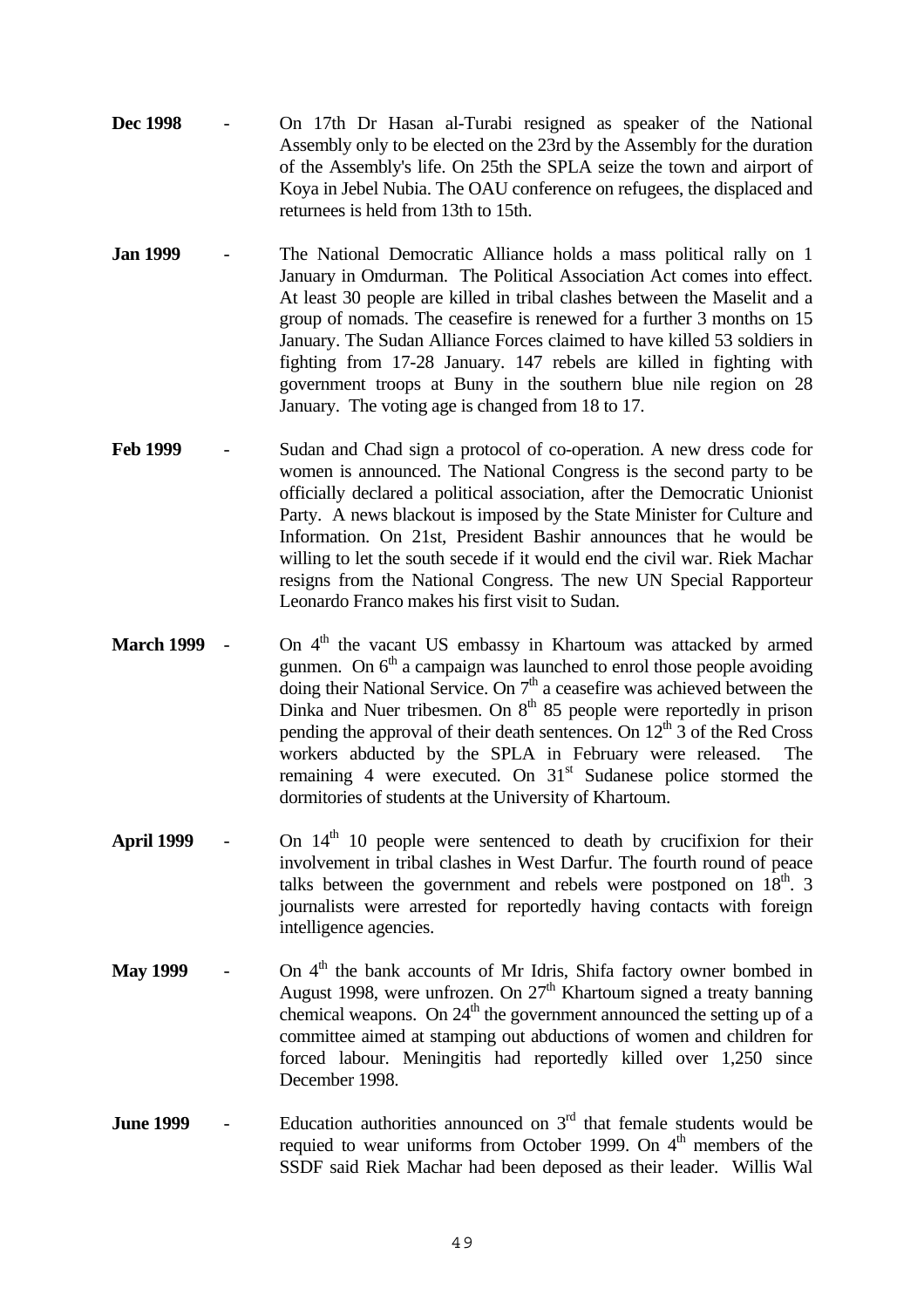was said to have replaced Machar. On 8<sup>th</sup> Parliament passed an amendment to the press law which allowed the administrative punishment of journalists. On  $15<sup>th</sup> 25$  students were publically flogged. On  $22<sup>nd</sup> 3$ newspaper editors were charged with printing anti-government material. On 23rd a UN humanitarian mission visited the Nuba Mountains for the first time since the early 1980s.

- **July 1999** On 4<sup>th</sup> the National Currency is changed to the Dinar. Peace talks postponed in April are resumed. On 15<sup>th</sup> thousands of people fled Bentiu in the Unity State, following clashes between rival militias.
- Aug 1999 On 1<sup>st</sup> Sudan's army denied reports that the government used chemical weapons against civilians in the south of the country. On  $2<sup>nd</sup>$  floods swept through Omdurman killing 5 people and destroying homes, leaving thousands homeless. The government declared a two-month comprehensive ceasefire from  $5<sup>th</sup>$  until  $5<sup>th</sup>$  October. On  $8<sup>th</sup>$  difficulties in changing to the new currency are reported.
- Oct 1999 On 10 October 1999, Sudan's ruling National Congress elected President Bashir as its president and as its candidate for the 2001 presidential elections. Hassan al-Turabi was re-elected as Secretary General and also as Parliament speaker.
- **Nov 1999**  Hundreds of southern Sudanese fled to Kampala in Uganda to escape renewed factional fighting within the SPLA. The World Food Programme said that whilst there was no formal camp they were feeding refugees.

 On 23 November, President al-Bashir ordered the release of political prisoners, decreed the return of confiscated property to opposition figures, lifted travel bans on opponents and asked the central bank to unfreeze opposition bank accounts. Decrees were issued confirming that all those convicted of political crimes had been pardoned.

 On 26 November, the Sudanese government and the opposition Umma Party signed a peace accord which was criticised by the National Democratic Alliance, the Sudan People's Liberation Army and the National Democratic Alliance.

- **Dec 1999** On 12 December, President al-Bashir dissolved Parliament and declared a three-month state of emergency, which he said was to preserve the unity of the country. Emergency laws took effect on 13 December with the promise of presidential decrees to follow.
- **Jan 2000** President Bashir appointed a new government, shortly after reaching agreement with his rival, Islamist Hassan al-Turabi, on proposals to end their power struggle. In the reshuffle, the four key ministers kept their posts. Most of the ministers who have retained their portfolios were Bashir's allies, as were five who were re-shuffled, as well as at least five of the 10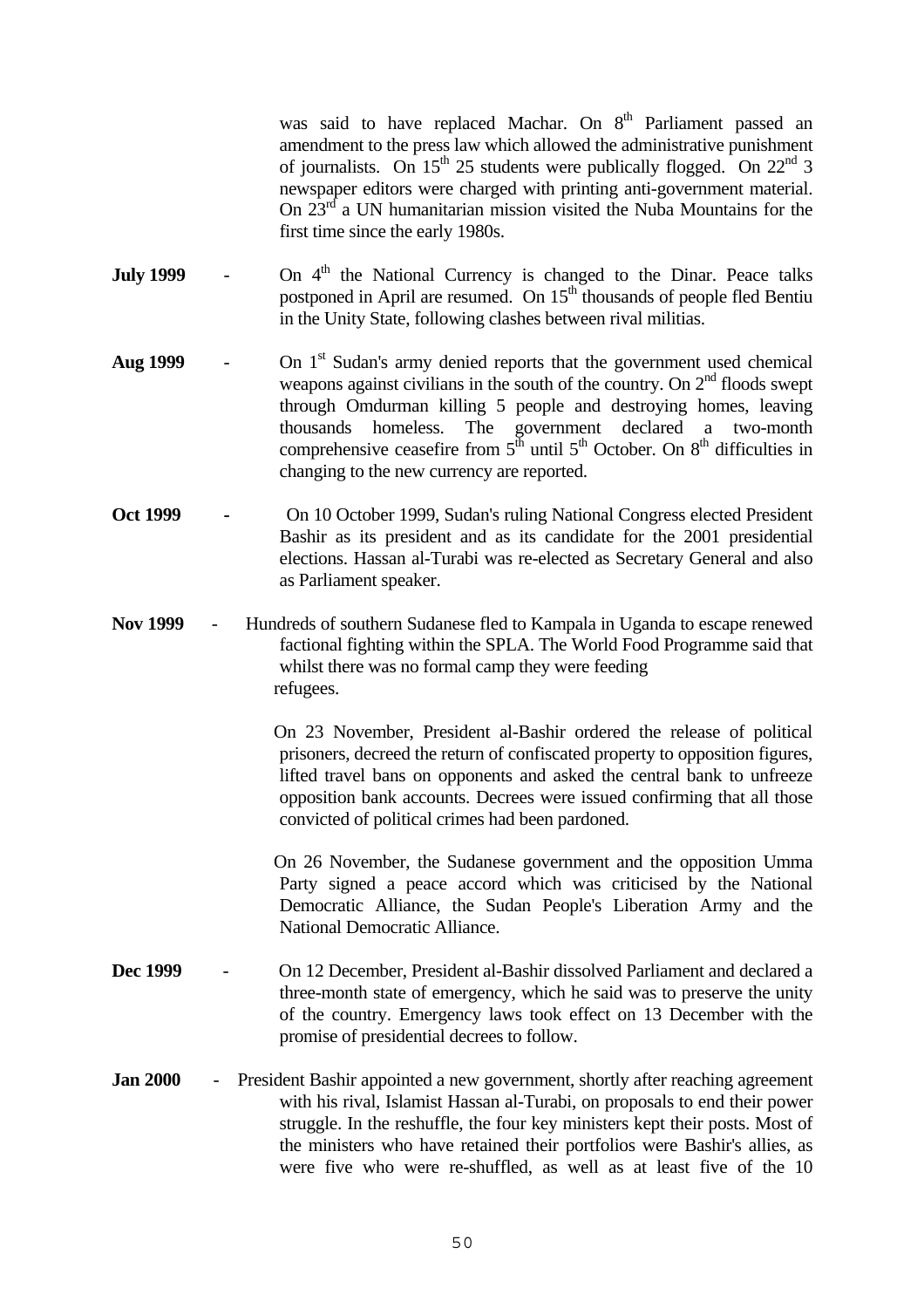newcomers. It was reported that Uganda had released 72 Sudanese prisoners of war following a peace agreement signed by the presidents of both countries**.** 

#### **Feb 2000** - Talks between the government and the rebels failed to make any progress. Government air force planes attacked a school in the rebel-held part of the Nuba Mountains.

**March 2000** - Eleven of the biggest aid agencies working in southern Sudan left the region because of a dispute with the main rebel group over their operations.

> The Constitutional Court of Sudan turned down a petition demanding the annulment of President Bashir's decision on 12 December 1999 to declare a state of emergency, dissolve Parliament and freeze some articles of the constitution.

> The Umma Party withdrew from the exiled Sudanese National Democratic Alliance opposition coalition during a meeting of NDA leaders in Asmara.

The Government extended the state of emergency until the end of 2000.

- **April 2000** Exiled leaders of the Umma Party return to Sudan. Fighting between the SPLA forces and government forces continues.
- **May 2000**  Tensions between Hassan al-Turabi and President al-Bashir increase as al-Turabi is suspended as Secretary General of the National Congress. Fighting between Ethiopian and Eritrean troops has forced over 30,000 Eritrean refugees to cross into Sudan's eastern district of Kasala.
- **June 2000** Student demonstration at a university in central Sudan ends in bloodshed as one student was killed by police and six others were wounded.

 President al-Bashir decrees an amnesty for political opponents provided they accept the Constitution and renounce violence.

 Fighting between Government forces and rebel forces in region close to the oil fields reported. Hassan al-Turabi is removed from the position of Secretary General of the National Congress Party and forms new political party called the Popular National Congress.

- **July 2000** President al-Bashir made a cabinet reshuffle in which several ministers wapped portfolios. Reports of fighting between Government forces and rebel forces.
- **August 2000** Reports of fighting between Government forces and rebel forces. Civilian targets attacked by Government offensives. Aid programme hampered by fighting. Reports of violent clashes between Arab and African tribes.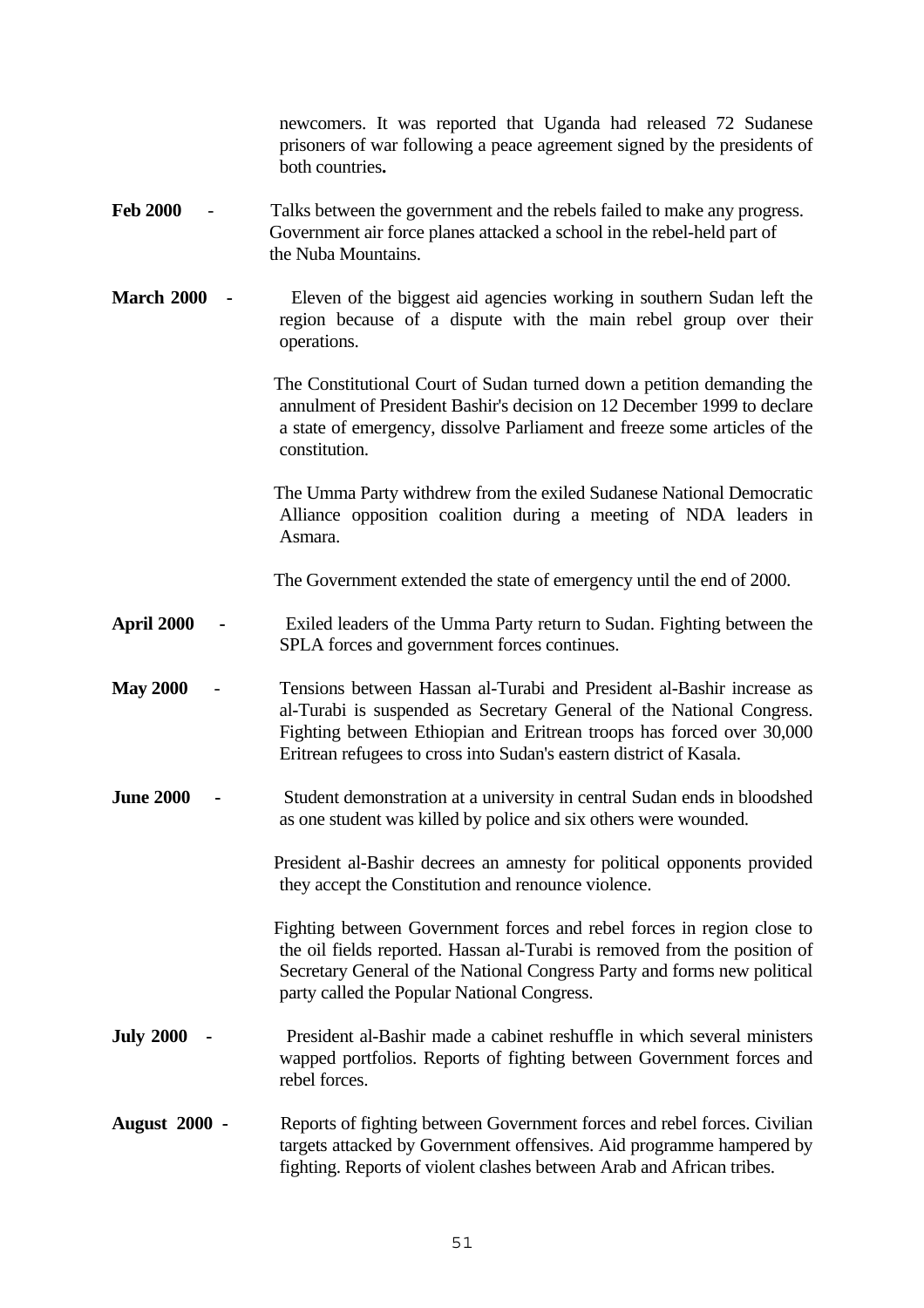**September 2000 -** Women banned from working in public places involving contact with men in Khartoum State. Protest riots follow. Student riots occur throughout Sudan as a protest against renewed military conscription and economic hardship

> Reports of fighting between rebel forces and Government forces. Peace talks are held between rebel groups and government representatives.

> Sudan's General Elections Commission announced that parliamentary and presidential elections would be held in December 2000.

- **November 2000** Sadiq al-Mahdi returns to Sudan after spending several years in exile with the full approval of President al-Bashir.
- **December 2000** The Presidential and Parliamentary Elections took place from 13-22 December 2000. Sudan's National Elections Authority (NEA) declared President al-Bashir the winner of the Presidential Election which had four other candidates. President al-Bashir won 86.5% of the votes while runner-up Ga'afar Nimeri won 9.6% of the votes. Sudan's ruling National Congress won 355 out of the 360 National Assembly seats in the country's Parliamentary Election.The five other seats were won by

independent

candidates.

 President al-Bashir extended the state of emergency in Sudan for another year.

**February 2001** - On 12 February, President al-Bashir was sworn in as President of Sudan for his second term of office.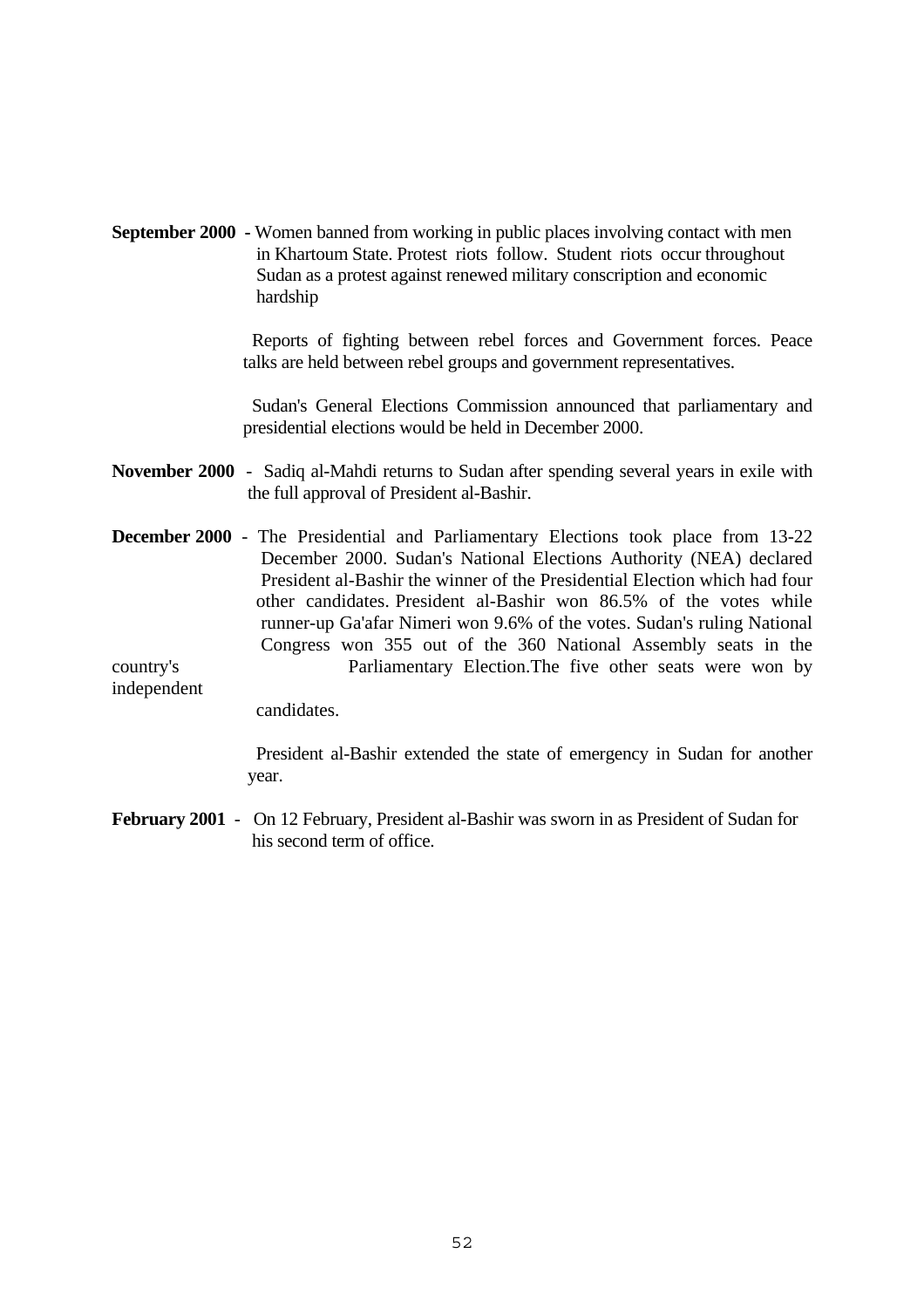## **ANNEX E**

#### <span id="page-52-0"></span>**BIBLIOGRAPHY**

- **[1] Sudan extract from Europa World Year Book 2000**
- **[2] Sudan extract from Africa South of the Sahara 2001**
- **[3] US Department of State 1999 Human Rights Report on Sudan**
- **[4] US Department of State 2000 Human Rights Report on Sudan**
- **[5] Sudanese Constitution of June 1998**
- **[6]** *Encylopaedia Britannica* **extract on Sudan**
- **[7] UNHCR Background Paper on Refugees and Asylum Seekers from the Sudan - July 2000**
- **[8] USAID Sudan Information Bulletin No.1 13 September 2000**

**[9] Danish Immigration Service report on** *Human Rights Situation in Sudan and the Position of Sudanese Nationals in Egypt -* **2000**

- **[10] Human Rights Watch 2001 World Report on Sudan**
- **[11] Amnesty International 2000 Annual Report on Sudan**
- **[12] Africa News Online news report dated 27 June 2000**
- **[13] Sudan Net News report dated 27 June 2000**
- **[14] BBC News Online news report dated 5 September 2000**
- **[15] Sudan Net News report dated 6 September 2000**
- **[16] Sudan Net News report dated 11 September 2000**
- **[17] Sudan Net News report dated 11 July 2000**
- **[18] Sudan Net News report dated 16 March 2000**
- **[19] Sudan Net News report dated 18 March 2000**
- **[20] Sudan Net News report dated 30 March 2000**
- **[21] Africa News Online report dated 7 April 2000**